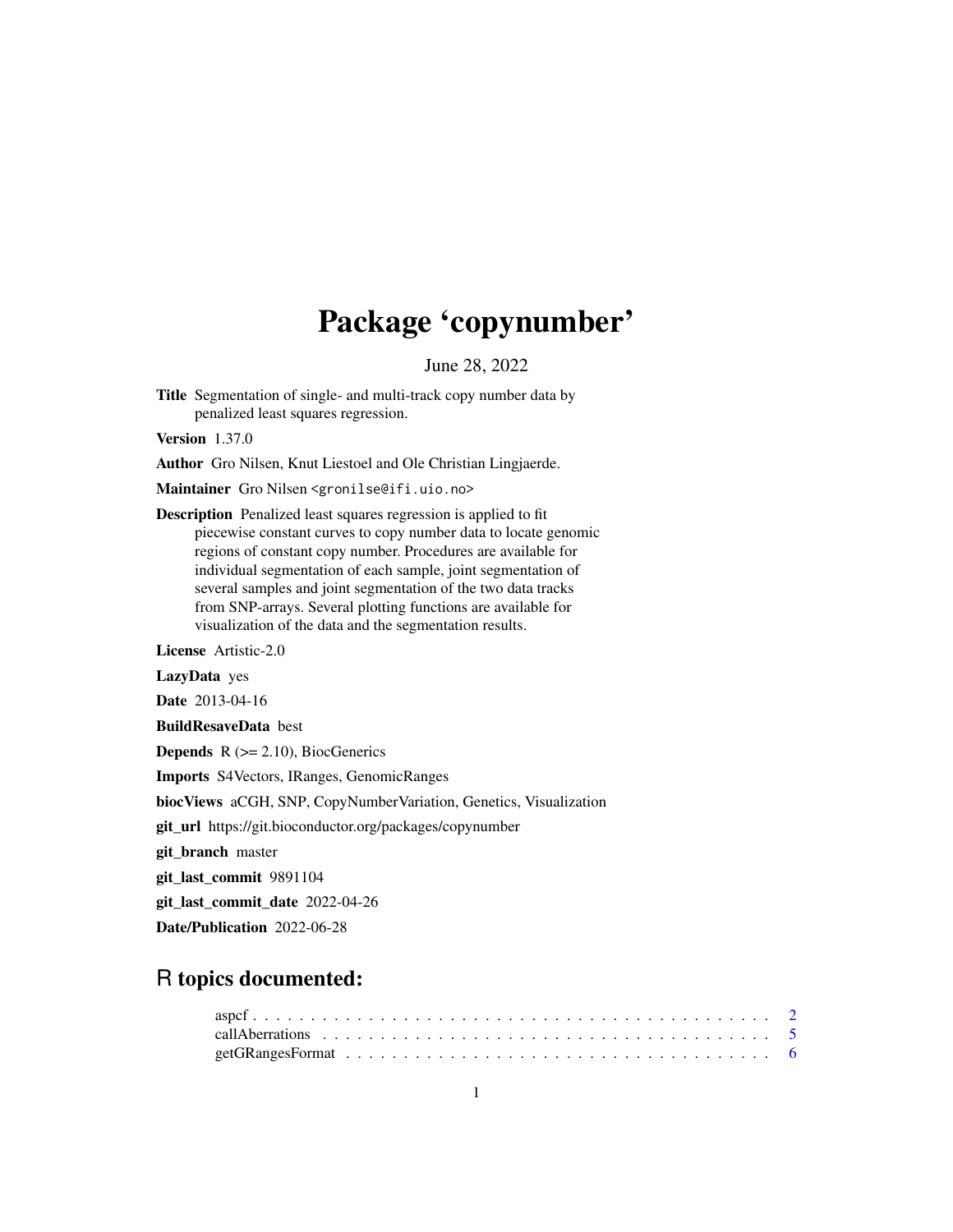#### <span id="page-1-0"></span>2 aspc for the contract of the contract of the contract of the contract of the contract of the contract of the contract of the contract of the contract of the contract of the contract of the contract of the contract of the

| pcfPlain | $\overline{7}$ |
|----------|----------------|
|          | $-8$           |
|          | -9             |
|          |                |
|          |                |
|          |                |
|          |                |
|          |                |
|          |                |
|          |                |
|          |                |
|          |                |
|          |                |
|          |                |
|          |                |
|          |                |
|          |                |
|          |                |
|          | 39             |
|          | 40             |
|          | -41            |
| Index    | 44             |

<span id="page-1-1"></span>

aspcf *Allele-specific copy number segmentation.*

# Description

Joint segmentation of SNP array data resulting in piecewise constant curves with common break points for copy number data and B-allelle frequency data.

#### Usage

```
aspcf(logR, BAF, pos.unit = "bp", arms = NULL, kmin = 5, gamma = 40,baf.thres=c(0.1, 0.9), skew = 3, assembly= "hg19", digits = 4,
     return.est = FALSE, save.res = FALSE, file.names=NULL, verbose = TRUE)
```
#### Arguments

logR either a data frame or the name of a tab-separated file from which copy number data can be read. The rows of the data frame or file should represent the probes. Column 1 must hold numeric or character chromosome numbers, column 2 the numeric local probe positions, and subsequent columns the numeric copy number measurements for one or more samples. The header of copy number column(s) should give sample ID(s).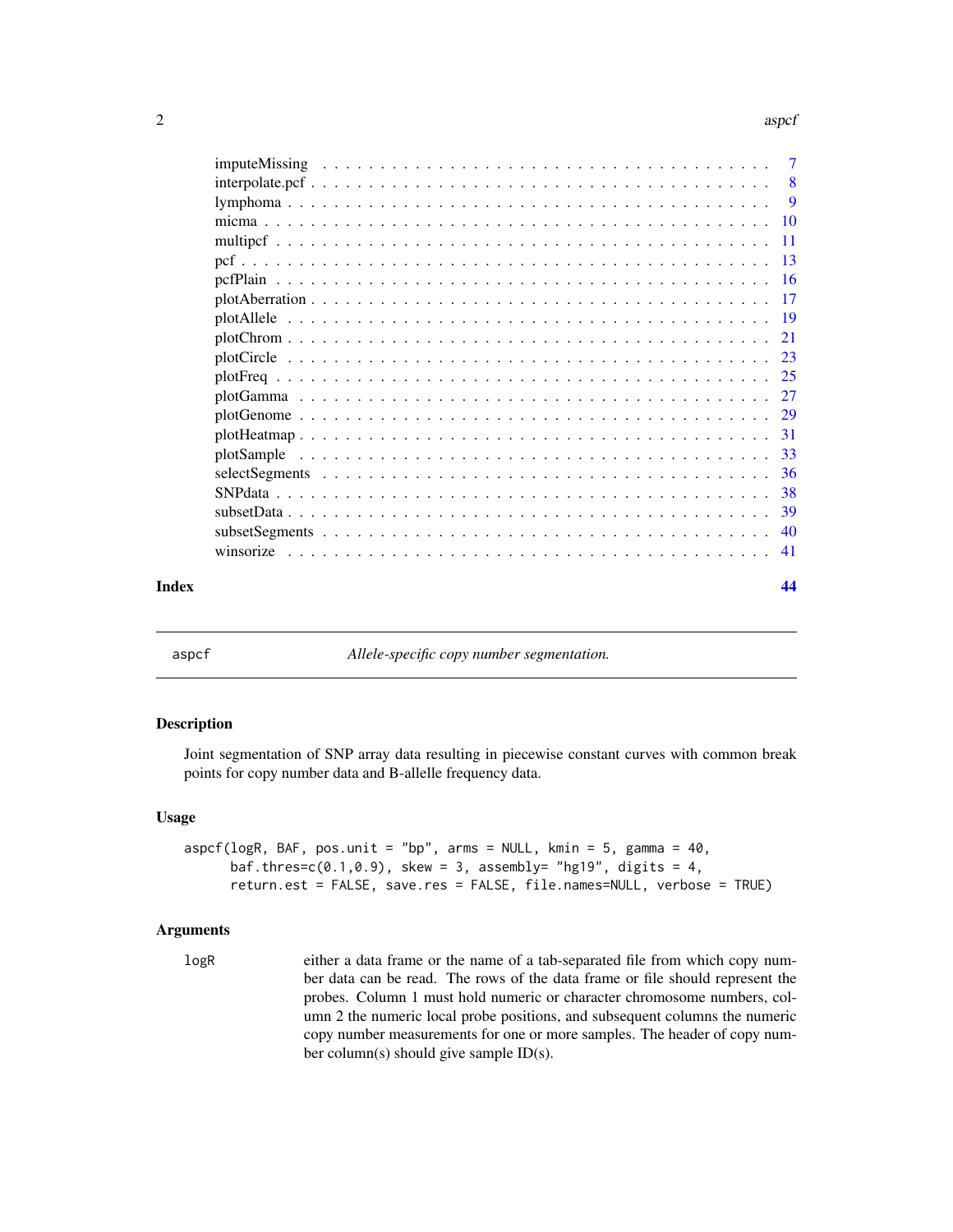aspcf 3

| <b>BAF</b> | either a data frame or the name of a tab-separated file from which B-allelle<br>frequency data can be read. Must be on the same format and size as logR, with<br>chromosomes and local probe positions in the two first columns, and numeric<br>BAF-measurements for one or more samples in subsequent columns. |
|------------|-----------------------------------------------------------------------------------------------------------------------------------------------------------------------------------------------------------------------------------------------------------------------------------------------------------------|
| pos.unit   | the unit used to represent the probe positions. Allowed options are "mbp" (mega<br>base pairs), "kbp" (kilo base pairs) or "bp" (base pairs). By default assumed to<br>be "bp".                                                                                                                                 |
| arms       | optional character vector containing chromosome arms (denoted 'p' and 'q')<br>corresponding to the chromosomes and positions found in logR and BAF. If not<br>specified chromosome arms are found using the built-in genome assembly ver-<br>sion determined by assembly.                                       |
| kmin       | minimum number of probes in each segment, default is 5.                                                                                                                                                                                                                                                         |
| gamma      | penalty for each discontinuity in the curve, default is 40.                                                                                                                                                                                                                                                     |
| baf.thres  | a numeric vector of length two giving the thresholds below and above which<br>BAF probes are considered germline homozygous. Must be in the range 0 to 1,<br>default is 0.1 and 0.9 for the lower and upper limit, respectively.                                                                                |
| skew       | a numeric value used to determine whether there is allelic skewness (one or two<br>bands) in BAF. Default is 3. The larger the value the further the BAF measure-<br>ments must be from 0.5 to imply two bands.                                                                                                 |
| assembly   | a string specifying which genome assembly version should be applied to de-<br>termine chromosome arms. Allowed options are "hg19", "hg18", "hg17" and<br>"hg16" (corresponding to the four latest human genome annotations in the UCSC<br>genome browser).                                                      |
| digits     | the number of decimals to be applied when reporting results. Default is 4.                                                                                                                                                                                                                                      |
| return.est | logical value indicating whether a data frame holding LogR estimates should be<br>returned along with the segments. Default is FALSE, which means that only<br>segments are returned.                                                                                                                           |
| save.res   | logical value indicating whether results should be saved in text files, default is<br>FALSE.                                                                                                                                                                                                                    |
| file.names | optional character vector of length two giving the name of the files where the<br>logR estimates and segments, respectively, should be saved in case save.res=TRUE.                                                                                                                                             |
| verbose    | logical value indicating whether or not to print a progress message each time<br>aspcf analysis is finished for a new chromosome arm.                                                                                                                                                                           |

# Details

Piecewise constant curves are simultaneously fitted to the LogR and BAF data as described in Nilsen and Liestoel et al.(2012). This implies that break points will be the same for the LogR and BAF segmentation curves, while segment values differ. Segmentation is done separately on each chromosome arm in each sample.

# Value

If return.est = TRUE a list with the following components: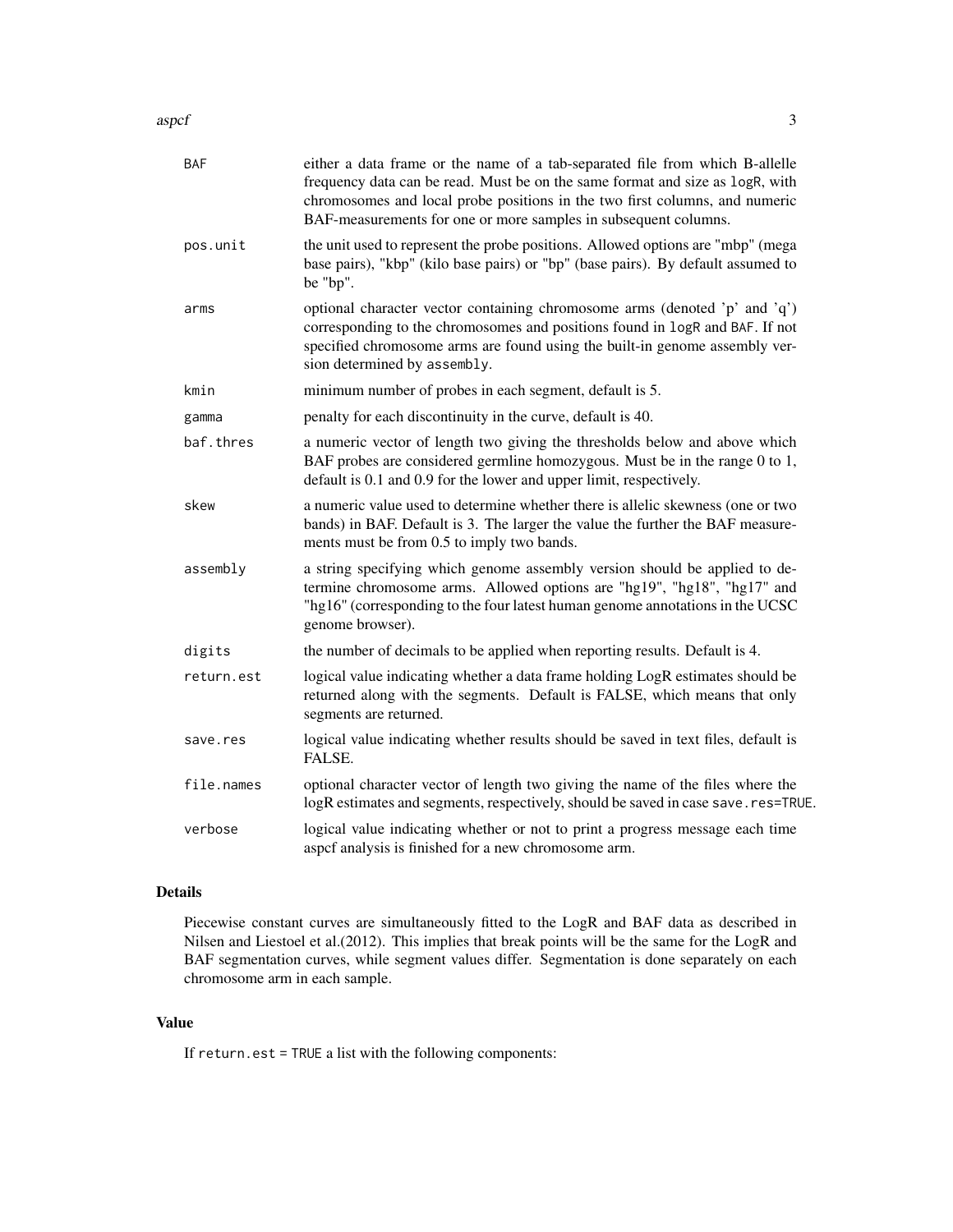<span id="page-3-0"></span>

| logR_estimates a data frame where the first two columns give the chromosome numbers and |
|-----------------------------------------------------------------------------------------|
| probe positions, respectively, while subsequent column(s) give the LogR esti-           |
| mates for each sample. The estimate for a given probe equals the mean of the            |
| segment where the probe is located.                                                     |
|                                                                                         |

segments a data frame describing each segment found. Each row represents a segment, and columns give the sample IDs, chromosome numbers, arms, local start positions, local end positions, number of probes in the segments, mean LogR values and mean BAF values, respectively.

If return.est = FALSE, only the data frame containing the segments is returned.

If save.res = TRUE the results are also saved in text files with names as specified in file.names. If file.names=NULL, a folder named "aspcf\_results" is created in the working directory, and the LogR estimates and the segmentation results are saved in this folder as tab-separated files named logR\_estimates.txt and segments.txt, respectively.

#### Note

It will usually be advisable to Winsorize the logR data before running aspcf, see [winsorize](#page-40-1) on this. Missing values are not allowed in logR, see imputeMissing for imputation of missing copy number values.

#### Author(s)

Gro Nilsen, Knut Liestoel, Ole Christian Lingjaerde

#### References

Nilsen and Liestoel et al., "Copynumber: Efficient algorithms for single- and multi-track copy number segmentation", BMC Genomics 13:591 (2012), doi:10.1186/1471-2164-13-59

#### See Also

[plotAllele](#page-18-1), [winsorize](#page-40-1)

#### Examples

```
#Load LogR and BAF data:
data(logR)
data(BAF)
```
#First winsorize logR to handle outliers: wins.logR <- winsorize(logR)

#Run aspcf: aspcf.segments <- aspcf(wins.logR,BAF)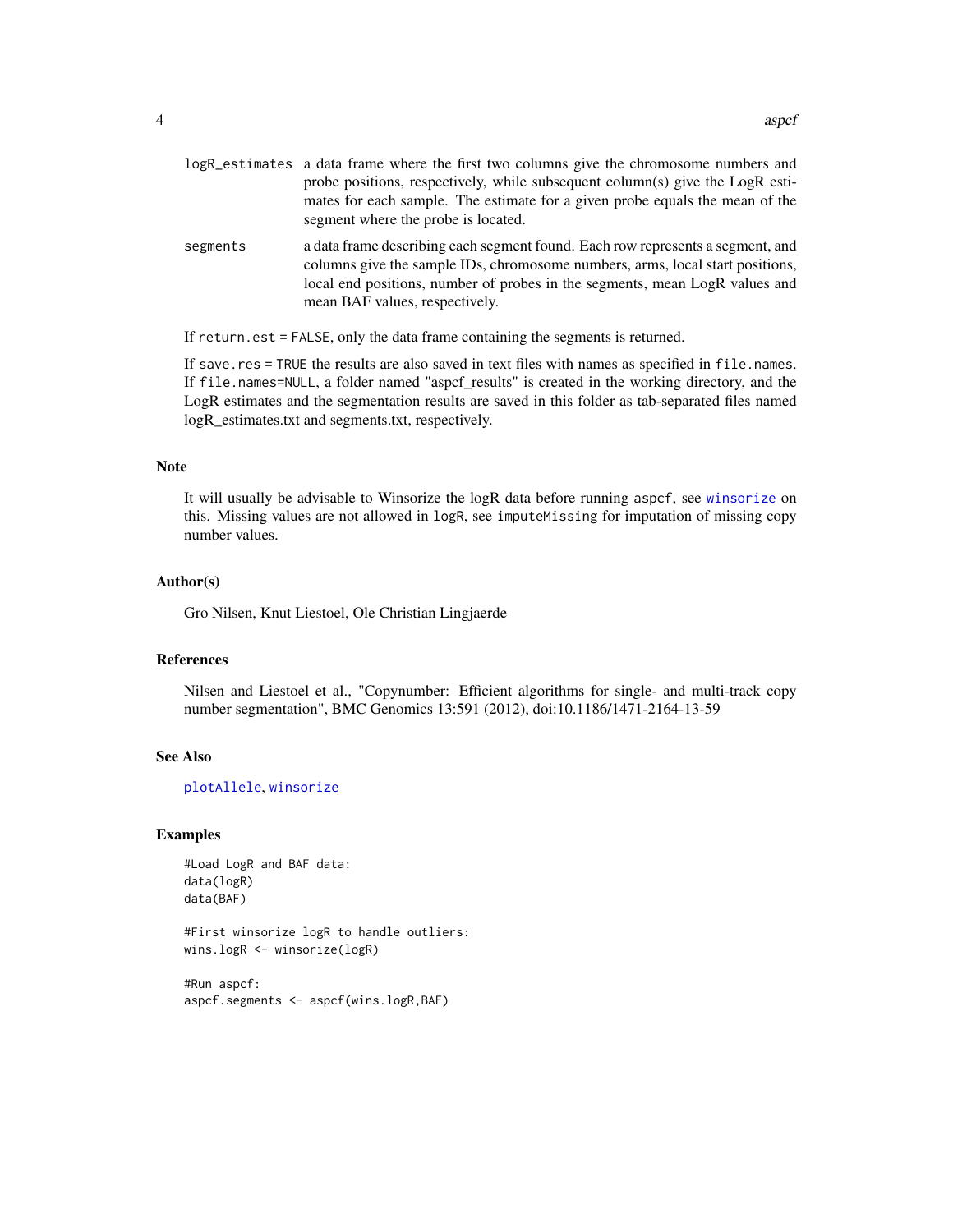<span id="page-4-0"></span>callAberrations *Call aberrations in segmented data*

# Description

Segments, obtained by pcf or multipcf, are classified as "gain", "normal" or "loss" given the specified thresholds.

#### Usage

```
callAberrations(segments, thres.gain, thres.loss = -thres.gain)
```
#### Arguments

| segments   | a data frame containing the segmentation results found by either pcf or multipcf. |
|------------|-----------------------------------------------------------------------------------|
| thres.gain | a numeric value giving the threshold to be applied for calling gains.             |
| thres.loss | a numeric value giving the threshold to be applied for calling losses. Default is |
|            | to use the negative value of thres.gain.                                          |

#### Details

Each region found in segments is classified as "gain", "normal" or "loss". Regions with gain or loss will be those segments where the segment value is above or below the value given in thres.gain or thres.loss, respectively.

# Value

A new segment data frame where the segment values have been replaced by the classification "gain", "normal" or "loss".

# Author(s)

Gro Nilsen

```
#load lymphoma data
data(lymphoma)
#Run pcf
seg <- pcf(data=lymphoma,gamma=12)
#Call gains as segments whose value is > 0.2, and losses as segments whose
# value < -0.1ab.seg <- callAberrations(seg,thres.gain=0.2,thres.loss=-0.1)
```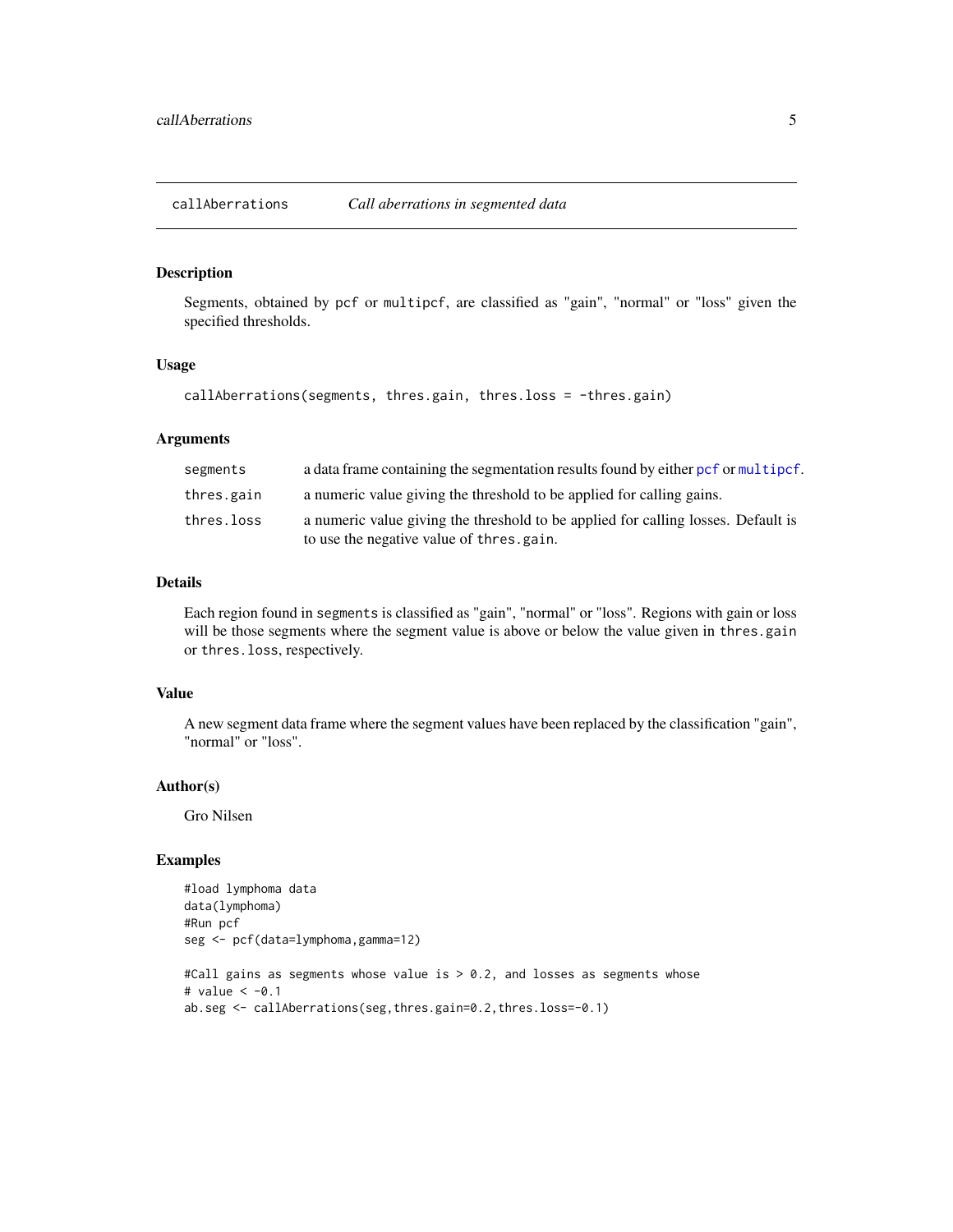<span id="page-5-0"></span>getGRangesFormat *Get segments on the GRanges format*

#### Description

The segments data frame obtained e.g. by pcf, multipcf or aspcf is converted to the GRanges format.

## Usage

```
getGRangesFormat(segments)
```
# Arguments

segments a data frame containing segmentation results found by e.g. [pcf](#page-12-1), [multipcf](#page-10-1) or [aspcf](#page-1-1).

#### Details

GRanges, in the GenomicRanges package, is the standard BioConductor containers for range data. For some applications it may therefore be useful to convert segmentation results to this format.

#### Value

The segments converted to the GRanges container class.

#### Author(s)

Gro Nilsen

```
#load lymphoma data
data(lymphoma)
#Run pcf
seg <- pcf(data=lymphoma,gamma=12)
#Obtain the GRanges format
gr <- getGRangesFormat(seg)
```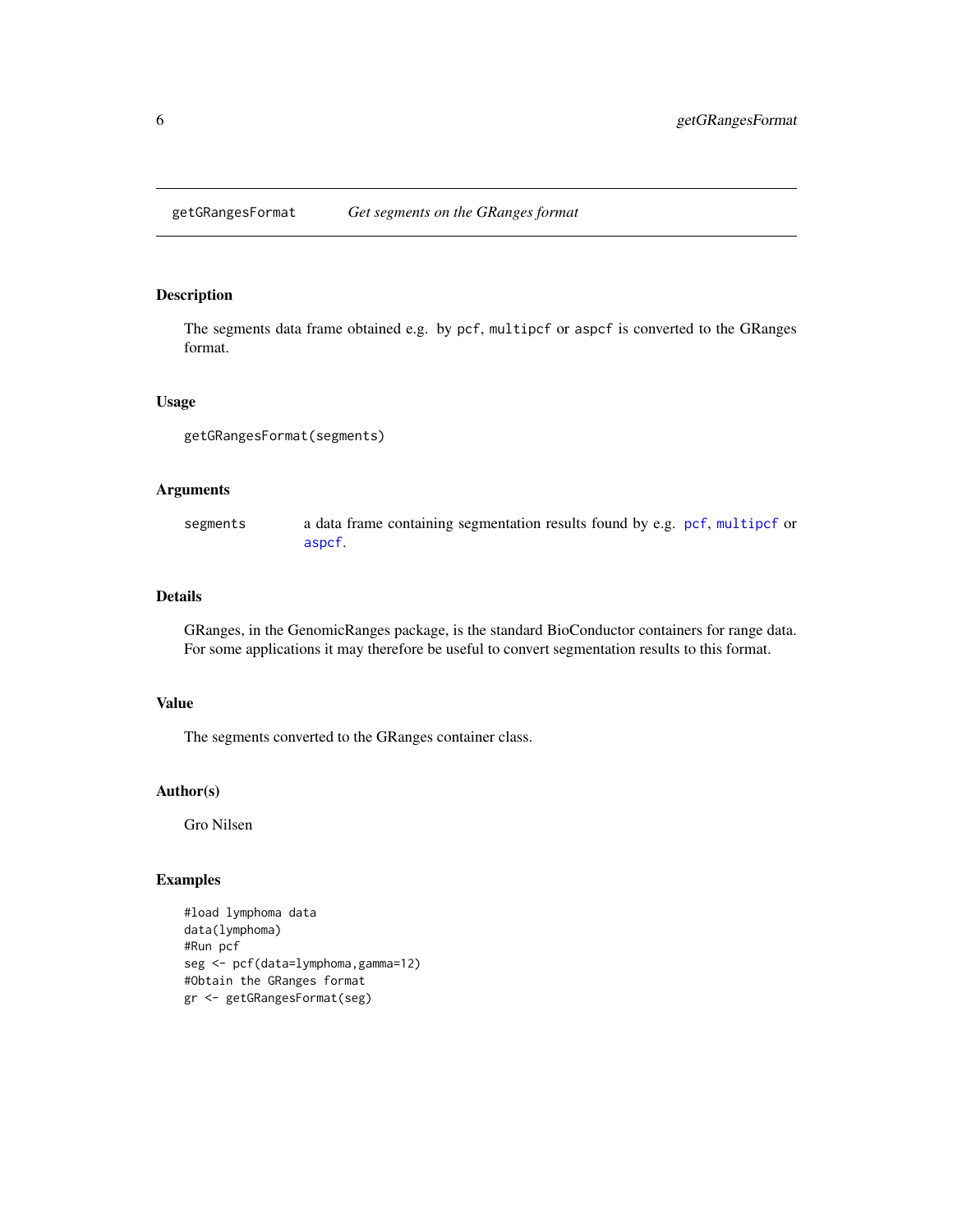<span id="page-6-1"></span><span id="page-6-0"></span>

Missing copy number values are imputed by a constant value or pcf-estimates.

# Usage

 $imput$ eMissing(data, method,  $c = 0$ , pcf.est = NULL,...)

# Arguments

| data     | a data frame with numeric or character chromosome numbers in the first column,<br>numeric local probe positions in the second, and numeric copy number data for<br>one or more samples in subsequent columns.                                                                                 |
|----------|-----------------------------------------------------------------------------------------------------------------------------------------------------------------------------------------------------------------------------------------------------------------------------------------------|
| method   | the imputation method to be used. Must be one of "constant" and "pcf".                                                                                                                                                                                                                        |
| C        | a numerical value to be imputed if method is "constant". Default is 0.                                                                                                                                                                                                                        |
| pcf.est  | a data frame of same size as data, with chromosome numbers and positions<br>in the first two columns, and copy number estimates obtained from pcf in the<br>subsequent columns. Only applicable if method="pcf". If unspecified and<br>method="pcf", pcf is run internally to find estimates. |
| $\ddots$ | other relevant parameters to be passed on to pcf                                                                                                                                                                                                                                              |

### Details

The available imputation methods are:

constant: all missing values in data are replaced by the specified value c.

pcf: the estimates from pcf-segmentation (see [pcf](#page-12-1)) are used to impute missing values. If pcf has already been run, these estimates may be specified in pcf.est. If pcf.est is unspecified, pcf is run on the input data. In pcf the analysis is done on the observed values, and estimates for missing observations are set to be the estimate of the nearest observed probe.

# Value

A data frame of the same size and format as data with all missing values imputed.

# Author(s)

Gro Nilsen

#### See Also

[pcf](#page-12-1)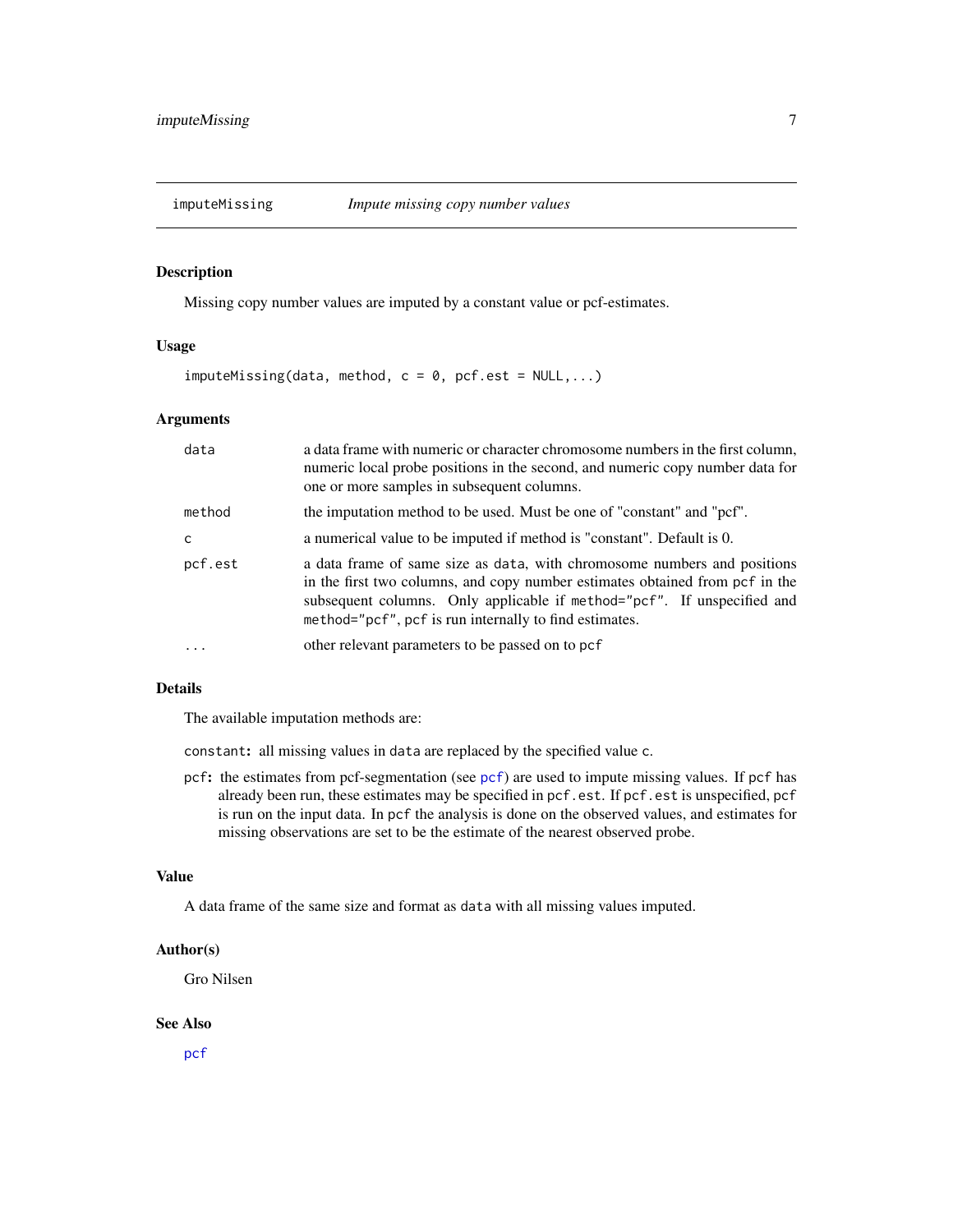# Examples

```
#Load lymphoma data
data(lymphoma)
chrom <- lymphoma[,1]
pos <- lymphoma[,2]
#pick out data for the first six samples:
cn.data <- lymphoma[,3:8]
#Create missing values in cn.data at random positions:
n <- nrow(cn.data)*ncol(cn.data)
r <- matrix(rbinom(n=n,size=1,prob=0.95),nrow=nrow(cn.data),ncol=ncol(cn.data))
cn.data[r==0] <- NA #matrix with approximately 5% missing values
mis.data <- data.frame(chrom,pos,cn.data)
#Impute missing values by constant, c=0:
imp.data <- imputeMissing(data=mis.data,method="constant")
#Impute missing values by obtained pcf-values:
pcf.est <- pcf(data=mis.data,return.est=TRUE)
imp.data <- imputeMissing(data=mis.data,method="pcf",pcf.est=pcf.est)
#Or run pcf within imputeMissing:
imp.data <- imputeMissing(data=mis.data,method="pcf")
```
interpolate.pcf *Interpolation of pcf-estimates.*

# Description

Given a segmentation by pcf, interpolate pcf-estimates for specific positions.

#### Usage

```
interpolate.pcf(segments,x)
```
# Arguments

| segments | a data frame containing the segmentation results from pcf.                    |
|----------|-------------------------------------------------------------------------------|
|          | matrix or data. frame where the first column gives chrosomomes and the second |
|          | gives positions.                                                              |

#### Details

Pcf-estimates are interpolated for the chromosomes and postions specified in x.

<span id="page-7-0"></span>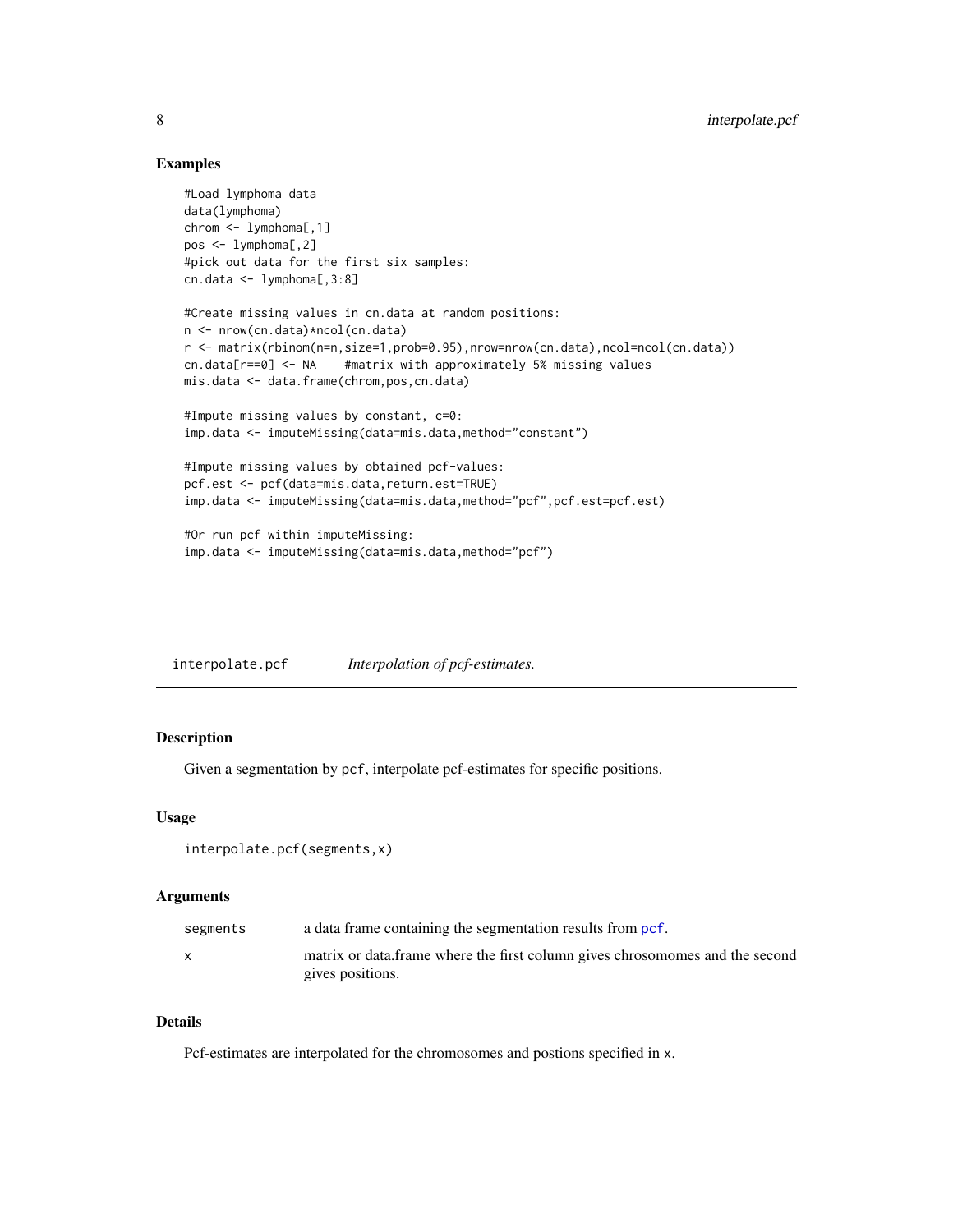# <span id="page-8-0"></span>lymphoma 9

# Value

A data frame where the first two columns give the chromsomes and positions specified in the input x and the remaining columns give the interpolated pcf-estimate for each sample represented in segments.

# Note

The positions in segments and x must be of the same unit (bp, kbp, or mbp).

#### Author(s)

Gro Nilsen, Ole Christian Lingjaerde.

int.pcf <- interpolate.pcf(seg,x)

#### See Also

[pcf](#page-12-1)

# Examples

```
#Load the lymphoma data set:
data(lymphoma)
#Take out a smaller subset of 3 samples (using subsetData):
sub.lymphoma <- subsetData(lymphoma,sample=1:3)
#Run pcf:
seg <- pcf(data=sub.lymphoma,gamma=12)
#Make a matrix with two positions and chromosomes for which we want to
#interpolate the pcf-estimate:
pos <- c(2000000,50000000)
chr < c(1,2)x <- cbind(chr,pos)
#Interpolate
```

|--|

#### Description

A subset of the aCGH data set taken from the reference below.

#### Usage

data(lymphoma)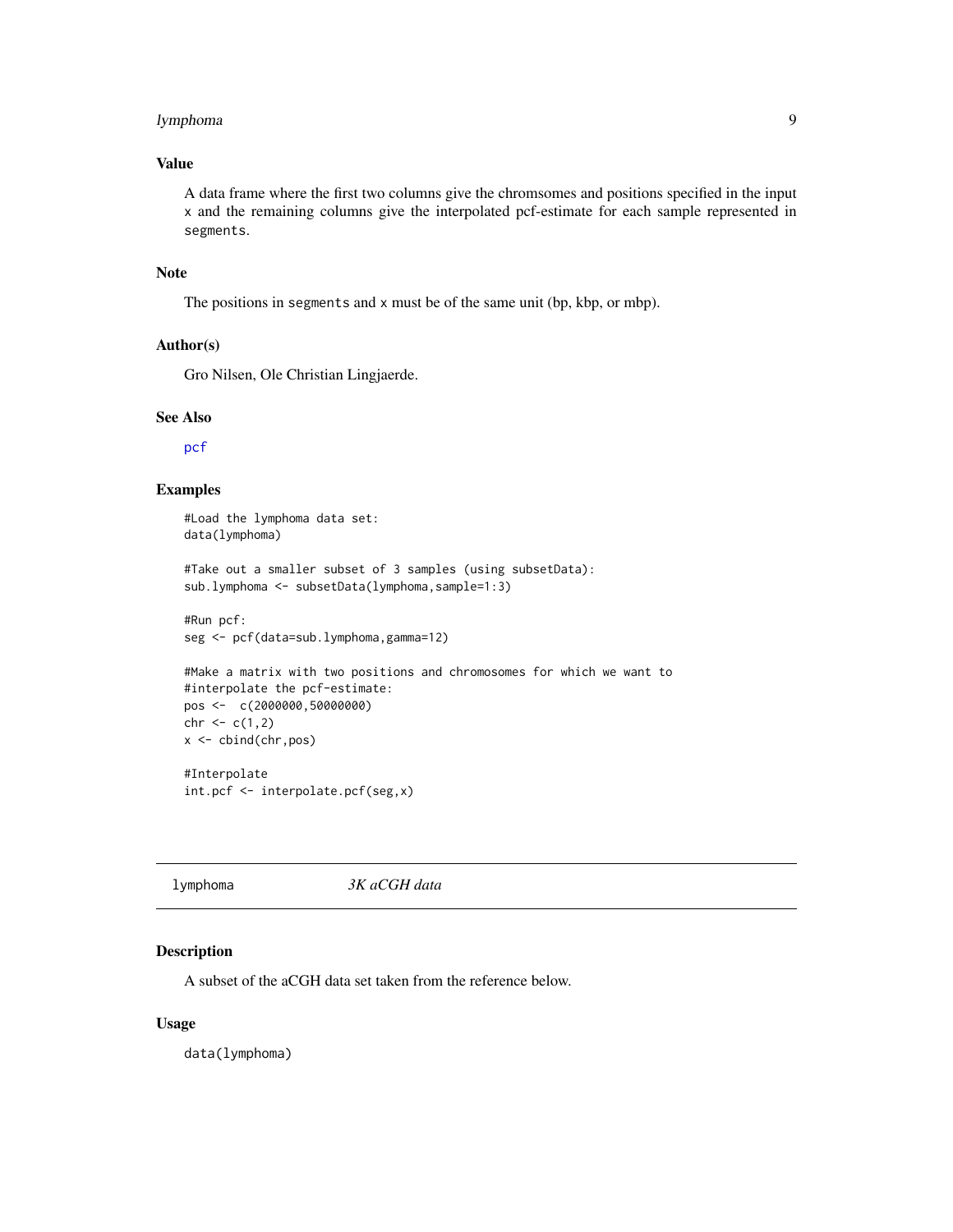# <span id="page-9-0"></span>Format

Data frame containing 3091 probes with log2-ratio copy numbers for 21 samples. The first column contains the chromosome numbers, the second gives the local probe positions (in base pairs), while the subsequent columns contain the copy number measurements for the individual samples.

# Source

Eide et al., "Genomic alterations reveal potential for higher grade transformation in follicular lymphoma and confirm parallel evolution of tumor cell clones", Blood 116:1489-1497, 2010

#### Examples

#Get data data(lymphoma)

micma *Subset of 244K aCGH data*

#### Description

A subset of the 244K MicMa data set containing copy number measurements for six samples on chromosome 17.

#### Usage

data(micma)

#### Format

Data frame containing 7658 probes with log2-ratio copy numbers for 6 samples on chromosome 17. The first column contains the chromosome numbers, the second gives the local probe positions (in base pairs), while the subsequent columns contain the copy number measurements for the individual samples.

#### Source

Mathiesen et al., "High resolution analysis of copy number changes in disseminated tumor cells of patients with breast cancer", Int J Cancer 131(4):E405:E415, 2011

# Examples

#Get data data(micma)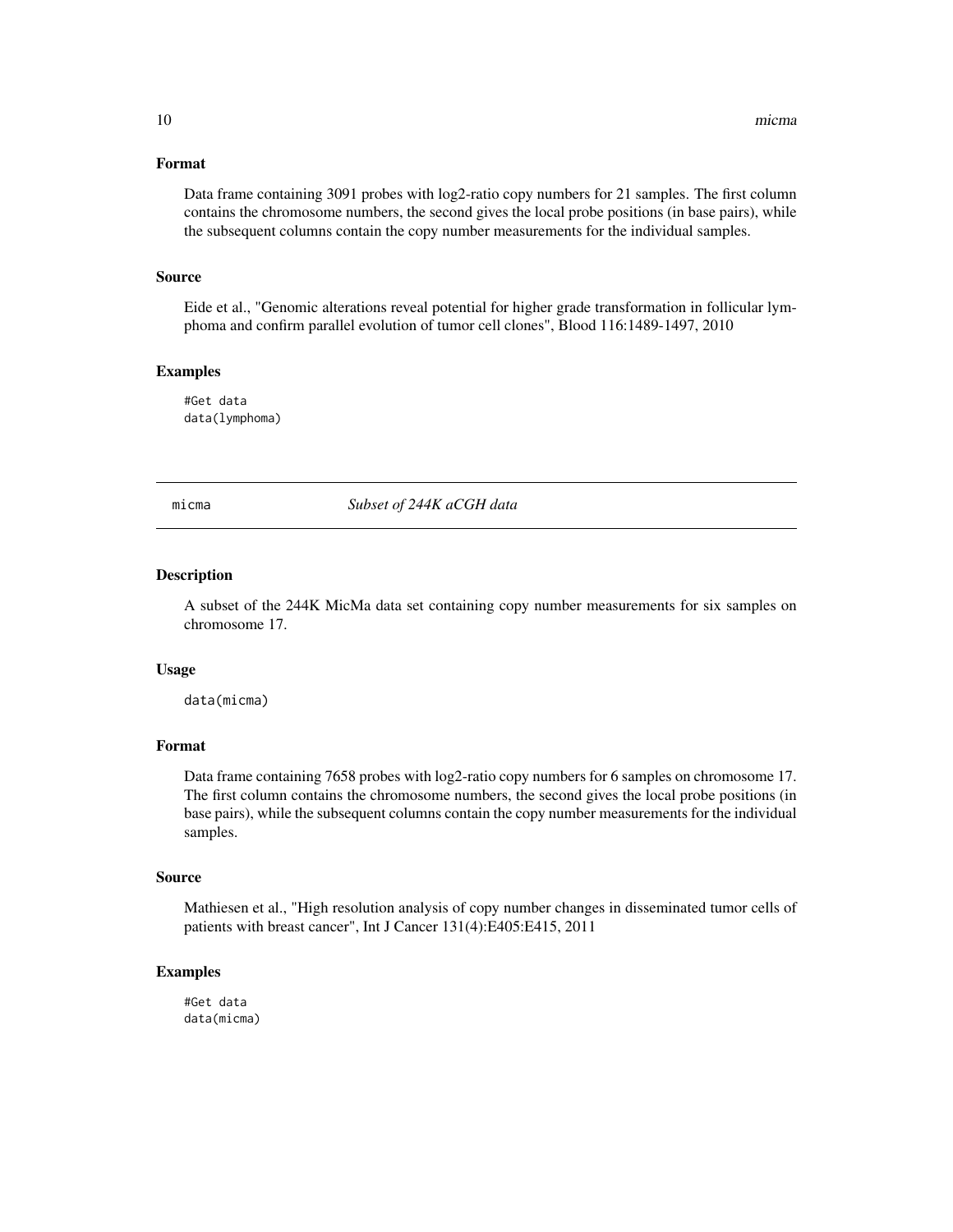<span id="page-10-1"></span><span id="page-10-0"></span>

Joint segmentation resulting in piecewise constant curves with common break points for all samples.

# Usage

```
multipcf(data, pos.unit = "bp", arms = NULL, Y = NULL, gamma = 40,
          normalize=TRUE, w=1, fast = TRUE, assembly = "hg19", digits = 4,
          return.est = FALSE, save.res = FALSE, file.names = NULL, verbose
          = TRUE)
```

| data      | either a data frame or the name of a tab-separated file from which copy num-<br>ber data can be read. The rows of the data frame or file should represent the<br>probes. Column 1 must hold numeric or character chromosome numbers, col-<br>umn 2 the numeric local probe positions, and subsequent columns the numeric<br>copy number measurements for two or more samples. The header of copy num-<br>ber columns should give sample IDs. |
|-----------|----------------------------------------------------------------------------------------------------------------------------------------------------------------------------------------------------------------------------------------------------------------------------------------------------------------------------------------------------------------------------------------------------------------------------------------------|
| pos.unit  | the unit used to represent the probe positions. Allowed options are "mbp" (mega<br>base pairs), "kbp" (kilo base pairs) or "bp" (base pairs). By default assumed to<br>be "bp".                                                                                                                                                                                                                                                              |
| arms      | optional character vector containing chromosome arms (denoted 'p' and 'q')<br>corresponding to the chromosomes and positions found in data. If not spec-<br>ified chromosome arms are found using the built-in genome assembly version<br>determined by assembly.                                                                                                                                                                            |
| Y         | either a data frame or the name of a tab-separated file containing original copy<br>number data in the case where data contains Winsorized values. If provided,<br>these values are used to calculate the mean of each segment, otherwise the copy<br>number values in data are used. Y must be on the same form as data.                                                                                                                    |
| gamma     | penalty for each discontinuity in the curve, default is 40.                                                                                                                                                                                                                                                                                                                                                                                  |
| normalize | a logical value indicating whether each sample's copy number measurements<br>should be scaled by the sample specific residual standard error. Default is TRUE.                                                                                                                                                                                                                                                                               |
| W         | a numeric vector giving an individual weight to be used for each sample. May<br>be of length 1 if the same weight should be applied for each sample, default is 1<br>(no weighting).                                                                                                                                                                                                                                                         |
| fast      | a logical value indicating whether a fast (not guaranteed to be exact) version<br>should be run on chromosome arms with $> 400$ probes. Default is TRUE.                                                                                                                                                                                                                                                                                     |
| assembly  | a string specifying which genome assembly version should be applied to de-<br>termine chromosome arms. Allowed options are "hg19", "hg18", "hg17" and<br>"hg16" (corresponding to the four latest human genome annotations in the UCSC<br>genome browser).                                                                                                                                                                                   |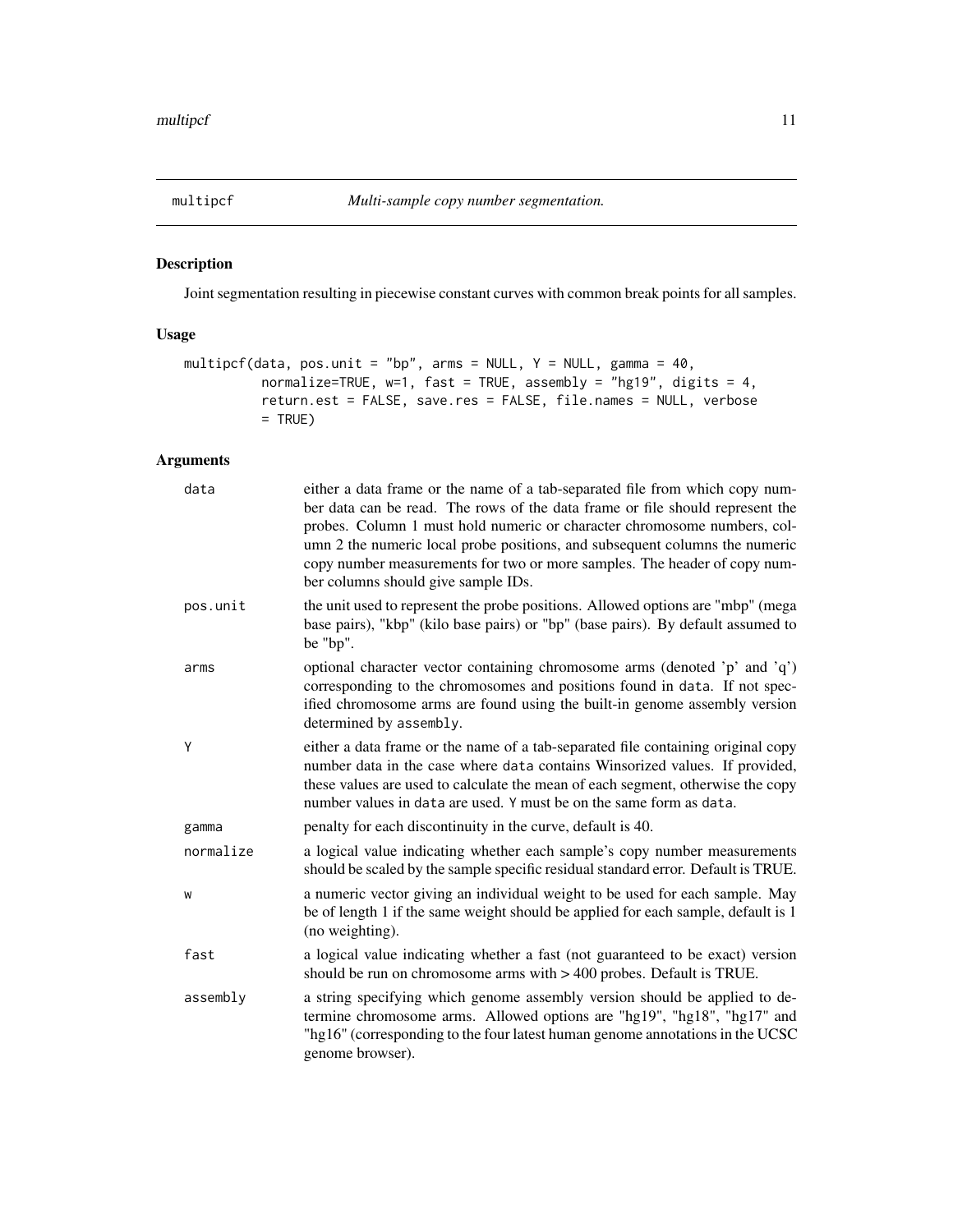<span id="page-11-0"></span>

| digits     | the number of decimals to be applied when reporting results. Default is 4.                                                                                                                                       |
|------------|------------------------------------------------------------------------------------------------------------------------------------------------------------------------------------------------------------------|
| return.est | logical value indicating whether a data frame with copy number estimates (mul-<br>tipcf estimates) should be returned along with the segments. Default is FALSE,<br>which means that only segments are returned. |
| save.res   | logical value indicating whether results should be saved in text files, default is<br>FALSE.                                                                                                                     |
| file.names | optional character vector of length two giving the name of the files where the<br>multipcf estimates and segments, respectively, should be saved in case save.res<br>$=$ TRUE.                                   |
| verbose    | logical value indicating whether or not to print a progress message each time<br>multipef analysis is finished for a new chromosome arm.                                                                         |

# Details

Piecewise constant curves are simultaneously fitted to the copy number data for several samples as described in the multiPCF algorithm in Nilsen and Liestoel et al. (2012). This implies that break points will be the same for all segmentation curves, but the mean segment values will differ among samples. Segmentation is done separately on each chromosome arm.

# Value

If return.est = TRUE a list with the following components:

| estimates | a data frame where the first two columns give the chromosome numbers and<br>probe positions, respectively, while subsequent columns give the copy number<br>estimates for each sample. The estimate for a given probe and sample equals the<br>sample mean of the segment where the probe is located.                                                                   |
|-----------|-------------------------------------------------------------------------------------------------------------------------------------------------------------------------------------------------------------------------------------------------------------------------------------------------------------------------------------------------------------------------|
| segments  | a data frame describing the segments found in the data. Each row represents a<br>segment, and the first five columns give the chromosome numbers, arms, local<br>start positions, local end positions, and the number of probes in the segments,<br>respectively. Subsequent columns give the mean segment value for each sample,<br>with sample IDs as column headers. |

If return.est = FALSE only the data frame containing the segments is returned.

If save.res = TRUE the results are also saved in text files with names as specified in file.names. If file.names=NULL, a folder named "multipcf\_results" is created in the working directory, and the segments and copy number estimates are saved in this folder as tab-separated files named segments.txt and estimates.txt, respectively.

#### Note

It is usually advisable to Winsorize data before running pcf, see [winsorize](#page-40-1) on this.

The input data must be complete, see [imputeMissing](#page-6-1) for imputation of missing copy number values.

# Author(s)

Gro Nilsen, Knut Liestoel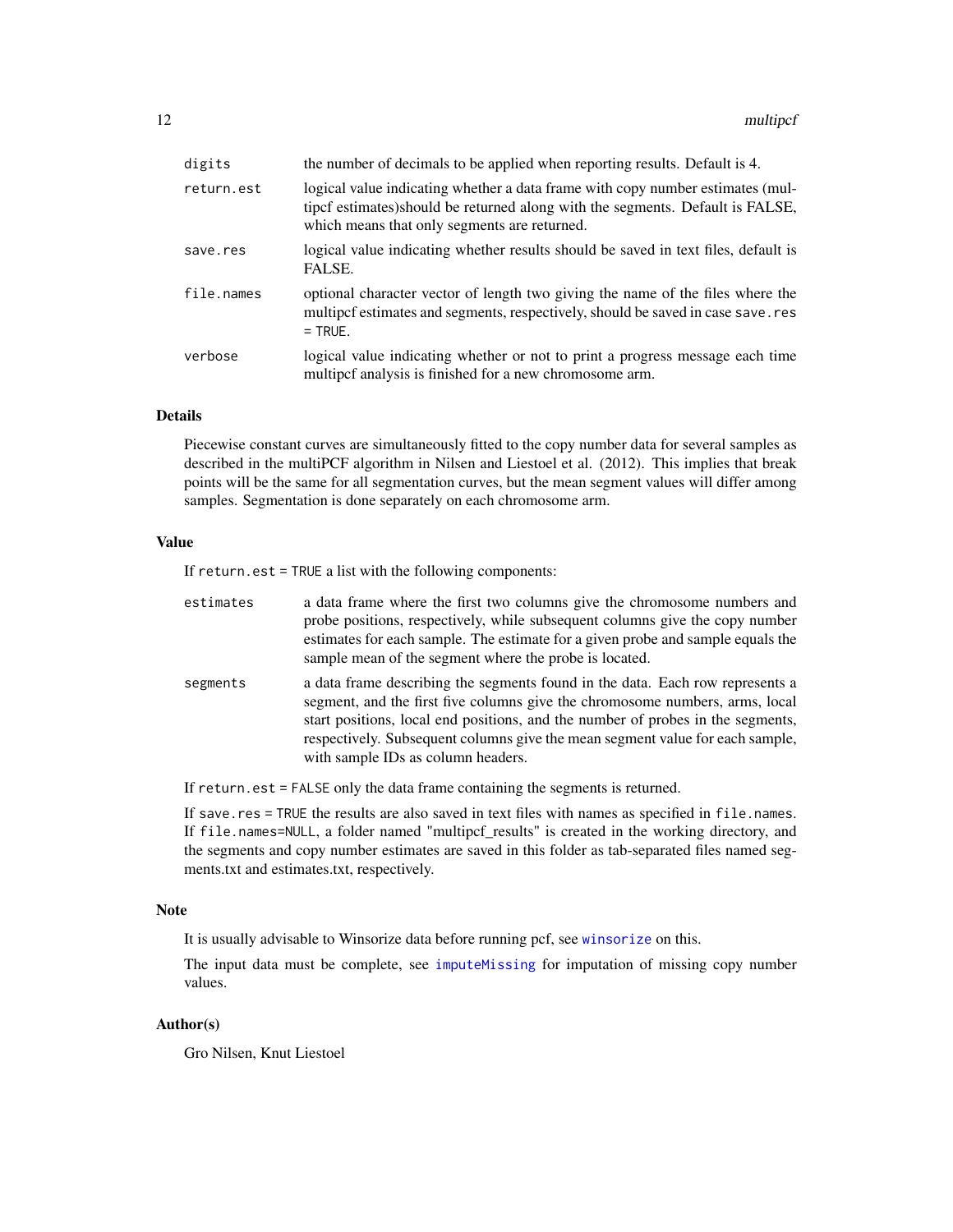#### <span id="page-12-0"></span> $pcf$  13

# References

Nilsen and Liestoel et al., "Copynumber: Efficient algorithms for single- and multi-track copy number segmentation", BMC Genomics 13:591 (2012), doi:10.1186/1471-2164-13-59

#### See Also

[imputeMissing](#page-6-1), [pcf](#page-12-1)

# Examples

```
#Load lymphoma data:
data(lymphoma)
```
#Take out a subset of 3 biopsies from the first patient (using subsetData): sub.lymphoma <- subsetData(lymphoma,sample=1:3)

```
#Check for missing values in data:
any(is.na(sub.lymphoma))
#FALSE
```
#First winsorize data to handle outliers: wins.lymph <- winsorize(sub.lymphoma)

#Run multipcf on subset lymphoma data (using a low gamma because of low-density data) multi.segments <- multipcf(data=wins.lymph,gamma=12,Y=sub.lymphoma)

<span id="page-12-1"></span>

|              | ٠<br>×       | × |
|--------------|--------------|---|
| ۰,<br>$\sim$ | ×<br>٠<br>__ |   |
|              |              |   |

 $Single-sample copy number segmentation.$ 

#### **Description**

Fit a individual piecewise constant segmentation curve to each sample's copy number data.

#### Usage

```
pcf(data, pos.unit = "bp", arms = NULL, Y = NULL, kmin = 5, gamma = 40,
     normalize = TRUE, fast = TRUE, assembly = "hg19", digits = 4,
     return.est = FALSE, save.res = FALSE, file.names = NULL, verbose = TRUE)
```
#### Arguments

data either a data frame or the name of a tab-separated file from which copy number data can be read. The rows of the data frame or file should represent the probes. Column 1 must hold numeric or character chromosome numbers, column 2 the numeric local probe positions, and subsequent column(s) the numeric copy number measurements for one or more samples. The header of copy number columns should give sample IDs.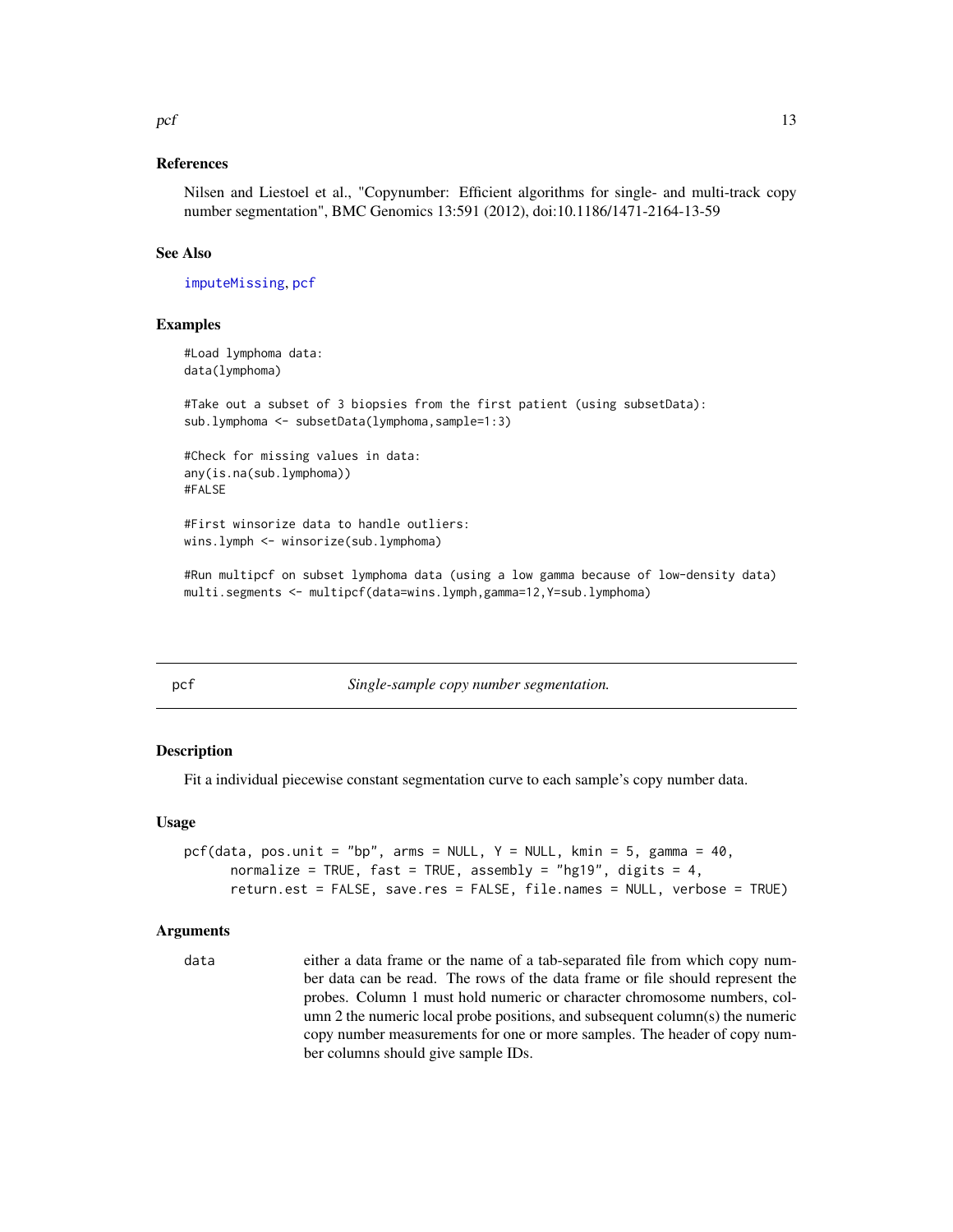| pos.unit   | the unit used to represent the probe positions. Allowed options are "mbp" (mega<br>base pairs), "kbp" (kilo base pairs) or "bp" (base pairs). By default assumed to<br>be "bp".                                                                                                                                           |
|------------|---------------------------------------------------------------------------------------------------------------------------------------------------------------------------------------------------------------------------------------------------------------------------------------------------------------------------|
| arms       | optional character vector containing chromosome arms (denoted 'p' and 'q')<br>corresponding to the chromosomes and positions found in data. If not spec-<br>ified chromosome arms are found using the built-in genome assembly version<br>determined by assembly.                                                         |
| Y          | either a data frame or the name of a tab-separated file containing original copy<br>number data in the case where data contains Winsorized values. If provided,<br>these values are used to calculate the mean of each segment, otherwise the copy<br>number values in data are used. Y must be on the same form as data. |
| kmin       | minimum number of probes in each segment, default is 5.                                                                                                                                                                                                                                                                   |
| gamma      | penalty for each discontinuity in the curve, default is 40.                                                                                                                                                                                                                                                               |
| normalize  | logical value indicating whether the copy number measurements should be scaled<br>by the sample residual standard error. Default is TRUE.                                                                                                                                                                                 |
| fast       | a logical value indicating whether a fast (not guaranteed to be exact) version<br>should be run on chromosome arms with > 400 probes.                                                                                                                                                                                     |
| assembly   | a string specifying which genome assembly version should be applied to de-<br>termine chromosome arms. Allowed options are "hg19", "hg18", "hg17" and<br>"hg16" (corresponding to the four latest human genome annotations in the UCSC<br>genome browser).                                                                |
| digits     | the number of decimals to be applied when reporting results. Default is 4.                                                                                                                                                                                                                                                |
| return.est | logical value indicating whether a data frame holding copy number estimates<br>(pcf values) should be returned along with the segments. Default is FALSE,<br>which means that only segments are returned.                                                                                                                 |
| save.res   | logical value indicating whether results should be saved in text files.                                                                                                                                                                                                                                                   |
| file.names | optional character vector of length two giving the name of the files where the pcf<br>estimates and segments, respectively, should be saved in case save.res=TRUE.                                                                                                                                                        |
| verbose    | logical value indicating whether or not to print a progress message each time pcf<br>analysis is finished for a new chromosome arm.                                                                                                                                                                                       |

# Details

A piecewise constant segmentation curve is fitted to the copy number observations as described in the PCF algorithm in Nilsen and Liestoel et al. (2012). Segmentation is done separately on each chromosome arm in each sample.

#### Value

If return.est = TRUE a list with the following components:

estimates a data frame where the first two columns give the chromosome numbers and probe positions respectively, while subsequent column(s) give the copy number estimates for each sample. The estimate for a given probe equals the mean of the segment where the probe is located.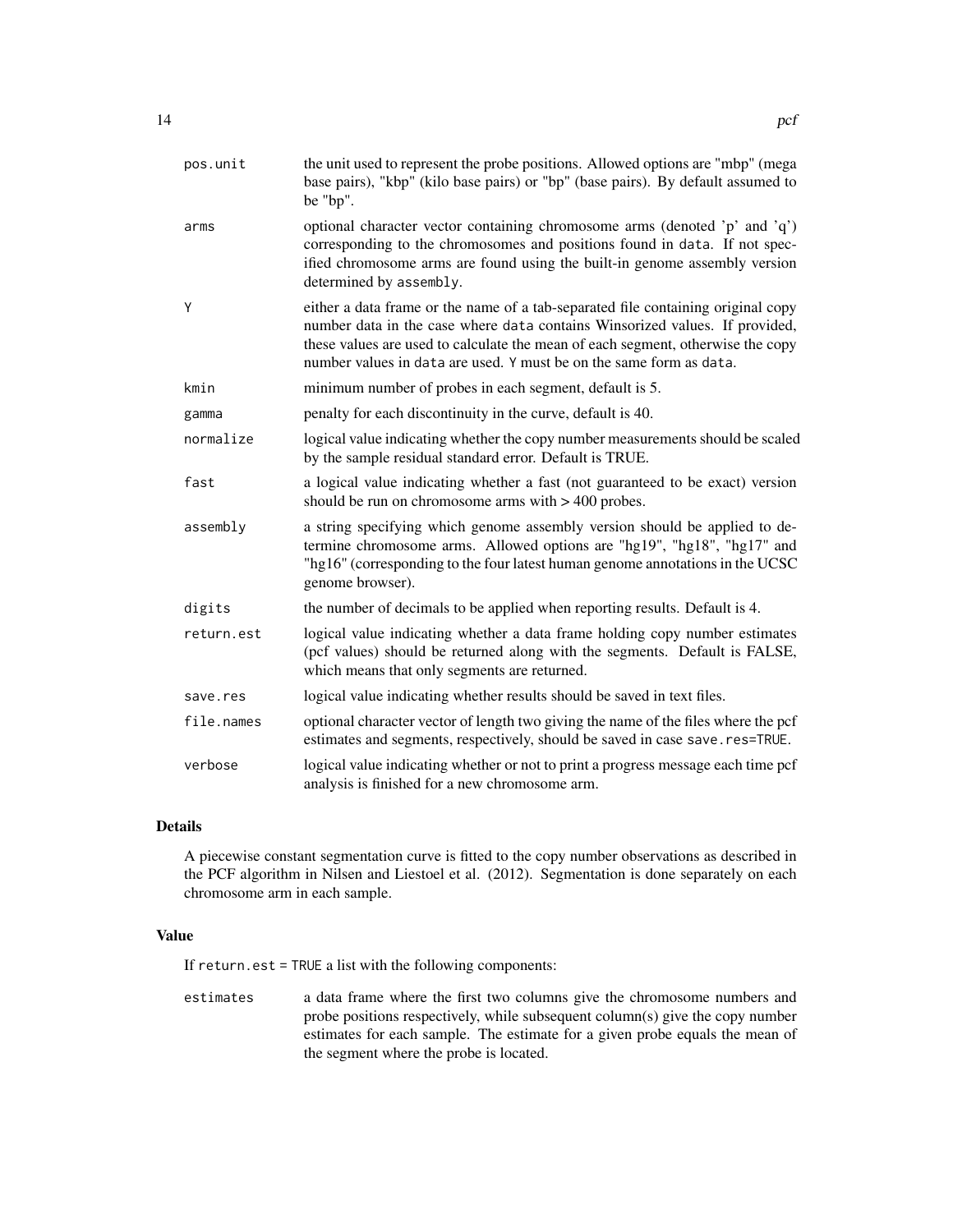<span id="page-14-0"></span>segments a data frame describing each segment found in the data. Each row represents a segment, while columns give the sampleID, chromosome number, arm, local start position, local end position, number of probes in the segment and mean value, respectively.

If return.est = FALSE, only the data frame containing the segments is returned.

If save.res = TRUE the results are also saved in text files with names as specified in file.names. If file.names=NULL, a folder named "pcf\_results" is created in the working directory, and the pcf estimates and segments are saved in this directory in tab-separated files named estimates.txt and segments.txt, respectively.

# Note

It is usually advisable to Winsorize data before running pcf, see [winsorize](#page-40-1) on this.

Missing copy number values are allowed. These are kept out of the pcf analysis, and copy number estimates for missing observations are later set to be the same as the estimate of the nearest observed probe.

#### Author(s)

Gro Nilsen, Knut Liestoel, Ole Christian Lingjaerde.

# References

Nilsen and Liestoel et al., "Copynumber: Efficient algorithms for single- and multi-track copy number segmentation", BMC Genomics 13:591 (2012), doi:10.1186/1471-2164-13-59

# See Also

#### [multipcf](#page-10-1)

#### Examples

```
#Load the lymphoma data set:
data(lymphoma)
```
#Take out a smaller subset of 3 samples (using subsetData): sub.lymphoma <- subsetData(lymphoma,sample=1:3)

```
#First winsorize data to handle outliers:
wins.lymph <- winsorize(sub.lymphoma)
```

```
#Run pcf (using small gamma because of low-density data):
pcf.segments <- pcf(data=wins.lymph,gamma=12,Y=sub.lymphoma)
```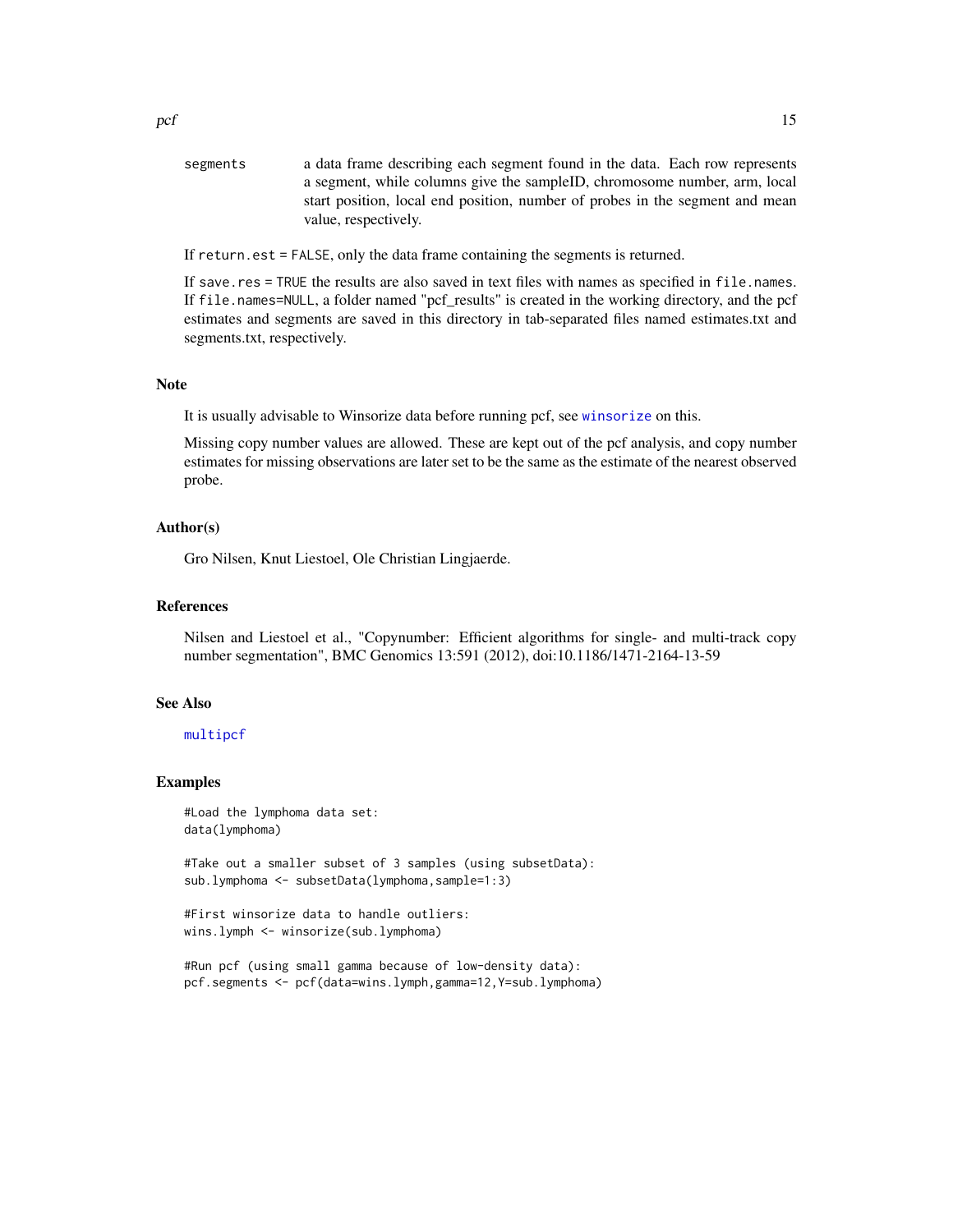<span id="page-15-0"></span>

A basic single-sample pcf segmentation which does not take chromosome borders into account

#### Usage

```
pcfPlain(pos.data, kmin = 5, gamma = 40, normalize = TRUE, fast = TRUE,
     digits = 4, return.est = FALSE, verbose = TRUE)
```
#### Arguments

| pos.data   | a data frame where the rows represent the probes, column 1 holds probe posi-<br>tions, and subsequent column(s) give the numeric copy number measurements<br>for one or more samples. The header of copy number columns should give sam-<br>ple IDs. |
|------------|------------------------------------------------------------------------------------------------------------------------------------------------------------------------------------------------------------------------------------------------------|
| kmin       | minimum number of probes in each segment, default is 5.                                                                                                                                                                                              |
| gamma      | penalty for each discontinuity in the curve, default is 40.                                                                                                                                                                                          |
| normalize  | logical value indicating whether the copy number measurements should be scaled<br>by the sample residual standard error. Default is TRUE.                                                                                                            |
| fast       | a logical value indicating whether a fast (not guaranteed to be exact) version<br>should be run if the number of probes are $> 400$ .                                                                                                                |
| digits     | the number of decimals to be applied when reporting results. Default is 4.                                                                                                                                                                           |
| return.est | logical value indicating whether a data frame holding copy number estimates<br>(pcf values) should be returned along with the segments. Default is FALSE,<br>which means that only segments are returned.                                            |
| verbose    | logical value indicating whether or not to print a progress message each time pcf<br>analysis is finished for a sample.                                                                                                                              |

#### Details

A piecewise constant segmentation curve is fitted to the copy number observations as described in the PCF algorithm in Nilsen and Liestoel et al. (2012). Unlike the regular [pcf](#page-12-1) function, pcfPlain does not make independent segmentations for each chromosome arm (i.e. breakpoints are not automatically inserted at the beginning and end of chromosome arms). The segmentation can thus be performed independently of assembly.

#### Value

If return.est = TRUE a list with the following components:

estimates a data frame where the first column gives the probe positions, while subsequent column(s) give the copy number estimates for each sample. The estimate for a given probe equals the mean of the segment where the probe is located.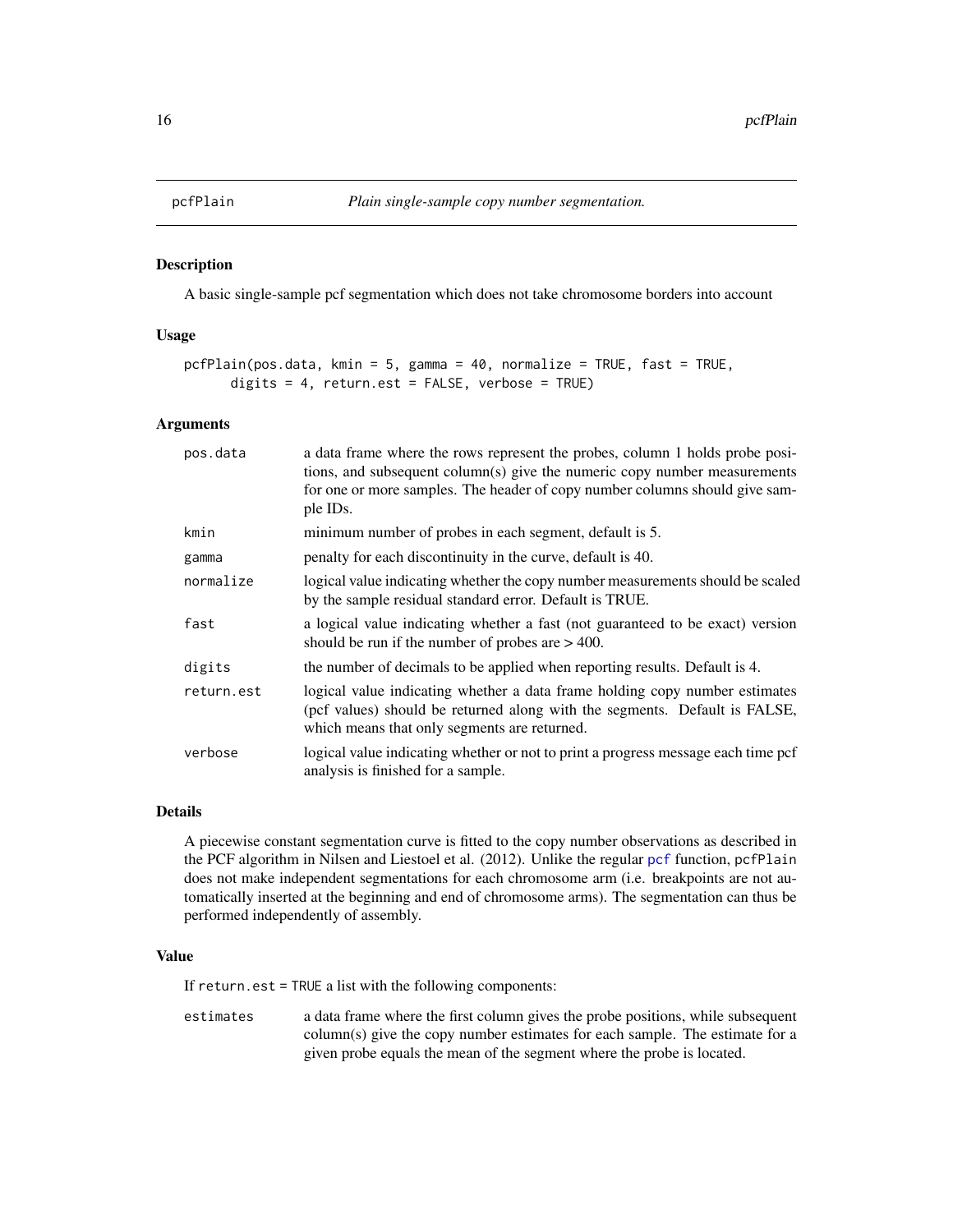# <span id="page-16-0"></span>plotAberration 17

| segments | a data frame describing each segment found in the data. Each row represents a  |
|----------|--------------------------------------------------------------------------------|
|          | segment, while columns give the sampleID, start position, end position, number |
|          | of probes in the segment and mean value, respectively.                         |

If return.est = FALSE, only the data frame containing the segments is returned.

### Note

If probe positions are not available, the first column in data may, e.g., contain the values 1:nrow(data).

#### Author(s)

Gro Nilsen, Knut Liestoel, Ole Christian Lingjaerde.

#### References

Nilsen and Liestoel et al., "Copynumber: Efficient algorithms for single- and multi-track copy number segmentation", BMC Genomics 13:591 (2012), doi:10.1186/1471-2164-13-59

#### See Also

[pcf](#page-12-1)

#### Examples

#Load the lymphoma data set: data(lymphoma)

#Take out a smaller subset of 3 samples (using subsetData): sub.lymphoma <- subsetData(lymphoma,sample=1:3)

#Run pcfPlain (remove first column of chromosome numbers): plain.segments <- pcfPlain(pos.data=sub.lymphoma[,-1],gamma=12)

plotAberration *Plot areas with copy number aberrations*

# Description

Create plots reflecting the location of aberrated segments. Results may be visualized over the entire genome or by chromosomes.

#### Usage

```
plotAberration(segments, thres.gain, thres.loss = -thres.gain, pos.unit = "bp",
    chrom = NULL, layout = c(1, 1), \ldots)
```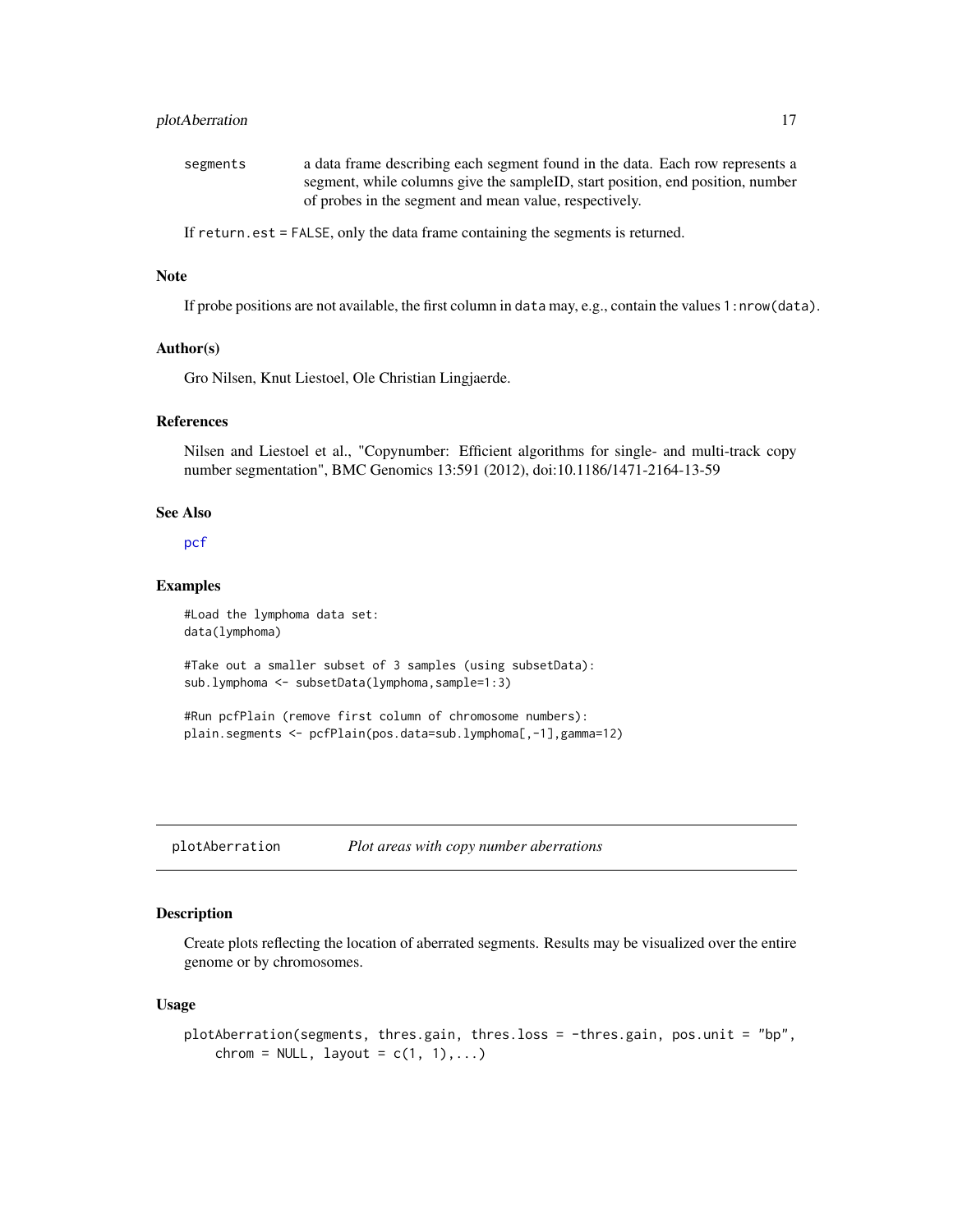# <span id="page-17-0"></span>Arguments

| segments   | a data frame containing the segmentation results found by either pcf or multipcf.                                                                                                                                                                                                                                                                                                                  |
|------------|----------------------------------------------------------------------------------------------------------------------------------------------------------------------------------------------------------------------------------------------------------------------------------------------------------------------------------------------------------------------------------------------------|
| thres.gain | a numeric vector giving the threshold value(s) to be applied for calling gains.                                                                                                                                                                                                                                                                                                                    |
| thres.loss | a numeric vector of same length as thres. gain giving the threshold value(s) to<br>be applied for calling losses. Default is to use the negative value of thres.gain.                                                                                                                                                                                                                              |
| pos.unit   | the unit used to represent the probe positions. Allowed options are "mbp" (mega<br>base pairs), "kbp" (kilo base pairs) or "bp" (base pairs). By default assumed to<br>be "bp".                                                                                                                                                                                                                    |
| chrom      | a numeric or character vector with chromosome number(s) to indicate which<br>$chromosome(s)$ is (are) to be plotted. If unspecified the whole genome is plotted.                                                                                                                                                                                                                                   |
| layout     | the vector of length two giving the number of rows and columns in the plot<br>window. Default is $c(1,1)$ .                                                                                                                                                                                                                                                                                        |
|            | other optional graphical parameters. These include the plot arguments xlab,<br>ylab, main, cex.main, mgp, cex.lab, cex.axis, mar and title (see par on<br>these), as well as plot. size, plot. unit, plot. ideo, ideo. frac, cyto. text,<br>assembly and cex. cytotext (see plotSample on these). In addition, a range<br>of graphical arguments specific for this plot function may be specified: |
|            | colors a character vector of length two where the first and second element<br>specifies the color used to represent loss and gain, respectively. Default is<br>c("dodgerblue","red").                                                                                                                                                                                                              |
|            | sample. labels a logical value indicating whether sample labels are to be plot-<br>ted along the y-axis. Default is TRUE.                                                                                                                                                                                                                                                                          |
|            | sep. samples a number in the range 0 to 0.4 used to create some space between<br>samples. 0 implies that there is no space. Default is 2/nsample, where<br>nsample is the number of samples found in segments.                                                                                                                                                                                     |
|            | sample. line a numeric scalar giving the margin line where the sample labels<br>should be written, starting at 0 counting outwards. Default is 0.2.                                                                                                                                                                                                                                                |
|            | sample.cex the size of the sample labels.                                                                                                                                                                                                                                                                                                                                                          |

# Details

For each sample, the aberrated regions are shown in the color specified in colors[1] (default dodgerblue) if the segment value is below thres.loss and the color specified in colors[2] (default red) if the segment value is above thres.gain. Non-aberrated regions are shown in white. Each row in the plot represents a sample, while probe positions are reflected along the x-axis.

# Note

This function applies par(fig), and is therefore not compatible with other setups for arranging multiple plots in one device such as par (mfrow, mfcol).

# Author(s)

Gro Nilsen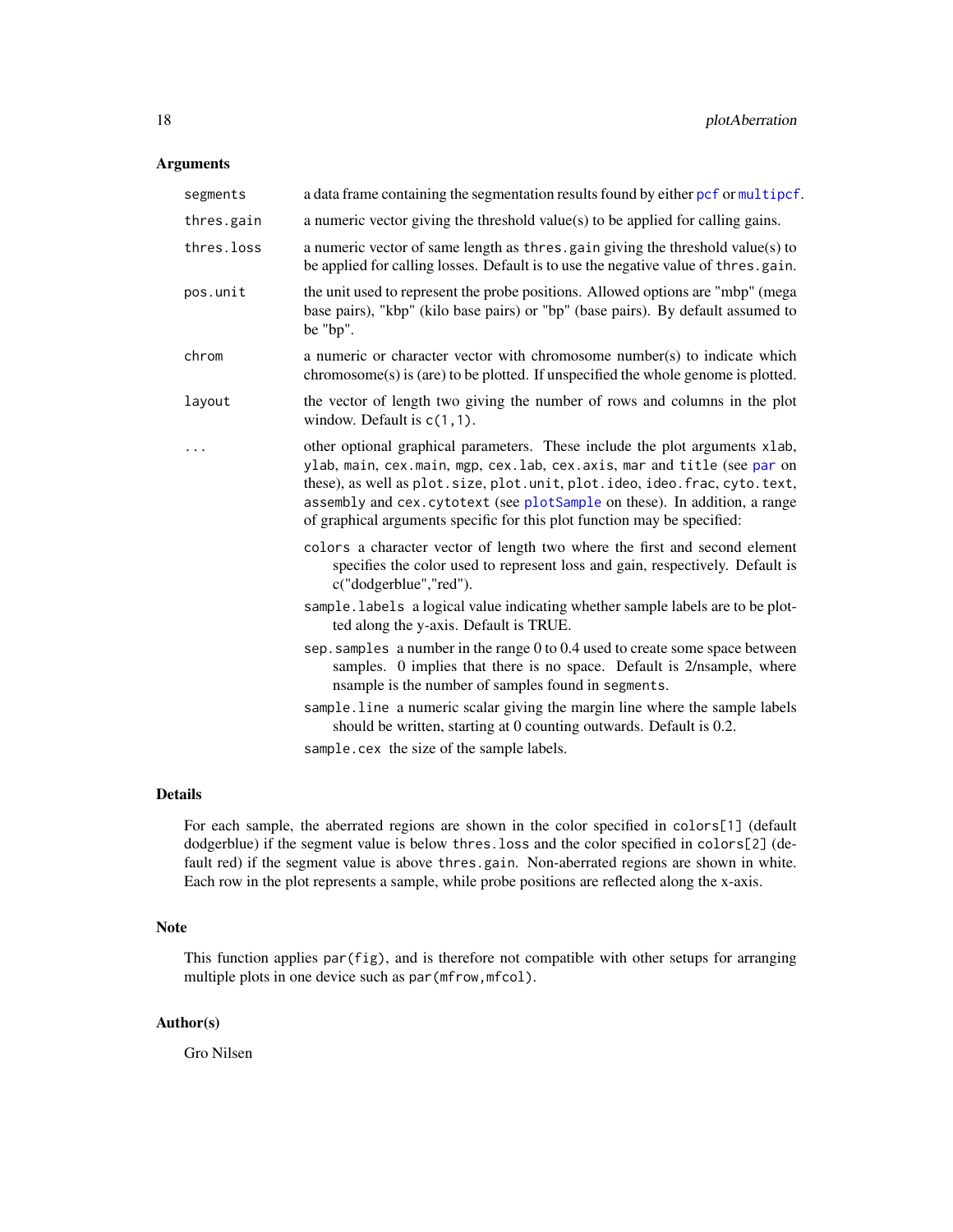#### <span id="page-18-0"></span>plotAllele the contract of the contract of the contract of the contract of the contract of the contract of the contract of the contract of the contract of the contract of the contract of the contract of the contract of the

# Examples

```
#Load lymphoma data
data(lymphoma)
#Run pcf to obtain estimated copy number values
seg <- pcf(data=lymphoma,gamma=12)
#Plot aberrations for the entire genome
plotAberration(segments=seg,thres.gain=0.15)
#Plot aberrations for the first 4 chromosomes:
plotAberration(segments=seg,thres.gain=0.1,chrom=c(1:4),layout=c(2,2))
```

```
plotAllele Plot SNP data and/or aspcf segmentation results
```
# Description

Plot bivariate SNP data and/or aspcf segmentation results for each sample separately with chromosomes in different panels

# Usage

```
plotAllele(logR = NULL, BAF = NULL, segments = NULL, pos.unit = "bp",
            sample = NULL, chrom = NULL, assembly="hg19", baf.thres =
            c(0.1, 0.9), winsoutliers = NULL, xaxis = "pos", layout = c(1,1),
            plotλideo = TRUE, ...)
```

| logR       | a data frame with numeric or character chromosome numbers in the first column,<br>numeric local probe positions in the second, and numeric copy number data for<br>one or more samples in subsequent columns. The header of the copy number<br>column(s) should give the sample IDss. |
|------------|---------------------------------------------------------------------------------------------------------------------------------------------------------------------------------------------------------------------------------------------------------------------------------------|
| <b>BAF</b> | a data frame on the same format and size as logR, with chromosomes and local<br>probe positions in the two first columns, and numeric BAF-measurements for<br>one or more samples in subsequent columns.                                                                              |
| segments   | a data frame or a list of data frames containing the segmentation results found<br>by aspcf.                                                                                                                                                                                          |
| pos.unit   | the unit used to represent the probe positions. Allowed options are "mbp" (mega<br>base pairs), "kbp" (kilo base pairs) or "bp" (base pairs). By default assumed to<br>be "bp".                                                                                                       |
| sample     | a numeric vector indicating which sample(s) is (are) to be plotted. The num-<br>ber(s) should correspond to the sample's place (in order of appearance) in logR,<br>or in segments if logR is unspecified.                                                                            |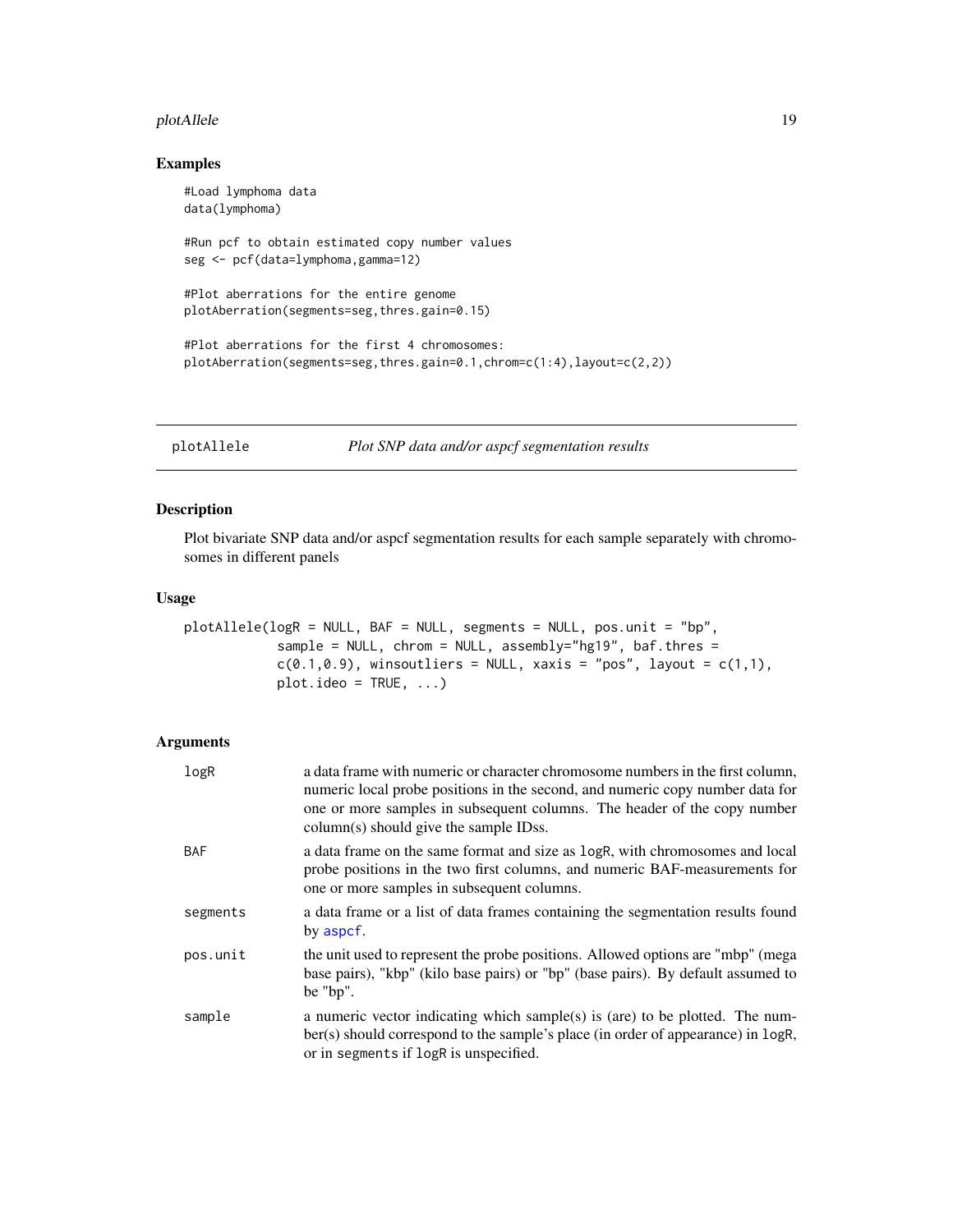<span id="page-19-0"></span>

| chrom        | a numeric or character vector with chromosome number(s) to indicate which<br>$chromosome(s)$ is (are) to be plotted.                                                                                                                                                                                                                                                             |
|--------------|----------------------------------------------------------------------------------------------------------------------------------------------------------------------------------------------------------------------------------------------------------------------------------------------------------------------------------------------------------------------------------|
| assembly     | a string specifying which genome assembly version should be applied to de-<br>fine the chromosome ideogram. Allowed options are "hg19", "hg18", "hg17"<br>and "hg16" (corresponding to the four latest human genome annotations in the<br>UCSC genome browser).                                                                                                                  |
| baf.thres    | a numeric vector of length 2 giving thresholds below/above which BAF-values<br>will not be plotted (use this to remove germline homozygous BAF probes from<br>the plot).                                                                                                                                                                                                         |
| winsoutliers | an optional data frame of the same size as logR identifying observations classi-<br>fied as outliers by winsorize. If specified, outliers will be marked by a different<br>color and symbol than the other observations (see wins.col and wins.pch).                                                                                                                             |
| xaxis        | either "pos" or "index". The former implies that the xaxis will represent the<br>genomic positions, whereas the latter implies that the xaxis will represent the<br>probe indices. Default is "pos".                                                                                                                                                                             |
| layout       | an integer vector of length two giving the number of rows and columns in the<br>plot. Default is $c(1,1)$ .                                                                                                                                                                                                                                                                      |
| plot.ideo    | a logical value indicating whether the chromosome ideogram should be plotted.<br>Only applicable when xaxis="pos".                                                                                                                                                                                                                                                               |
|              | other graphical parameters. These include the common plot arguments xlab,<br>ylab, main, xlim, ylim, col (default is "grey"), pch (default is 46, equivalent<br>to "."), cex, cex.lab, cex.main, cex.axis, las, tcl, mar and mgp (see par<br>on these). In addition, a range of graphical arguments specific for copy number<br>plots may be specified, see plotSample on these. |

# Details

Several chromosome may be displayed on the same page with the layout option. If the number of chromosomes exceeds the desired page layout, the user is prompted before advancing to the next page of output.

#### Note

This function applies par(fig), and is therefore not compatible with other setups for arranging multiple plots in one device such as par (mfrow, mfcol).

# Author(s)

Gro Nilsen

```
#Load logR and BAF data:
data(logR)
data(BAF)
#Run aspcf::
aspcf.segments <- aspcf(logR,BAF)
```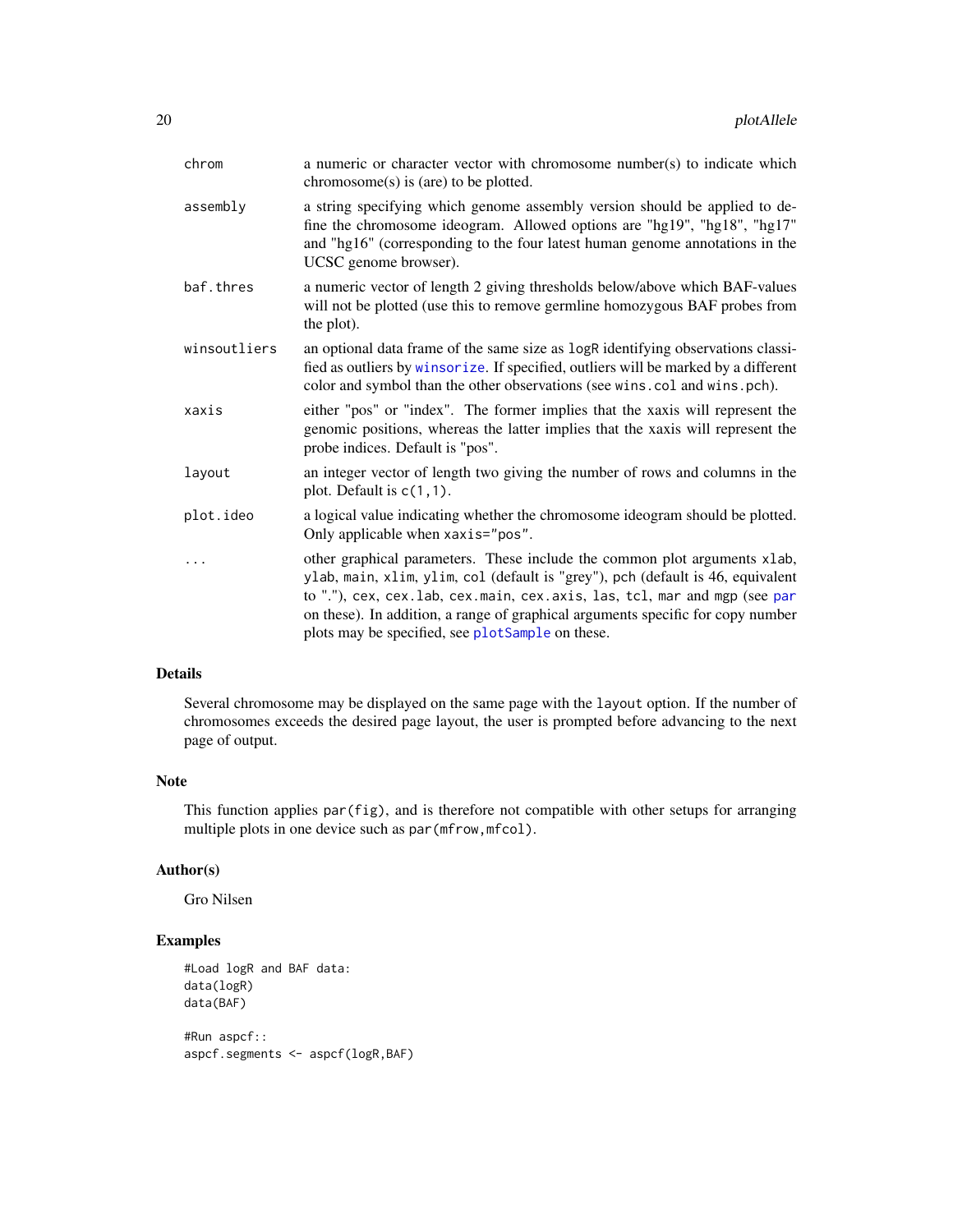<span id="page-20-0"></span>#Plot plotAllele(logR,BAF,aspcf.segments,layout=c(2,2))

<span id="page-20-1"></span>plotChrom *Plot copy number data and/or segmentation results by chromosome*

# Description

Plot copy number data and/or segmentation results for each chromosome separately with samples in different panels.

# Usage

```
plotChrom(data = NULL, segments = NULL, pos.unit = "bp", sample = NULL,
            chrom = NULL, assembly = "hg19", winsoutliers = NULL, xaxis =
            "pos", layout = c(1,1), plot.ideo = TRUE, ...)
```

| data         | a data frame with numeric or character chromosome numbers in the first column,<br>numeric local probe positions in the second, and numeric copy number data for<br>one or more samples in subsequent columns. The header of the copy number<br>columns should be the sample IDs. |
|--------------|----------------------------------------------------------------------------------------------------------------------------------------------------------------------------------------------------------------------------------------------------------------------------------|
| segments     | a data frame or a list of data frames containing the segmentation results found<br>by either pcf or multipcf.                                                                                                                                                                    |
| pos.unit     | the unit used to represent the probe positions. Allowed options are "mbp" (mega<br>base pairs), "kbp" (kilo base pairs) or "bp" (base pairs). By default assumed to<br>be "bp".                                                                                                  |
| sample       | a numeric vector indicating which sample(s) is (are) to be plotted. The num-<br>ber(s) should correspond to the sample's place (in order of appearance) in data,<br>or in segments in case data is unspecified.                                                                  |
| chrom        | a numeric or character vector with chromosome number(s) to indicate which<br>$chromosome(s)$ is (are) to be plotted.                                                                                                                                                             |
| assembly     | a string specifying which genome assembly version should be applied to de-<br>fine the chromosome ideogram. Allowed options are "hg19", "hg18", "hg17"<br>and "hg16" (corresponding to the four latest human genome annotations in the<br>UCSC genome browser).                  |
| winsoutliers | an optional data frame of the same size as data identifying observations classi-<br>fied as outliers by winsorize. If specified, outliers will be marked by a different<br>color and symbol than the other observations (see wins.col and wins.pch).                             |
| xaxis        | either "pos" or "index". The former implies that the xaxis will represent the<br>genomic positions, whereas the latter implies that the xaxis will represent the<br>probe index. Default is "pos".                                                                               |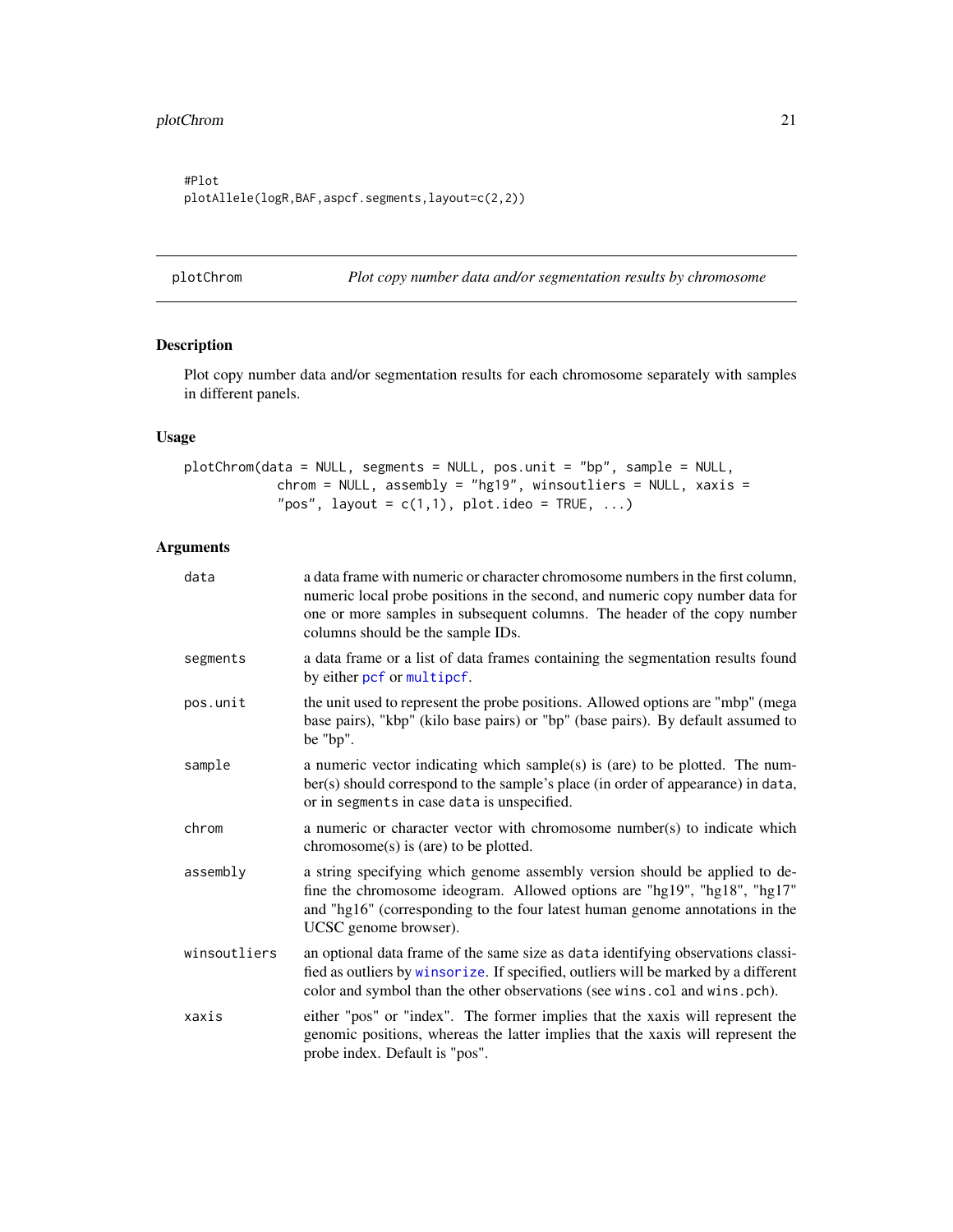<span id="page-21-0"></span>

| layout    | an integer vector of length two giving the number of rows and columns in the<br>plot. Default is $c(1,1)$ .                                                                                                                                                                                                                                                                      |
|-----------|----------------------------------------------------------------------------------------------------------------------------------------------------------------------------------------------------------------------------------------------------------------------------------------------------------------------------------------------------------------------------------|
| plot.ideo | a logical value indicating whether the chromosome ideogram should be plotted.<br>Only applicable when xaxis="pos".                                                                                                                                                                                                                                                               |
| $\cdots$  | other graphical parameters. These include the common plot arguments xlab,<br>ylab, main, xlim, ylim, col (default is "grey"), pch (default is 46, equivalent<br>to "."), cex, cex.lab, cex.main, cex.axis, las, tcl, mar and mgp (see par<br>on these). In addition, a range of graphical arguments specific for copy number<br>plots may be specified, see plotSample on these. |

#### Details

Several plots may be produced on the same page with the layout option. If the number of plots exceeds the desired page layout, the user is prompted before advancing to the next page of output.

# Note

This function applies par(fig), and is therefore not compatible with other setups for arranging multiple plots in one device such as par (mfrow, mfcol).

#### Author(s)

Gro Nilsen

# See Also

[plotSample](#page-32-1), [plotGenome](#page-28-1)

```
#Lymphoma data
data(lymphoma)
#Take out a smaller subset of 6 samples (using subsetData):
sub.lymphoma <- subsetData(lymphoma,sample=1:6)
#Winsorize data:
wins.res <- winsorize(data=sub.lymphoma,return.outliers=TRUE)
#Use pcf to find segments:
uni.segments <- pcf(data=wins.res,gamma=12)
#Use multipcf to find segments as well:
multi.segments <- multipcf(data=wins.res,gamma=12)
#Plot data and segments for chromosome 1 separately for each sample:
plotChrom(data=sub.lymphoma,segments=list(uni.segments,multi.segments),chrom=1,
    layout=c(3,2))#Let xaxis be probe index, and do not connect segments by vertical lines:
plotChrom(data=sub.lymphoma,segments=list(uni.segments,multi.segments),chrom=1,
   xaxis="index",layout=c(3,2),legend=FALSE,connect=FALSE)
#Data was winsorized earlier. Mark winsorized values by different color
```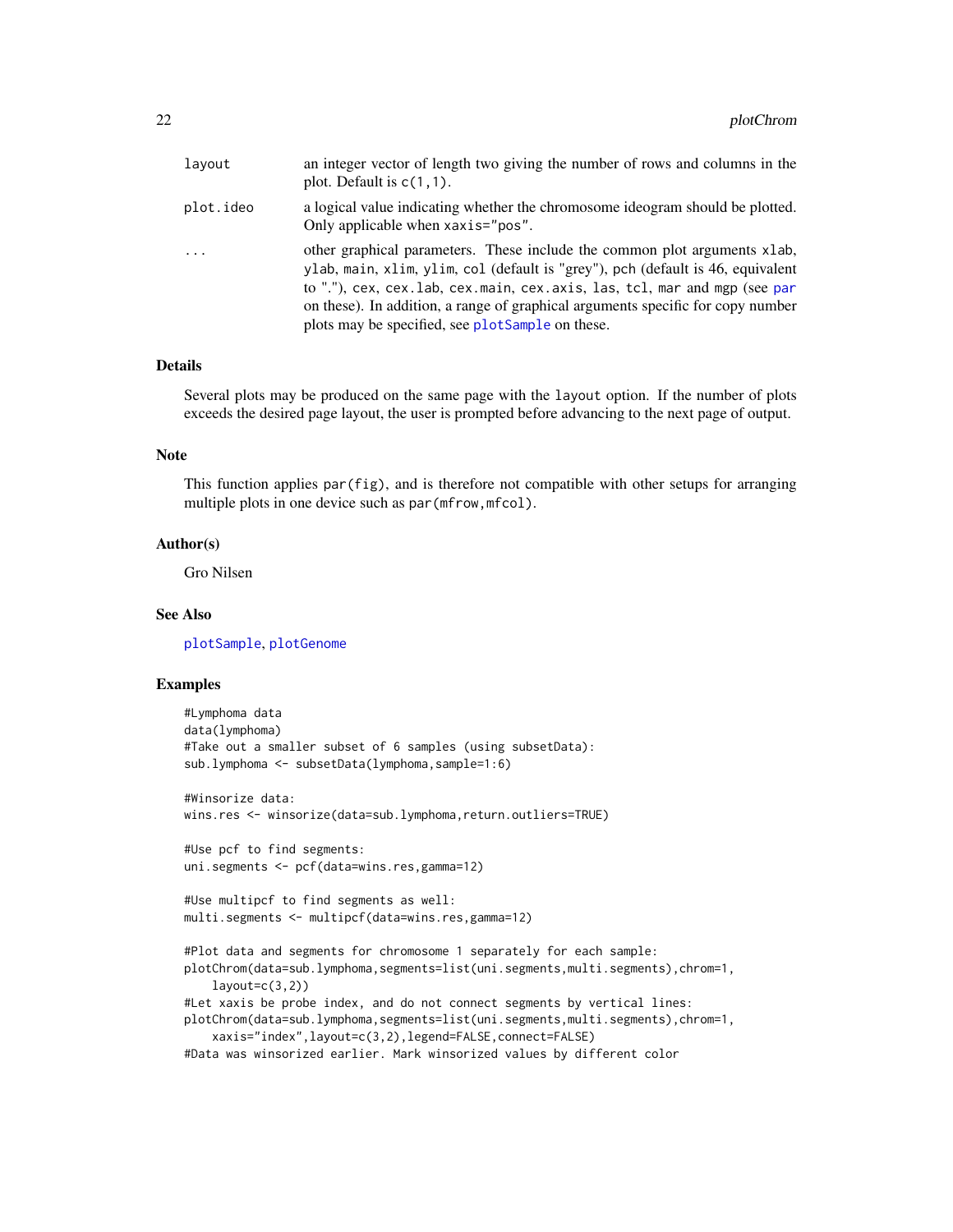#### <span id="page-22-0"></span>plotCircle 23

```
#and symbol:
plotChrom(data=wins.res,chrom=1,winsoutliers=wins.res,layout=c(3,2))
#Save plots in working directory:
plotChrom(data=sub.lymphoma,segments=uni.segments,chrom=c(1,2),
    layout=c(3,2),dir.print=getwd(),file.name=c("chromosome1","chromosome2"),
    onefile=FALSE)
```

| plotCircle |  |  |
|------------|--|--|
|            |  |  |
|            |  |  |

Plot a circular genome with aberration frequencies and connections *between genomic loci added.*

# Description

A circular genome is plotted and the percentage of samples that have a gain or a loss at a genomic position is added in the middle of the circle. Gains/losses correspond to copy number values that are above/below a pre-defined threshold. In addition arcs representing some connection between genomic loci may be added.

#### Usage

```
plotCircle(segments, thres.gain, thres.loss = -thres.gain, pos.unit = "bp",
    freq.colors = c("red","limegreen"), alpha = 1/7, arcs = NULL,
   arccolor = c("goldenrod1", "dodgerblue"), d = 0.3, assembly = "hg19")
```

| segments    | a data frame containing the segmentation results found by either pcf or multipcf.                                                                                                                                                                                                                                                                                                                                                                                                                          |
|-------------|------------------------------------------------------------------------------------------------------------------------------------------------------------------------------------------------------------------------------------------------------------------------------------------------------------------------------------------------------------------------------------------------------------------------------------------------------------------------------------------------------------|
| thres.gain  | a scalar giving the threshold value to be applied for calling gains.                                                                                                                                                                                                                                                                                                                                                                                                                                       |
| thres.loss  | a scalar giving the threshold value to be applied for calling losses. Default is to<br>use the negative value of thres.gain.                                                                                                                                                                                                                                                                                                                                                                               |
| pos.unit    | the unit used to represent the probe positions. Allowed options are "mbp" (mega<br>base pairs), "kbp" (kilo base pairs) or "bp" (base pairs). By default assumed to<br>be "bp".                                                                                                                                                                                                                                                                                                                            |
| freq.colors | a vector giving the colors to be used for the amplification and deletion frequen-<br>cies, respectively. Default is c("red", "limegreen").                                                                                                                                                                                                                                                                                                                                                                 |
| alpha       | a scalar in the range 0 to 1 determining the amount of scaling of the aberration<br>frequencies. For the default value of 1/7 the distance between the genome circle<br>and the zero-line of the frequency-circle corresponds to an aberration percentage<br>of 100 %. See details.                                                                                                                                                                                                                        |
| arcs        | an optional matrix or data frame with 5 columns specifying connections between<br>genomic loci. The first two columns must give the chromosome numbers and<br>local positions for the start points of the arcs, while the two next columns give<br>the chromosome numbers and local positions for the end point of arcs. The last<br>column should contain a vector of numbers 1,2, indicating that the arcs belong<br>to different classes. Each class of arcs will then be plotted in a different color. |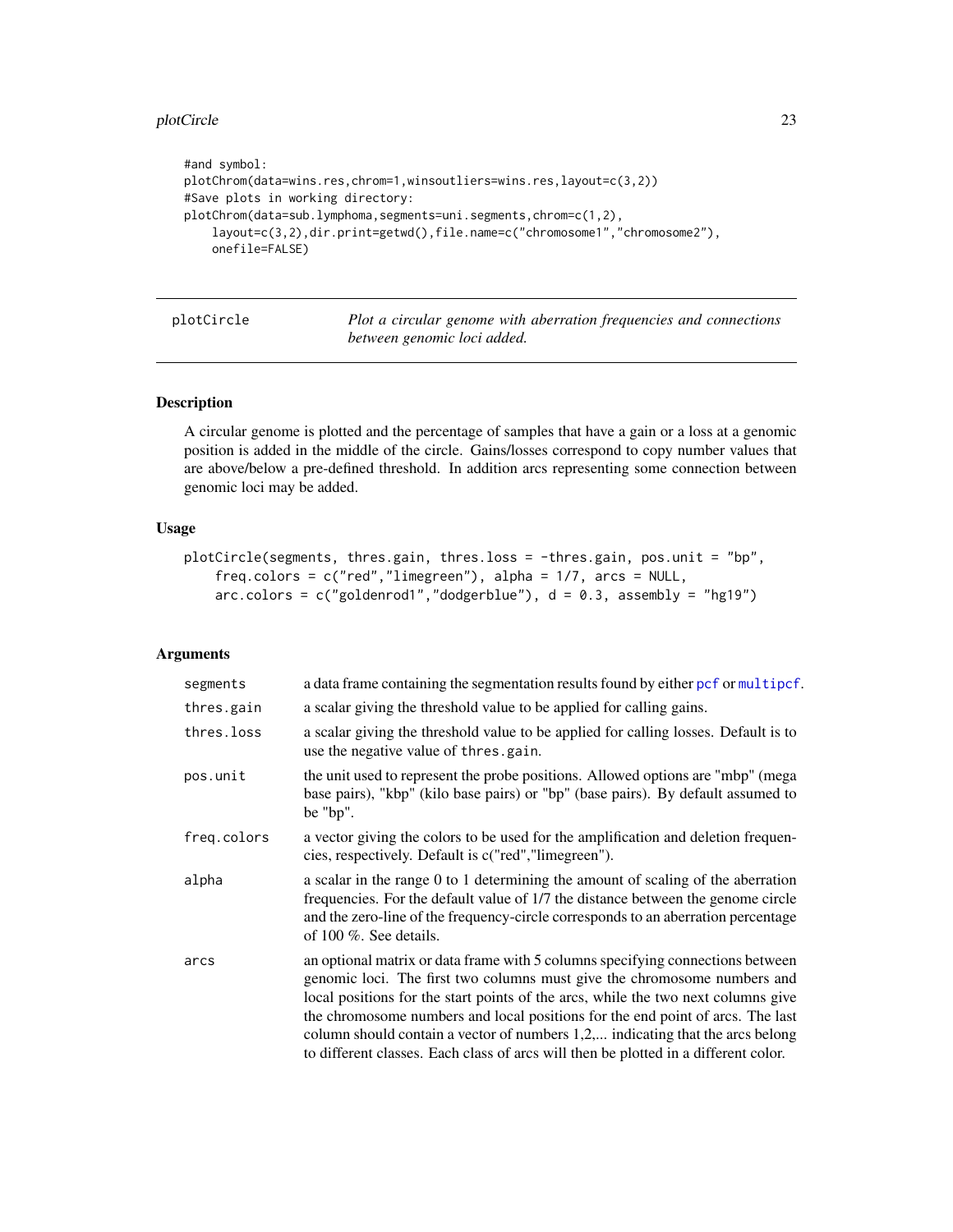| arc.colors | a vector giving the colors to be used for plotting the different classes of arcs.<br>Cannot be shorter than the number of unique classes in arcs. The first color<br>will represent the first class in arcs, the second color the second class and so<br>on.    |
|------------|-----------------------------------------------------------------------------------------------------------------------------------------------------------------------------------------------------------------------------------------------------------------|
| d          | a scalar $> 0$ representing the distance from the genome circle to the starting<br>points of the arcs. Set d=0 to make arcs start at the genome circle.                                                                                                         |
| assembly   | a string specifying which genome assembly version should be applied to de-<br>termine chromosome ideograms. Allowed options are "hg19", "hg18", "hg17"<br>and "hg16" (corresponding to the four latest human genome annotations in the<br>UCSC genome browser). |

#### Details

To zoom in on the observed aberration frequencies one may increase alpha. However, the user should be aware that this implies that the distance between the genome circle and the frequency zero-line does not reflect an aberration frequency of 100 %. Since the distance between the two circles is always 1/7, the maximum plotted percentage will be 100/(alpha\*7) and any percentages that are higher than this will be truncated to this value.

#### Author(s)

Gro Nilsen

```
#load lymphoma data
data(lymphoma)
#Run pcf
pcf.res <- pcf(data=lymphoma,gamma=12)
plotCircle(segments=pcf.res,thres.gain=0.1)
#Use alpha to view the frequencies in more detail:
plotCircle(segments=pcf.res,thres.gain=0.1,alpha=1/5)
#An example of how to specify arcs
#Using multipcf, we compute the correlation between all segments and then
#retrieve those that have absolute inter-chromosomal correlation > 0.7
multiseg <- multipcf(lymphoma)
nseg = nrow(multiseg)
\text{format} = \text{cor}(\text{t}(\text{multiseg}[\,,-\text{c}(1:5)]))chr.from \leftarrow c()pos.from \leq c()chr.to <- c()pos.to <- c()cl \leftarrow c()thresh = 0.7for (i in 1:(nseg-1)) {
  for (j in (i+1):nseg) {
    #Check if segment-correlation is larger than threshold and that the two
```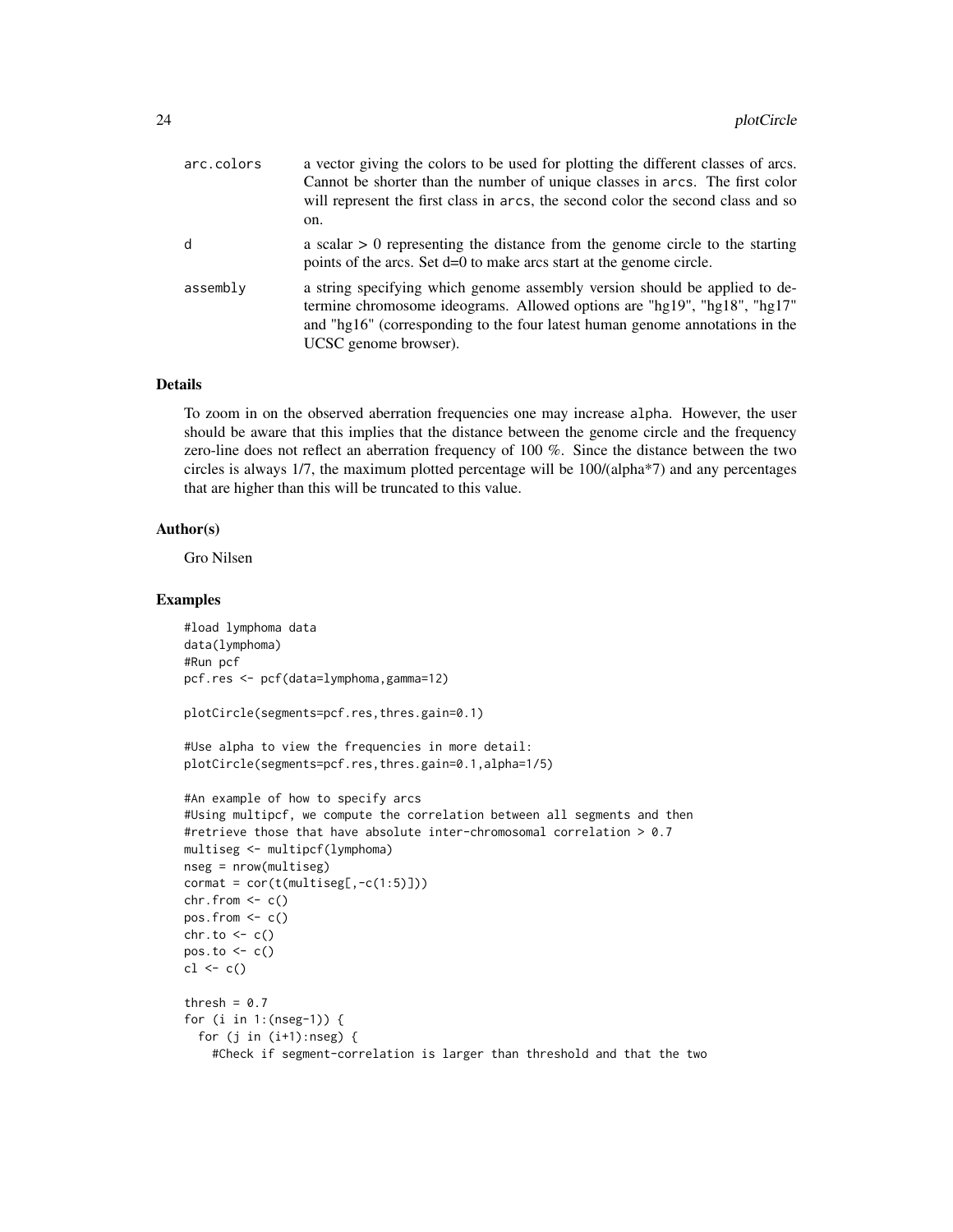```
#segments are located on different chromosomes
    if (abs(cormat[i,j]) > thresh && multiseg$chrom[i] != multiseg$chrom[j]) {
     chr.from = c(chr.from,multiseg$chrom[i])
     chr.to = c(chr.to,multiseg$chrom[j])
     pos.from = c(pos.from,(multiseg$start.pos[i] + multiseg$end.pos[i])/2)
     pos.to = c(pos.to,(multiseg$start.pos[j] + multiseg$end.pos[j])/2)
     if(cormat[i,j] > thresh){
       cl \leftarrow c(cl,1) #class 1 for those with positive correlation
     }else{
       cl \leftarrow c(cl,2) #class 2 for those with negative correlation
     }
   }
 }
}
arcs <- cbind(chr.from,pos.from,chr.to,pos.to,cl)
#Plot arcs between segment with high correlations; positive correlation in
#orange, negative correlation in blue:
plotCircle(segments=pcf.res,thres.gain=0.15,arcs=arcs,d=0)
```
plotFreq *Plot percentage of samples with an aberration at a genomic position*

#### Description

Plot the percentage of samples that have an amplification or deletion at a genomic position. Amplifications/deletions correspond to copy number values that are above/below a pre-defined threshold. Frequencies may be plotted over the entire genome or separately for each chromosome.

#### Usage

```
plotFreq(segments, thres.gain, thres.loss = -thres.gain, pos.unit = "bp",
    chrom = NULL, layout = c(1, 1), \ldots)
```

| segments   | a data frame containing the segmentation results found by either pcf or multipcf.                                                                                                   |
|------------|-------------------------------------------------------------------------------------------------------------------------------------------------------------------------------------|
| thres.gain | a numeric vector giving the threshold value(s) to be applied for calling gains.                                                                                                     |
| thres.loss | a numeric vector of same length as thres, gain giving the threshold value(s) to<br>be applied for calling losses. Default is to use the negative value of thres.gain.               |
| pos.unit   | the unit used to represent the probe positions. Allowed options are "mbp" (mega<br>base pairs), "kbp" (kilo base pairs) or "bp" (base pairs). By default assumed to<br>be " $bp$ ". |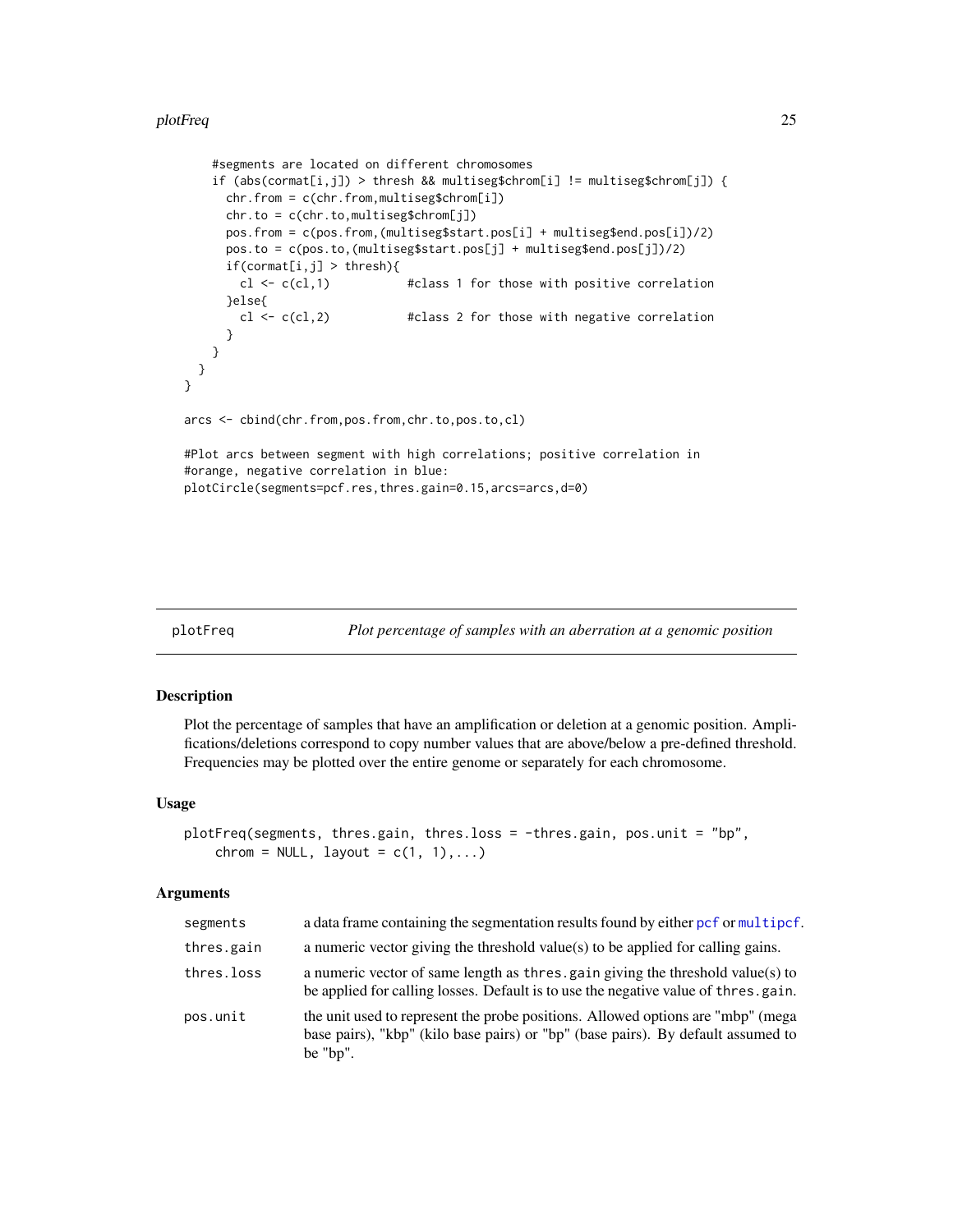<span id="page-25-0"></span>

| chrom  | a numeric or character vector with chromosome number(s) to indicate which<br>$chromosome(s)$ is (are) to be plotted. If unspecified the whole genome is plotted,<br>otherwise each specified chromosome is plotted in a separate panel.                                                                                                                                                                                                                                                                                                                                                                                                                                                                |
|--------|--------------------------------------------------------------------------------------------------------------------------------------------------------------------------------------------------------------------------------------------------------------------------------------------------------------------------------------------------------------------------------------------------------------------------------------------------------------------------------------------------------------------------------------------------------------------------------------------------------------------------------------------------------------------------------------------------------|
| layout | an integer vector of length two giving the number of rows and columns in the<br>plot. Default is $c(1,1)$ .                                                                                                                                                                                                                                                                                                                                                                                                                                                                                                                                                                                            |
| .      | other graphical parameters. These include the common plot arguments xlab,<br>ylab, title, main, cex.main, mgp, cex.lab, cex.axis, ylim, xlim, and las<br>(see par on these), as well as plot. size, plot. unit, plot. ideo, ideo. frac,<br>cyto.text, assembly and cex.cytotext (see plotSample on these). In ad-<br>dition, some other graphical arguments specific for this plot function may be<br>specified:                                                                                                                                                                                                                                                                                       |
|        | col.gain the color to be used for the gain frequencies, default is "red".<br>col. loss the color to be used for the loss frequencies, default is "blue".<br>continuous a logical value indicating whether the probe frequencies should be<br>presented as continuous, i.e. the plotted probe frequency will start and end<br>halfway between adjacent probes (except across arms when chromosomes<br>are plotted and except across chromosomes when genome is plotted). De-<br>fault is TRUE.<br>percent Lines either a logical value indicating if horizontal percentages lines<br>should be plotted, or a numeric vector with percentages at which such lines<br>should be plotted. Default is TRUE. |
|        |                                                                                                                                                                                                                                                                                                                                                                                                                                                                                                                                                                                                                                                                                                        |

# Details

The percentage of samples with an aberration is calculated and plotted for all genomic positions. Regions with gain or loss will be those where copy number values are above or below the values given in thres.gain and thres.loss, respectively.

# Note

This function applies par(fig), and is therefore not compatible with other setups for arranging multiple plots in one device such as par (mfrow, mfcol).

#### Author(s)

Gro Nilsen

```
#load lymphoma data
data(lymphoma)
#Run pcf
seg <- pcf(data=lymphoma,gamma=12)
#Plot over entire genome, gain and loss thresholds are 0.1 and -0.1:
plotFreq(segments=seg,thres.gain=0.1)
#Plot by chromosomes, two sets of thresholds:
plotFreq(segments=seg,thres.gain=c(0.1,0.2), thres.loss=c(-0.05,-0.1), chrom=c(1:23),
```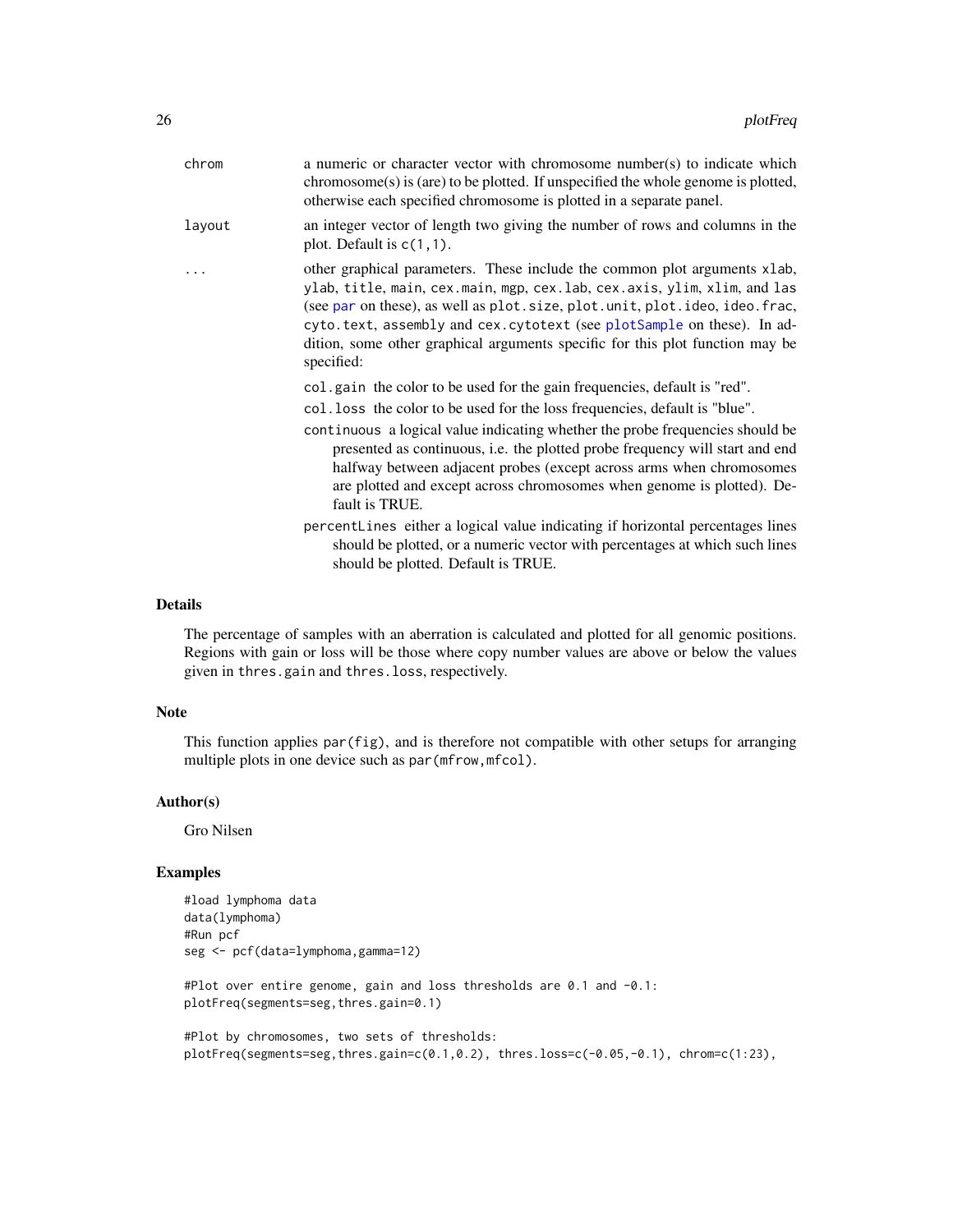# <span id="page-26-0"></span>plotGamma 27

 $l$ ayout=c $(5,5)$ )

plotGamma *Plot segmentation results for several values of gamma*

# Description

Data for one sample on one chromosome is segmented by pcf for 10 values of gamma, and results are visualized in a multi-grid plot.

# Usage

```
plotGamma(data, pos.unit = "bp", gammaRange = c(10,100), dowins = TRUE,
         sample = 1, chrom = 1, cv = FALSE, K = 5, cex = 2, col = "grey",seg.col="red", ...)
```

| data       | either a data frame or the name of a tab-separated file from which copy num-<br>ber data can be read. The rows of the data frame or file should represent the<br>probes. Column 1 must hold numeric or character chromosome numbers, col-<br>umn 2 the numeric local probe positions, and subsequent column(s) the numeric<br>copy number measurements for one or more samples. The header of copy num-<br>ber columns should give sample IDs. |
|------------|------------------------------------------------------------------------------------------------------------------------------------------------------------------------------------------------------------------------------------------------------------------------------------------------------------------------------------------------------------------------------------------------------------------------------------------------|
| pos.unit   | the unit used to represent the probe positions. Allowed options are "mbp" (mega<br>base pairs), "kbp" (kilo base pairs) or "bp" (base pairs). By default assumed to<br>be "bp".                                                                                                                                                                                                                                                                |
| gammaRange | a vector of length two giving the lowest and highest value of gamma to be ap-<br>plied. 10 (approximately) equally spaced values within this range are applied in<br>the pcf-segmentation. Default range is $c(10, 100)$ .                                                                                                                                                                                                                     |
| dowins     | logical value indicating whether data should be winsorized before running pcf.<br>Default is TRUE.                                                                                                                                                                                                                                                                                                                                             |
| sample     | an integer indicating which sample is to be segmented. The number should<br>correspond to the sample's place (in order of appearance) in data. Default is to<br>use the first sample present in the data input.                                                                                                                                                                                                                                |
| chrom      | a number or character indicating which chromosome is to be segmented. Default<br>is chromosome 1.                                                                                                                                                                                                                                                                                                                                              |
| CV         | logical value indicating whether K-fold cross-validation should be done, see<br>details.                                                                                                                                                                                                                                                                                                                                                       |
| K          | the number of folds to use in K-fold cross-validation, default is 5.                                                                                                                                                                                                                                                                                                                                                                           |
| cex        | size of data points, default is 2.                                                                                                                                                                                                                                                                                                                                                                                                             |
| col        | color used to plot data points, default is "grey".                                                                                                                                                                                                                                                                                                                                                                                             |
| seg.col    | color used to plot segments, default is "red".                                                                                                                                                                                                                                                                                                                                                                                                 |
| $\cdots$   | other optional parameters to be passed to pcf.                                                                                                                                                                                                                                                                                                                                                                                                 |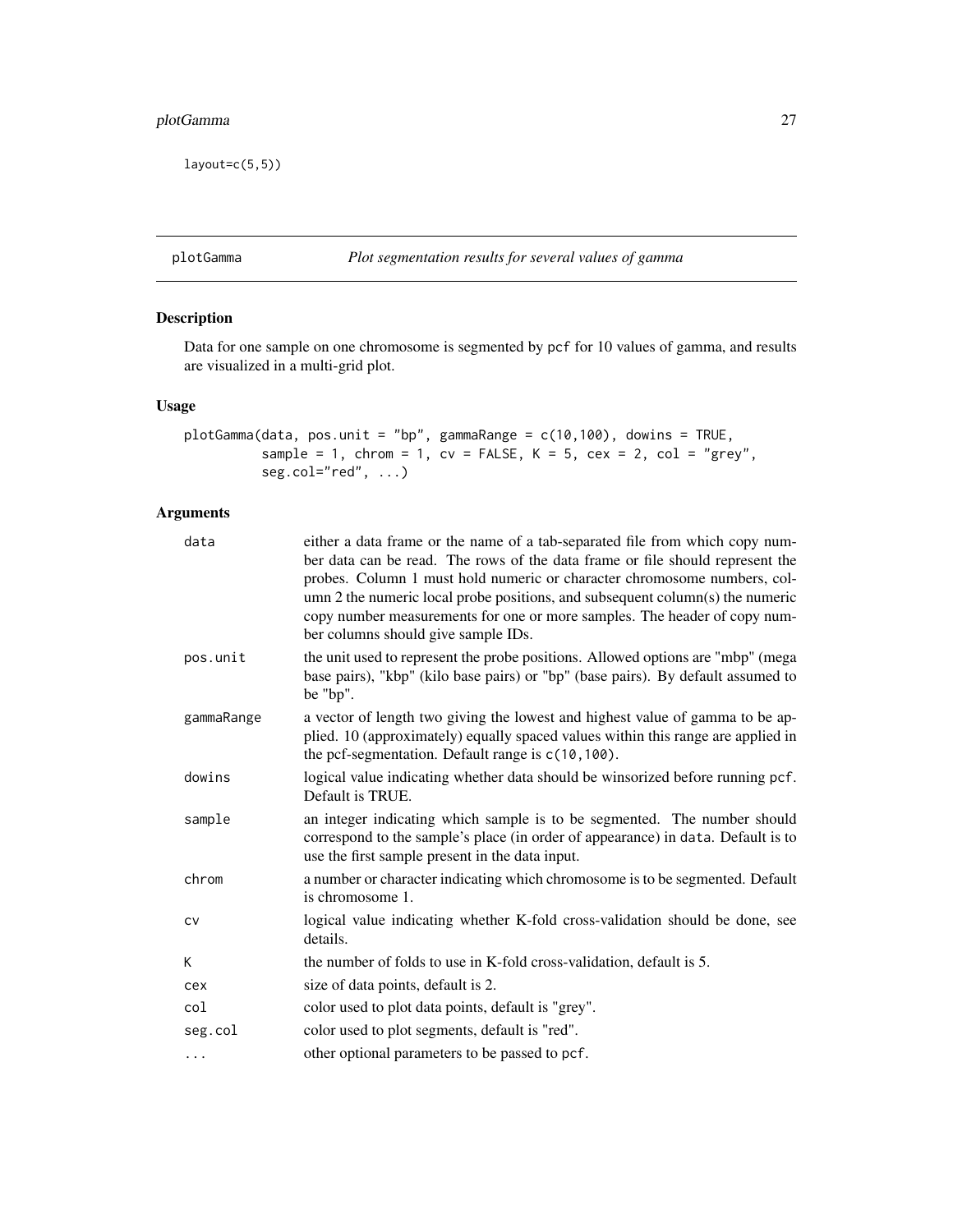# <span id="page-27-0"></span>Details

Data for one sample and one chromosome is selected, and pcf is run on this data subset while applying 10 different gamma-values (within the given range). The output is a multi-grid plot with the data shown in the first panel, the segmentation results for the various gammas in the subsequent 10 panels, and the number of segments found for each gamma in the last panel.

If  $cv = TRUE$  a K-fold cross-validation is also performed. For each fold, a random (100/K) per cent of the data are set to be missing, and pcf is run using the different values of gamma. The missing probe values are then predicted by the estimated value of their closest non-missing neighbour (see pcf on this), and the prediction error for this fold is then calculated as the sum of the squared difference between the predicted and the observed values. The process is repeated over the K folds, and the average prediction errors are finally plotted along with the number of segments in the last panel of the plot. The value of gamma for which the minimum prediction error is found is marked by an asterix. Note that such cross-validation tends to favor small values of gamma, and the suitability of the so-called optimal gamma from this procedure should be critically assessed.

# Value

If  $cv = TRUE$  a list containing:

| gamma      | the gamma values applied.                                      |
|------------|----------------------------------------------------------------|
| pred.error | the average prediction error for each value of gamma.          |
| opt.gamma  | the gamma for which the average prediction error is minimized. |

# **Note**

This function applies par(fig), and is therefore not compatible with other setups for arranging multiple plots in one device such as par (mfrow, mfcol).

#### Author(s)

Gro Nilsen, Knut Liestoel, Ole Christian Lingjaerde

#### See Also

[pcf](#page-12-1),[winsorize](#page-40-1)

# Examples

#Micma data data(micma)

plotGamma(micma,chrom=17)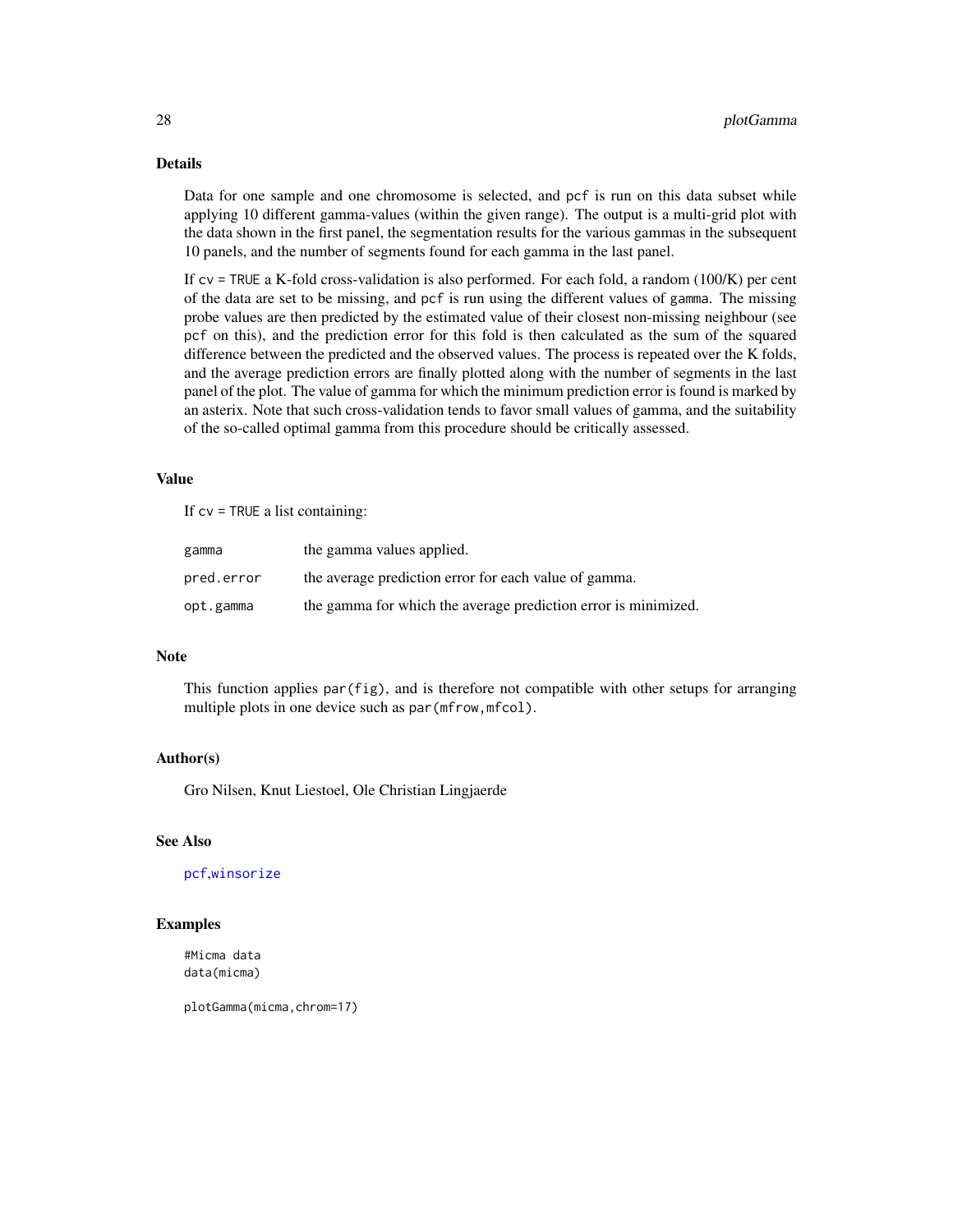<span id="page-28-1"></span><span id="page-28-0"></span>

Plot copy number data and/or segmentation results for the whole genome.

# Usage

```
plotGenome(data = NULL, segments = NULL, pos.unit = "bp", sample = NULL,
            assembly="hg19", winsoutliers = NULL, xaxis = "pos",
            layout = c(1,1), \ldots)
```

| data         | a data frame with numeric or character chromosome numbers in the first column,<br>numeric local probe positions in the second, and numeric copy number data for<br>one or more samples in subsequent columns. The header of the copy number<br>columns should be the sample IDs.                                                                                                 |
|--------------|----------------------------------------------------------------------------------------------------------------------------------------------------------------------------------------------------------------------------------------------------------------------------------------------------------------------------------------------------------------------------------|
| segments     | a data frame or a list of data frames containing the segmentation results found<br>by either pcf or multipcf.                                                                                                                                                                                                                                                                    |
| pos.unit     | the unit used to represent the probe positions. Allowed options are "mbp" (mega<br>base pairs), "kbp" (kilo base pairs) or "bp" (base pairs). By default assumed to<br>be "bp".                                                                                                                                                                                                  |
| sample       | a numeric vector indicating which sample(s) is (are) to be plotted. The num-<br>ber(s) should correspond to the sample's place (in order of appearance) in data,<br>or in segments in case data is unspecified.                                                                                                                                                                  |
| assembly     | a string specifying which genome assembly version should be applied to de-<br>fine the chromosome ideogram. Allowed options are "hg19", "hg18", "hg17"<br>and "hg16" (corresponding to the four latest human genome annotations in the<br>UCSC genome browser).                                                                                                                  |
| winsoutliers | an optional data frame of the same size as data identifying observations classi-<br>fied as outliers by winsorize. If specified, outliers will be marked by a different<br>color and symbol than the other observations (see wins.col and wins.pch).                                                                                                                             |
| xaxis        | either "pos" or "index". The former implies that the xaxis will represent the<br>genomic positions, whereas the latter implies that the xaxis will represent the<br>probe index. Default is "pos".                                                                                                                                                                               |
| layout       | an integer vector of length two giving the number of rows and columns in the<br>plot. Default is $c(1,1)$ .                                                                                                                                                                                                                                                                      |
| .            | other graphical parameters. These include the common plot arguments xlab,<br>ylab, main, xlim, ylim, col (default is "grey"), pch (default is 46, equivalent<br>to "."), cex, cex.lab, cex.main, cex.axis, las, tcl, mar and mgp (see par<br>on these). In addition, a range of graphical arguments specific for copy number<br>plots may be specified, see plotSample on these. |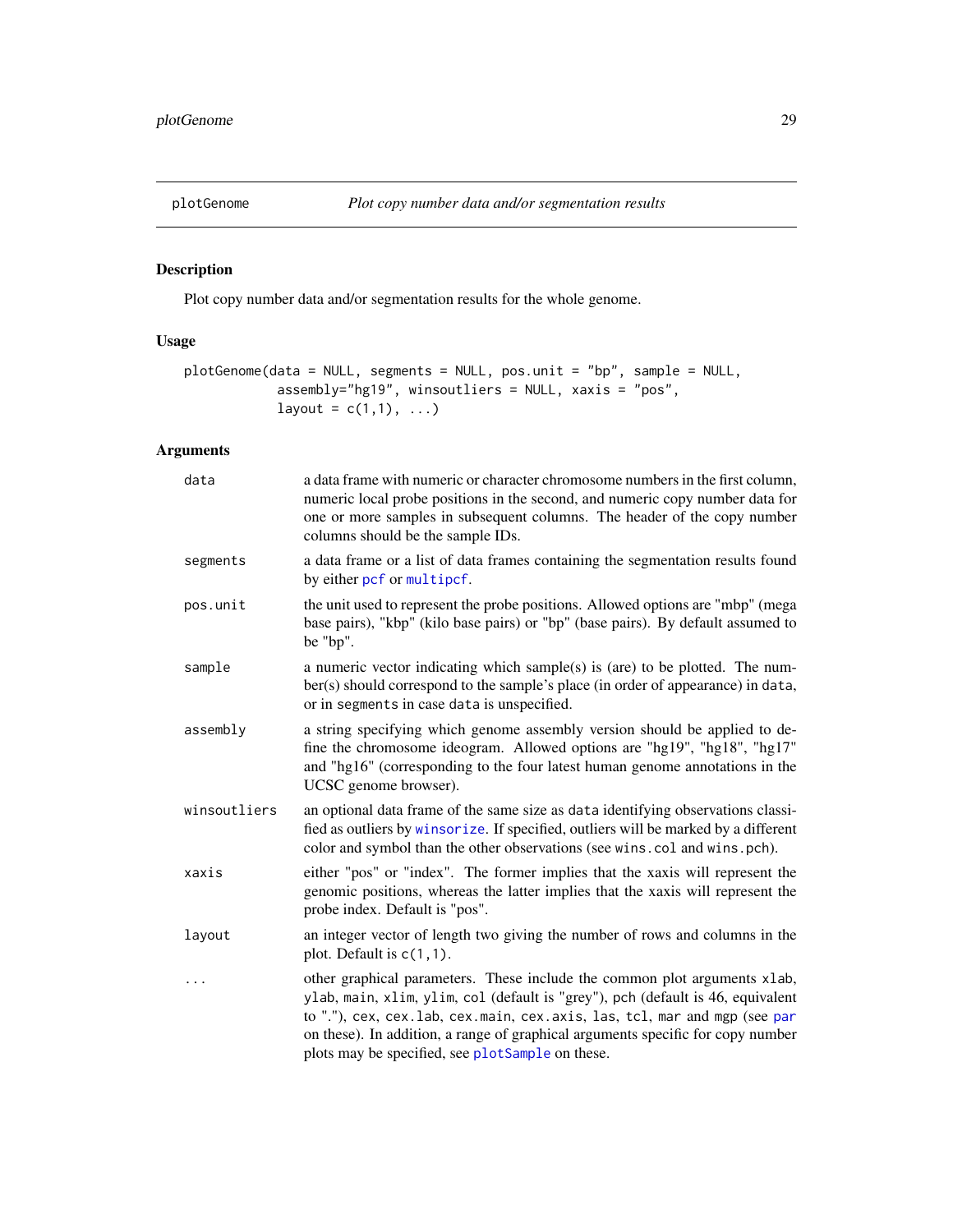# <span id="page-29-0"></span>Details

Several plots may be produced on the same page with the layout option. If the number of plots exceeds the desired page layout, the user is prompted before advancing to the next page of output.

#### **Note**

This function applies par(fig), and is therefore not compatible with other setups for arranging multiple plots in one device such as par (mfrow, mfcol).

#### Author(s)

Gro Nilsen

#### See Also

[plotSample](#page-32-1), [plotChrom](#page-20-1)

#### Examples

```
#Lymphoma data
data(lymphoma)
#Take out a smaller subset of 6 samples (using subsetData):
sub.lymphoma <- subsetData(lymphoma,sample=1:6)
#Winsorize data:
wins.data <- winsorize(data=sub.lymphoma, return.outliers=TRUE)
#Use pcf to find segments:
uni.segments <- pcf(data=wins.data,gamma=12)
#Use multipcf to find segments as well:
multi.segments <- multipcf(data=wins.data,gamma=12)
#Plot data and pcf-segments over entire genome for all six samples (one page
#for each sample):
plotGenome(data=sub.lymphoma,segments=uni.segments)
#Let each sample define its own range, and adjust range to fit all observations:
plotGenome(data=sub.lymphoma,segments=uni.segments,equalRange=FALSE,q=0)
#Add results from multipcf on top for four of the samples and let all plots
#show on one page:
plotGenome(data=sub.lymphoma,segments=list(uni.segments,multi.segments),
    layout=c(2,2),sample=c(1:4))
#Change segment-colors, line widths, and legend:
plotGenome(data=sub.lymphoma,segments=list(uni.segments,multi.segments),layout=c(2,2),
    seg.col=c("red","blue"),seg.lwd=c(3,2),legend=c("uni","multi")
    ,sample=c(1:4))
```
#Aberration calling may be done by defining thresholds that determines the cuf-off #for what should be considered biologically significant aberrations. In this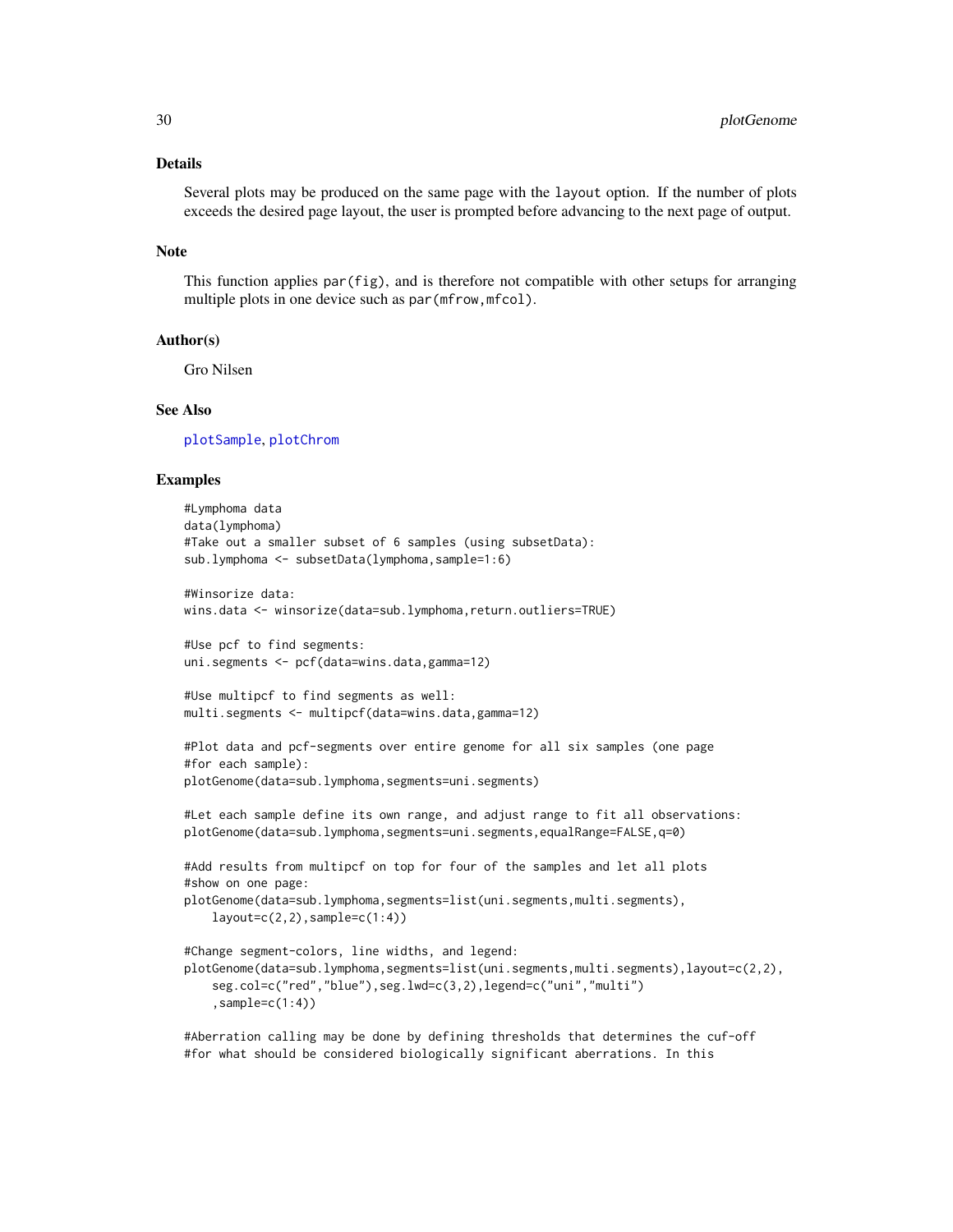# <span id="page-30-0"></span>plotHeatmap 31

#example segments which are above 0.2 or below -0.2 are considered aberrated #regions: plotGenome(segments=uni.segments,sample=5,connect=FALSE) abline(h=0.2,col="blue",lty=5) abline(h=-0.2,col="blue",lty=5)

plotHeatmap *Plot copy number heatmap*

#### Description

Heatmap reflecting the magnitude of estimated copy numbers relative to some pre-defined limits. Estimates may be obtained using pcf or multipcf, and results may be visualized over the entire genome or by chromosomes.

# Usage

```
plotHeatmap(segments, upper.lim, lower.lim = -upper.lim, pos.unit = "bp",
    chrom = NULL, layout = c(1, 1), ...
```

| segments  | a data frame containing the segmentation results found by either pcf or multipcf.                                                                                                                                                                                                                                                                                                                  |
|-----------|----------------------------------------------------------------------------------------------------------------------------------------------------------------------------------------------------------------------------------------------------------------------------------------------------------------------------------------------------------------------------------------------------|
| upper.lim | a positive numeric vector giving the upper $limits(s)$ to be applied. The colors in<br>the heatmap will reflect the magnitude of the estimated copy numbers relative to<br>this limit, see details.                                                                                                                                                                                                |
| lower.lim | a negative numeric vector of same length as upper. Lim giving the lower lim-<br>$its(s)$ to be applied. Default is to use the negative value of upper. lim.                                                                                                                                                                                                                                        |
| pos.unit  | the unit used to represent the probe positions. Allowed options are "mbp" (mega<br>base pairs), "kbp" (kilo base pairs) or "bp" (base pairs). By default assumed to<br>be "bp".                                                                                                                                                                                                                    |
| chrom     | a numeric or character vector with chromosome number(s) to indicate which<br>$chromosome(s)$ is (are) to be plotted. If unspecified the whole genome is plotted.                                                                                                                                                                                                                                   |
| layout    | the vector of length two giving the number of rows and columns in the plot<br>window. Default is $c(1,1)$ .                                                                                                                                                                                                                                                                                        |
|           | other optional graphical parameters. These include the plot arguments xlab,<br>ylab, main, cex.main, mgp, cex.lab, cex.axis, mar and title (see par on<br>these), as well as plot. size, plot. unit, plot. ideo, ideo. frac, cyto. text,<br>assembly and cex. cytotext (see plotSample on these). In addition, a range<br>of graphical arguments specific for this plot function may be specified: |
|           | colors a character vector of length three giving the colors to interpolate in the<br>heatmap, default is c("dodgerblue","black","red").                                                                                                                                                                                                                                                            |
|           | n.col an integer giving the number of color shades to be applied in the inter-<br>polation, default is 50.                                                                                                                                                                                                                                                                                         |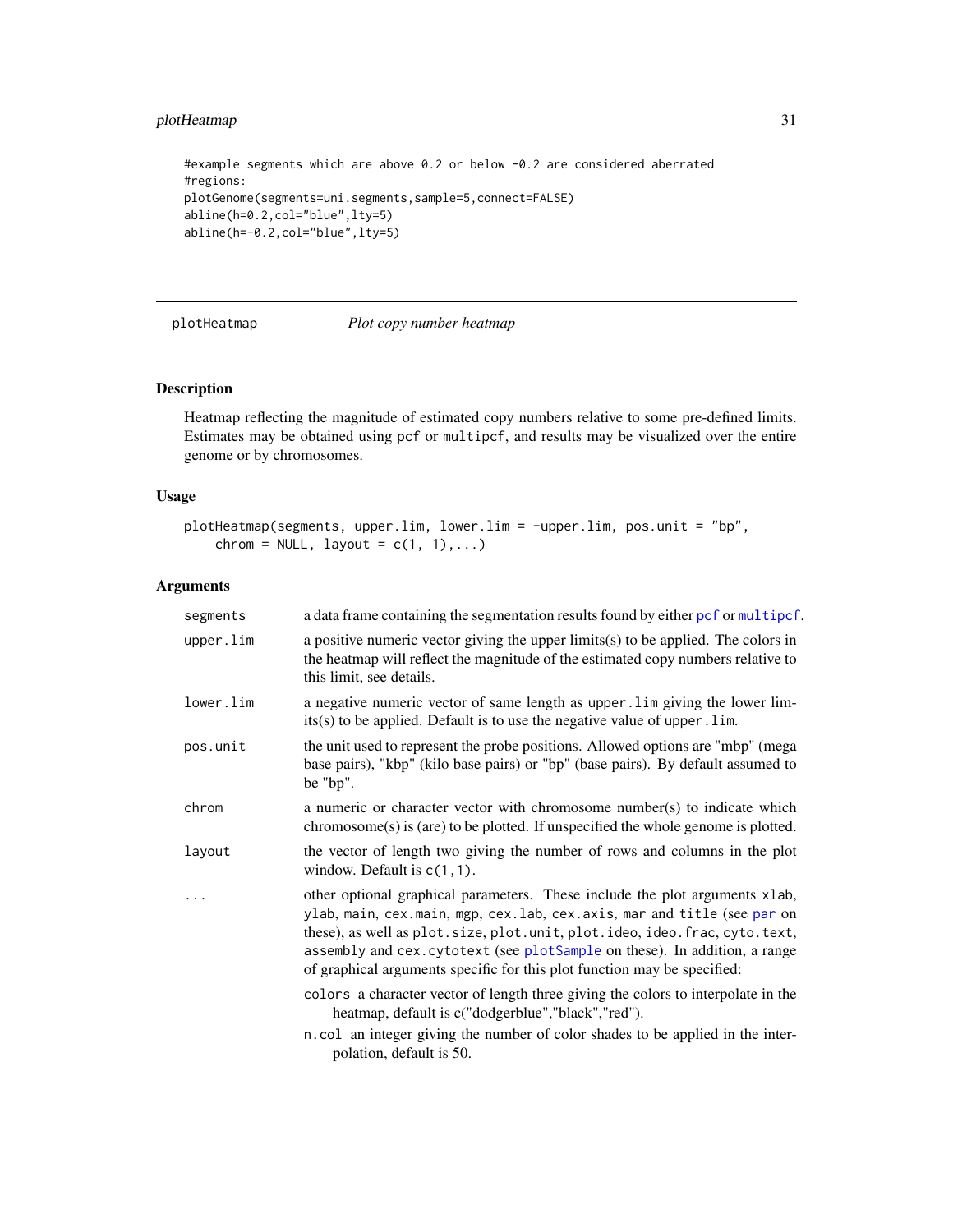- sample.labels a logical value indicating whether sample labels are to be plotted along the y-axis. Default is TRUE.
- sep.samples a number in the range 0 to 0.4 used to create some space between samples. Default is 0, which implies that there is no space.
- sample.line a numeric scalar giving the margin line where the sample labels should be written, starting at 0 counting outwards. Default is 0.2.

sample.cex the size of the sample labels.

# Details

For each sample, the segments are represented by a rectangle plotted in a color corresponding to the difference between the segment copy number value and the limits. If the value is below lower.lim, the color of the rectangle will equal the input in colors[1] (default dodgerblue). If the value is above lower.lim, but below zero, the color of the rectangle will be a nuance between the input in colors[1] and colors[2] (default black). The closer the value is to zero, the closer the nuance will be to colors[2]. Similary, if the value is above upper.lim, the color of the rectangle will equal the input in colors[3] (default red), whereas if the value is below upper.lim, but above zero, the color will be a nuance between the input in colors[2] and colors[3]. Again, the closer the value is to zero, the closer the nuance will be to colors[2].

Each row in the heatmap represents a sample, while probe positions are reflected along the x-axis.

#### Note

This function applies par(fig), and is therefore not compatible with other setups for arranging multiple plots in one device such as par (mfrow, mfcol).

#### Author(s)

Gro Nilsen

# Examples

#Load lymphoma data data(lymphoma)

#Run pcf to obtain estimated copy number values seg <- pcf(data=lymphoma,gamma=12)

#Heatmap for entire genome, two limit values: plotHeatmap(segments=seg,upper.lim=c(0.1,0.5),layout=c(2,1))

```
#Heatmap for the first 4 chromosomes:
plotHeatmap(segments=seg,upper.lim=0.1,chrom=c(1:4),layout=c(2,2))
```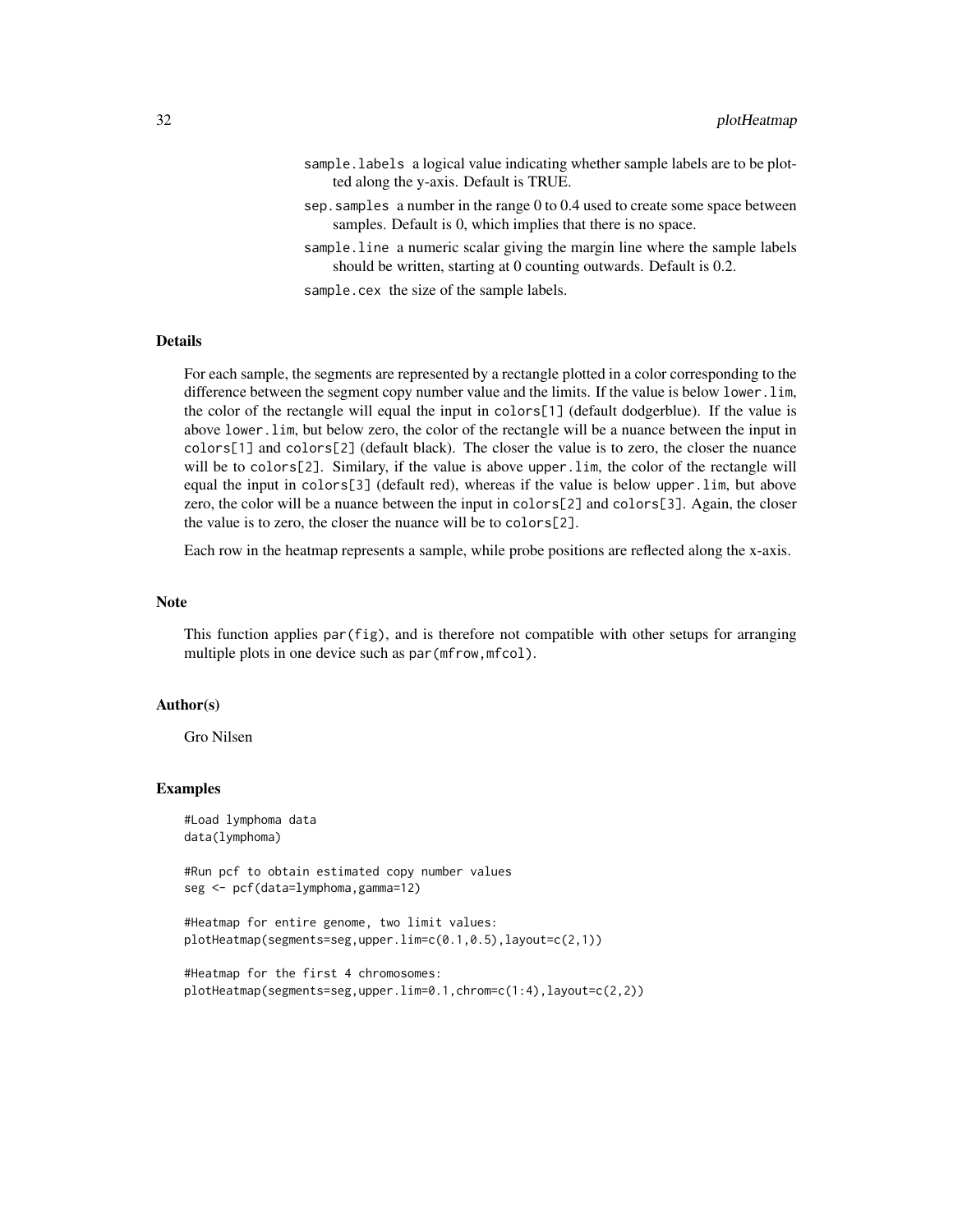<span id="page-32-1"></span><span id="page-32-0"></span>

Plot copy number data and/or segmentation results for each sample separately with chromosomes in different panels.

# Usage

```
plotSample(data = NULL, segments = NULL, pos.unit = "bp", sample = NULL,
            chrom = NULL, assembly = "hg19", winsoutliers = NULL, xaxis =
            "pos", layout = c(1,1), plot.ideo = TRUE, ...)
```

| data         | a data frame with numeric or character chromosome numbers in the first column,<br>numeric local probe positions in the second, and numeric copy number data for<br>one or more samples in subsequent columns. The header of the copy number<br>columns should be the sample IDs. |
|--------------|----------------------------------------------------------------------------------------------------------------------------------------------------------------------------------------------------------------------------------------------------------------------------------|
| segments     | a data frame or a list of data frames containing the segmentation results found<br>by either pcf or multipcf.                                                                                                                                                                    |
| pos.unit     | the unit used to represent the probe positions. Allowed options are "mbp" (mega<br>base pairs), "kbp" (kilo base pairs) or "bp" (base pairs). By default assumed to<br>be "bp".                                                                                                  |
| sample       | a numeric vector indicating which sample(s) is (are) to be plotted. The num-<br>ber(s) should correspond to the sample's place (in order of appearance) in data,<br>or in segments in case data is unspecified.                                                                  |
| chrom        | a numeric or character vector with chromosome number(s) to indicate which<br>$chromosome(s)$ is (are) to be plotted.                                                                                                                                                             |
| assembly     | a string specifying which genome assembly version should be applied to de-<br>fine the chromosome ideogram. Allowed options are "hg19", "hg18", "hg17"<br>and "hg16" (corresponding to the four latest human genome annotations in the<br>UCSC genome browser).                  |
| winsoutliers | an optional data frame of the same size as data identifying observations classi-<br>fied as outliers by winsorize. If specified, outliers will be marked by a different<br>color and symbol than the other observations (see wins.col and wins.pch).                             |
| xaxis        | either "pos" or "index". The former implies that the xaxis will represent the<br>genomic positions, whereas the latter implies that the xaxis will represent the<br>probe index. Default is "pos".                                                                               |
| layout       | an integer vector of length two giving the number of rows and columns in the<br>plot. Default is $c(1,1)$ .                                                                                                                                                                      |
| plot.ideo    | a logical value indicating whether the chromosome ideogram should be plotted.<br>Only applicable when xaxis="pos".                                                                                                                                                               |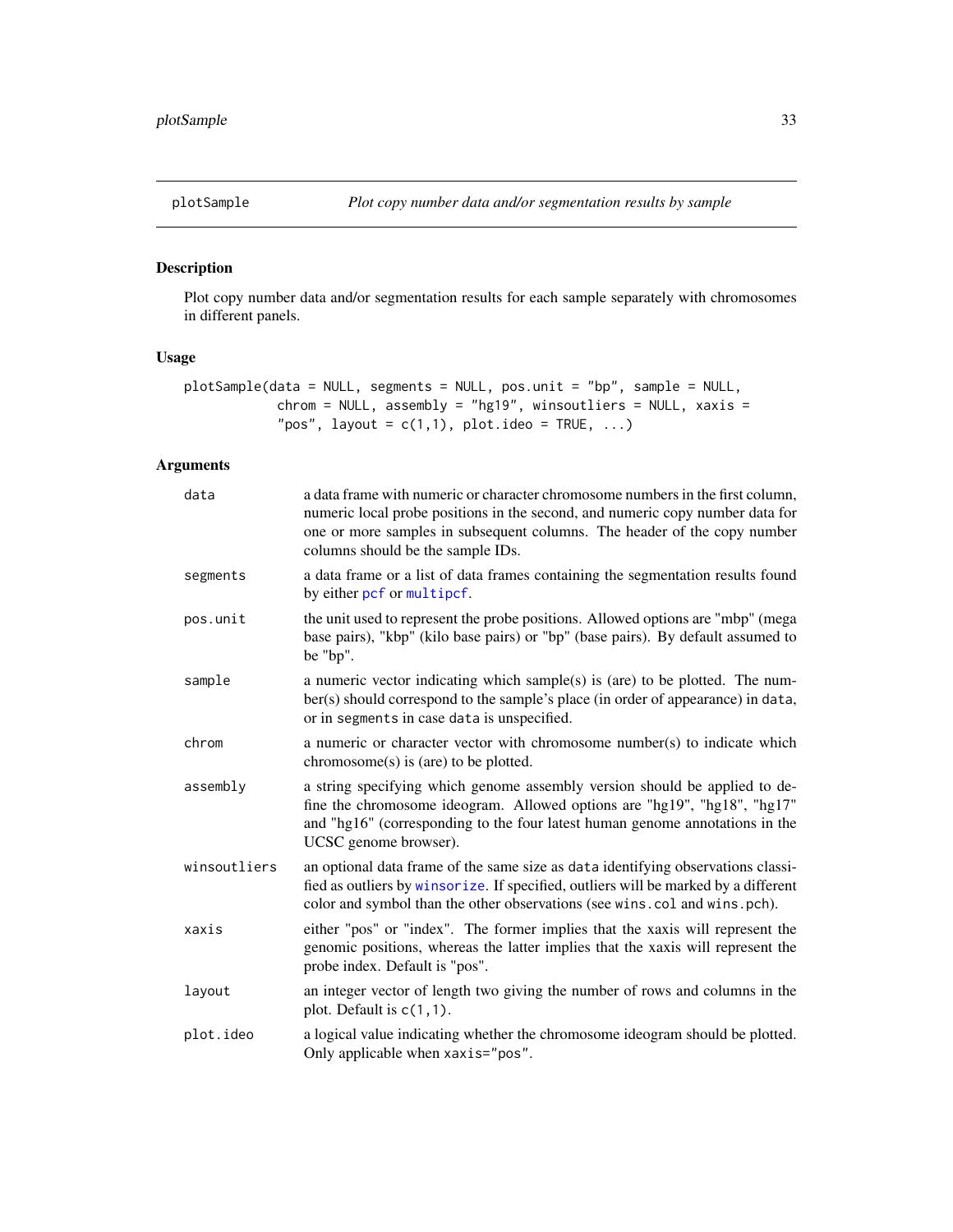- <span id="page-33-0"></span>... other graphical parameters. These include the common plot arguments xlab, ylab, main, xlim, ylim, col (default is "grey"), pch (default is 46, equivalent to "."), cex, cex.lab, cex.main, cex.axis, las, tcl, mar and mgp (see [par](#page-0-0) on these). In addition, a range of graphical arguments specific for plotSample (as well as the similar functions plotChrom, plotGenome and plotAllele) may be specified:
	- dir.print: an optional directory where the plot(s) is (are) to be saved as pdf file(s). Defaults to NULL which implies that the plot(s) is (are) printed to screen instead.
	- file.name an optional character vector containing file name(s) for the pdf file(s) to be saved.
	- onefile: logical value indicating whether all plots should be plotted in one device / saved in one file. Default is TRUE. If FALSE, a new window is opened or a new file is saved for each sample (each chromosome for plotChrom).
	- plot.size: a numeric vector of length 2 giving the width and height of the plotting window. Default is c(11.6,8.2).
	- title: an overall title for all plots on one page.
	- plot.unit: the desired unit to be applied for probe position tick marks along the x-axis. Only "mbp" (default) and "kbp" is allowed.
	- equalRange: logical value indicating whether the range of the y-axis should be the same across all plots. Defaults to TRUE.
	- q: a numerical value in the range 0 to 1 indicating that ylim will be set to only include observations between the  $(1-q/2)$ - and the  $(q/2)$ -quantile. Observations that fall outside these quantiles are truncated to the limits of the plot, and are by default marked by a special symbol (see q.pch). Default is q=0.01 when data is specified, and q=0 otherwise.
	- q.col, wins.col: colors used to plot truncated observations and outliers. Default is "grey" and "magenta", respectively.
	- q.pch, wins.pch: symbols used to plot truncated observations and outliers. Default is 42 (equivalent to "\*") for both. Note that input must be of the same class as pch (numeric or character).
	- q.cex, wins.cex: magnification used for truncated observations and outliers relative to cex. Default is 0.4 for both.
	- h: a numerical value indicating that a horizontal reference line should be plotted at y=h. Default is h=0. h=NULL suppresses the plotting of a reference line.
	- at.x: the points at which tick-marks on x-axis are to be drawn.
	- at.y: the points at which tick-marks on y-axis are to be drawn.
	- main.line: the margin line for the main title.
	- legend: either a logical value indicating whether legends should be added to the plot if there is more than one segmentation result present in segments, or a character vector giving the legend texts to be used for the segmentation results. Default is TRUE, in which case the legend will be plotted in the topright corner of each plot.
	- seg.col: color(s) used to plot the segmentation result(s). The default colors are found using the function rainbow(n), where n is the number of segmentation results found in segments (see [rainbow](#page-0-0) for details).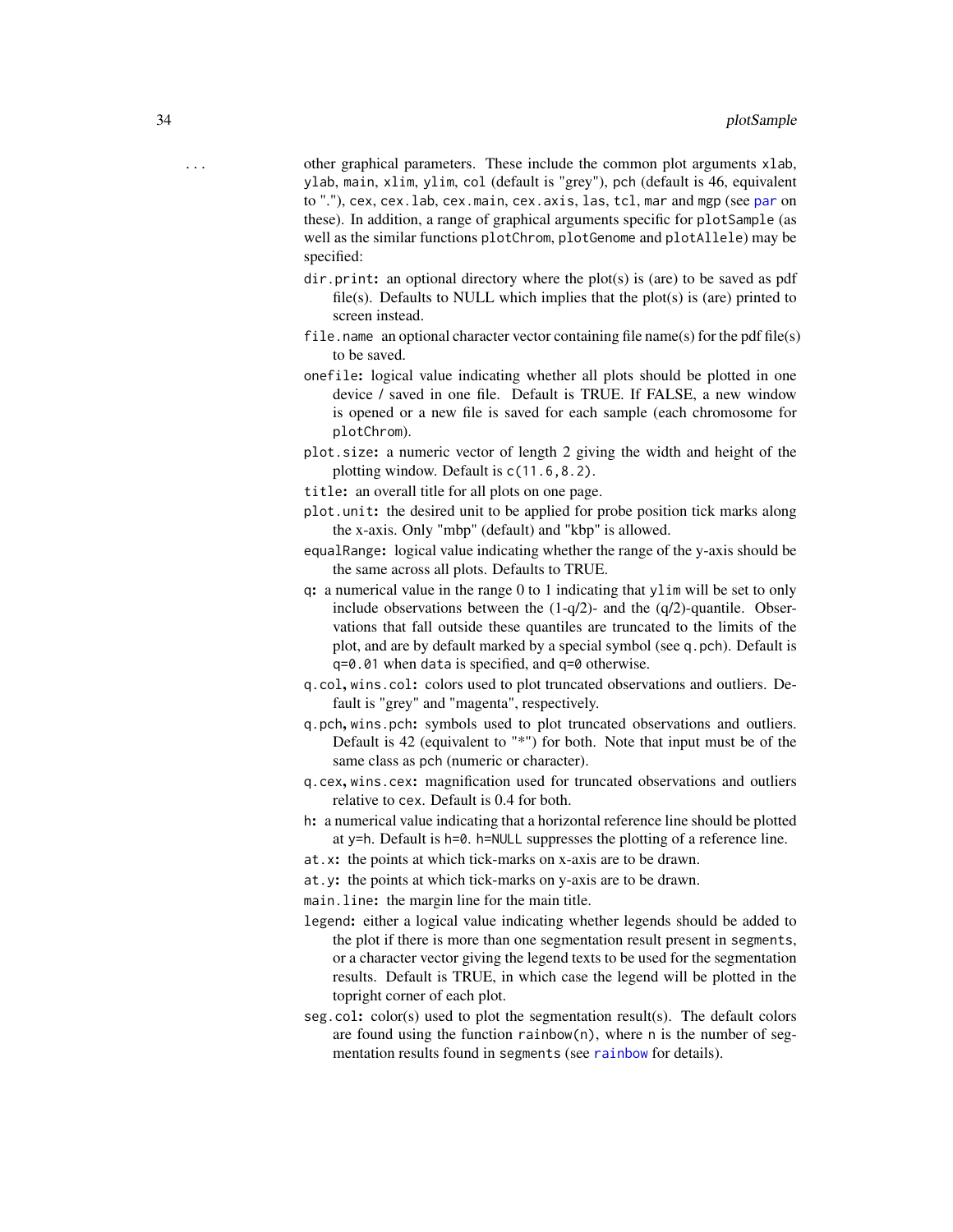#### <span id="page-34-0"></span>plotSample 35

- seg.lty: the line type(s) used to plot the segmentation result(s). Default is 1.
- seg. lwd: the line width(s) used to plot the segmentation result(s).
- connect: logical value indicating whether segments should be connected by vertical lines, default is TRUE.
- ideo.frac: a numerical value in the range 0 to 1 indicating the fraction of the plot to be occupied by the chromosome ideogram.
- cyto.text: a logical value indicating whether cytoband-names should be plotted along with the ideogram. Not recommended when many plots are plotted in the same grid, default is FALSE.

cex.cytotext: the magnification used for the plotting of the cytoband-names. cex.chrom: the text size used to plot chromosome numbers in plotGenome.

# Details

Several plots may be produced on the same page with the layout option. If the number of plots exceeds the desired page layout, the user is prompted before advancing to the next page of output.

#### **Note**

These functions apply par(fig), and are therefore not compatible with other setups for arranging multiple plots in one device such as par (mfrow, mfcol).

#### Author(s)

Gro Nilsen

# See Also

[plotChrom](#page-20-1), [plotGenome](#page-28-1)

```
#Lymphoma data
data(lymphoma)
#Take out a smaller subset of 6 samples (using subsetData):
sub.lymphoma <- subsetData(lymphoma,sample=1:6)
```

```
#Winsorize data:
wins.data <- winsorize(data=sub.lymphoma)
```

```
#Use pcf to find segments:
uni.segments <- pcf(data=wins.data,gamma=12)
```

```
#Use multipcf to find segments as well:
multi.segments <- multipcf(data=wins.data,gamma=12)
```
<sup>#</sup>Plot data and pcf-segments for one sample separately for each chromosome: plotSample(data=sub.lymphoma,segments=uni.segments,sample=1,layout=c(5,5)) #Add cytoband text to ideogram (one page per chromosome to ensure sufficient #space)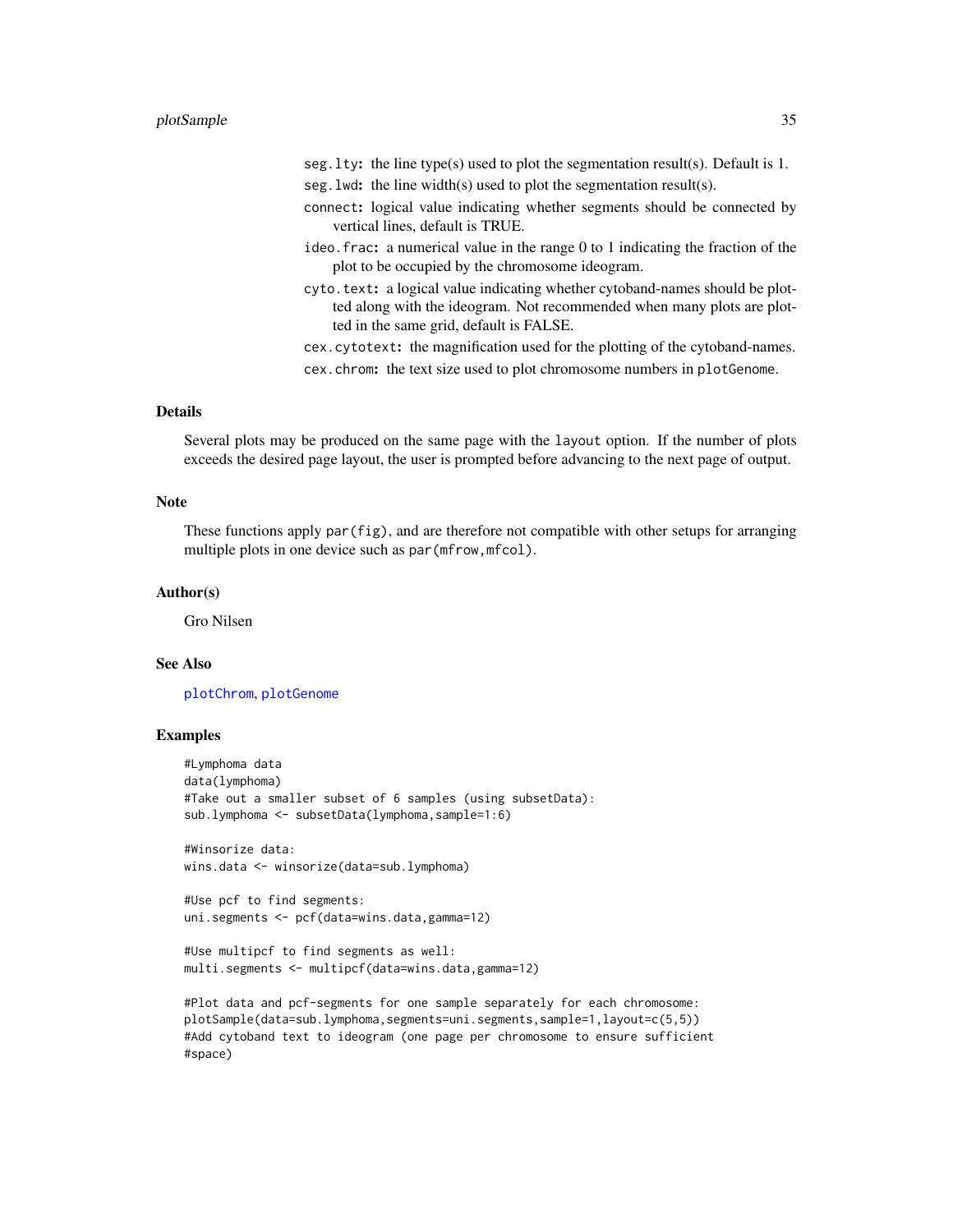```
plotSample(data=sub.lymphoma,segments=uni.segments,sample=1,layout=c(1,1),
    cyto.text=TRUE)
#Add multipcf-segmentation results, drop legend
plotSample(data=sub.lymphoma,segments=list(uni.segments,multi.segments),sample=1,
    layout=c(5,5),seg.col=c("red","blue"),seg.lwd=c(3,2),legend=FALSE)
#Plot by chromosome for two samples, but only chromosome 1-9. One window per
#sample:
plotSample(data=sub.lymphoma,segments=list(uni.segments,multi.segments),sample=
    c(2,3), chrom=c(1:9), layout=c(3,3), seg.col=c("red", "blue"),
    seg.lwd=c(3,2),onefile=FALSE)
#Zoom in on a particular region by setting xlim:
plotSample(data=sub.lymphoma,segments=uni.segments,sample=1,chrom=1,plot.ideo=
    FALSE,xlim=c(140,170))
```
selectSegments *Select multipcf segments*

#### Description

Selects multipcf segments based on a desired characteristic.

#### Usage

```
selectSegments(segments, what = "variance", thres = NULL, nseg = 10,
                 large = TRUE, p = 0.1
```

| segments | a data frame containing segments found by multipcf.                                                                                                                                                   |
|----------|-------------------------------------------------------------------------------------------------------------------------------------------------------------------------------------------------------|
| what     | the desired characteristic to base selection on. Must be one of "variance" (de-<br>fault), "length" and "aberration". See details below.                                                              |
| thres    | an optional numeric threshold to be applied in the selection.                                                                                                                                         |
| nseg     | the desired number of segments to be selected, default is 10. Only used if<br>thres=NULL.                                                                                                             |
| large    | logical value indicating whether segments with large (TRUE) or small (FALSE)<br>variance, length or mean value should be selected when what is "variance",<br>"length" or "aberration", respectively. |
| p        | a number between 0 and 1 giving the minimum proportion of samples for which<br>an aberration must be detected, default is 0.1. Only applicable if what="aberration".                                  |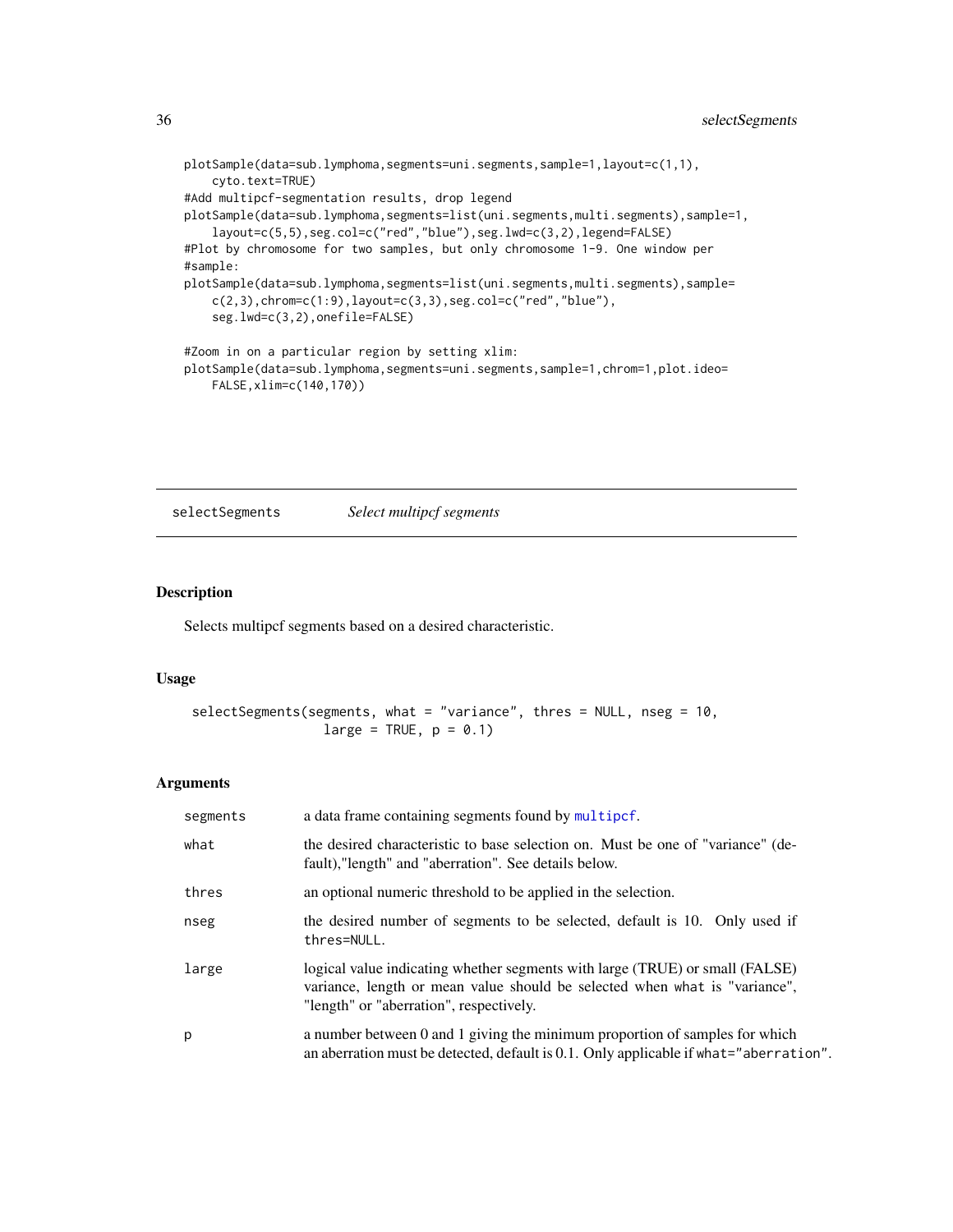# <span id="page-36-0"></span>selectSegments 37

# Details

The input in what determines how the segments are selected. Three options are available:

If what="variance" the variance of the segment values across all samples is calculated for each segment. If thres is specified, the subset of segments for which the variance is above (if large=TRUE) or below (if large=FALSE) the threshold is returned. If thres is not given by the user, a given number of segments determined by the input in nseg is selected; if large=TRUE this will be the nseg segments with the highest variance, whereas if large=FALSE the subset will consist of the nseg segments with the lowest variance.

If what="length" selection is based on the genomic length of the segments (end position minus start position). If thres is specified, the subset of segments for which the length is above (if large=TRUE) or below (if large=FALSE) this threshold is returned. If thres is left unspecified, a given number of segments determined by the input in nseg is selected; if large=TRUE this will be the nseg longest segments, whereas if large=FALSE it will be the nseg shortest segments.

If what="aberration" the aberration frequency is used to select the subset of segments. If thres is specified, the proportion of samples for which the segment value is above (if large=TRUE) or below (if large=FALSE) the threshold is calculated for each segment. The subset of segments where this frequency is above or equal to the proportion set by the parameter p is returned. If thres is not specified, the nseg segments with the highest (1-p)-quantile (if large=TRUE) or the lowest p-quantile (if large=FALSE) is returned.

#### Value

A list containing:

| sel.seg                                      | data frame containing the selected segments.                                                                                  |  |
|----------------------------------------------|-------------------------------------------------------------------------------------------------------------------------------|--|
| In addition, depending on the value of what: |                                                                                                                               |  |
| seg.var                                      | a vector giving the variance for each segment. Only returned if what = "variance".                                            |  |
| seg.length                                   | a vector giving the length of each segment. Only returned if what = "length".                                                 |  |
| seg.ab.prop                                  | a vector giving the aberration proportion for each segment. Only returned if<br>what $=$ "aberration" and thres is specified. |  |
| seg.quantile                                 | a vector giving the $(1-p)$ - or p-quantile for each segment. Only returned if what<br>= "aberration" and thres=NULL.         |  |

# Author(s)

Gro Nilsen

# See Also

[multipcf](#page-10-1)

# Examples

#Lymphoma data data(lymphoma)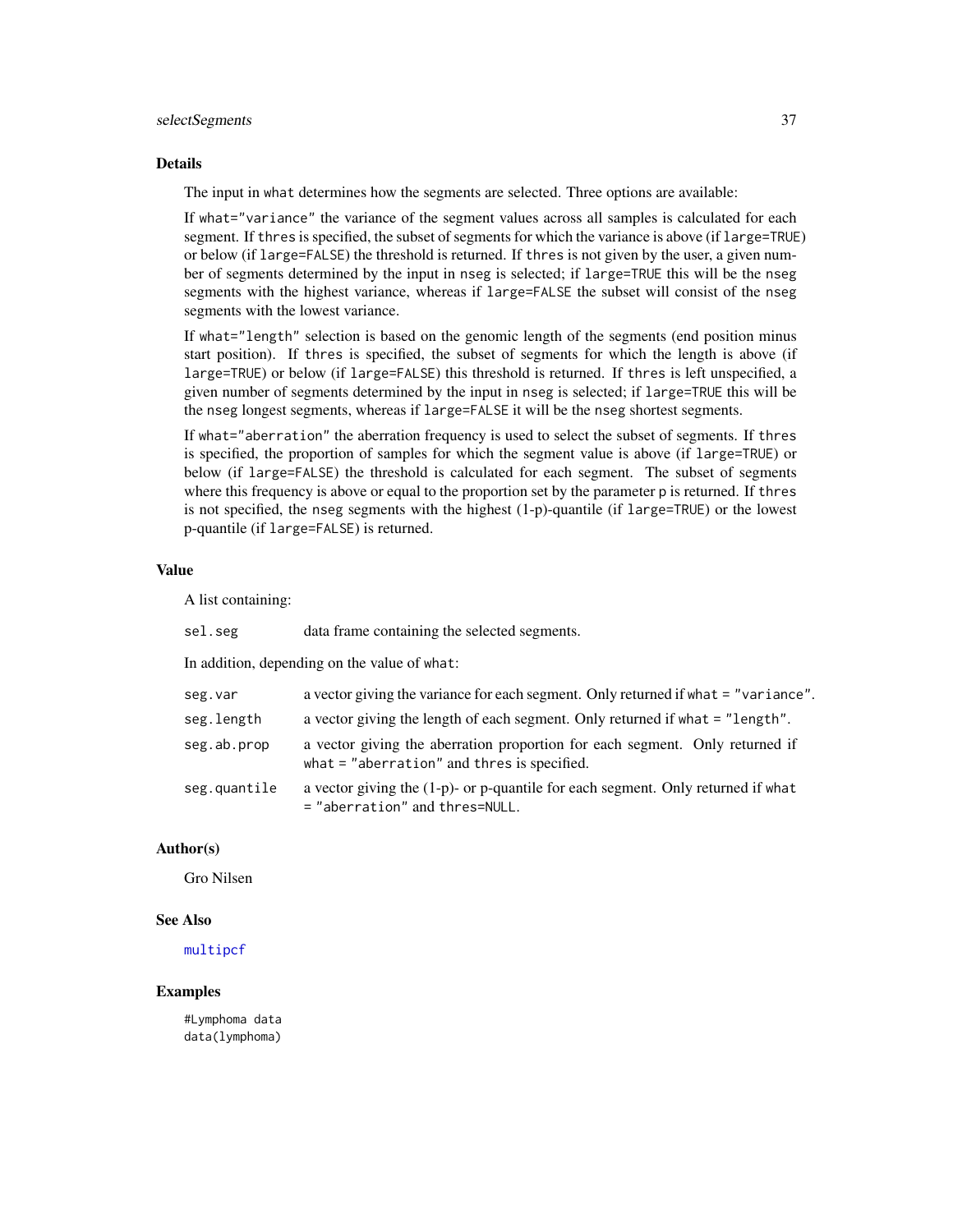```
#Run multipcf
segments <- multipcf(lymphoma,gamma=12)
#Select the 10 segments with the highest variance:
sel.seg1 <- selectSegments(segments)
#Select the segments where the variance is below 0.001
sel.seg2 <- selectSegments(segments,thres=0.001,large=FALSE)
#Select the 5 longest segments:
sel.seg3 <- selectSegments(segments,what="length",nseg=5)
#Select the segments where 20 % of the samples have segment value of 0.2 or more:
sel.seg4 <- selectSegments(segments,what="aberration",thres=0.2,p=0.2)
#Select the 20 segments with the largest median:
sel.seg5 <- selectSegments(segments,what="aberration",nseg=20,p=0.5)
```
SNPdata *Artificial SNP array data*

# Description

Artificial SNP array data containing a logR track and a BAF track

# Usage

data(logR) data(BAF)

# Format

Two corresponding data sets containing 10000 probes with logR and BAF measurements, respectively, for 2 samples. The two first columns in both data sets contain chromosome numbers and local probe positions (in base pairs), while the subsequent columns contain logR-values and BAF-values in the two data sets, respectively.

```
#Get data
data(logR)
data(BAF)
```
<span id="page-37-0"></span>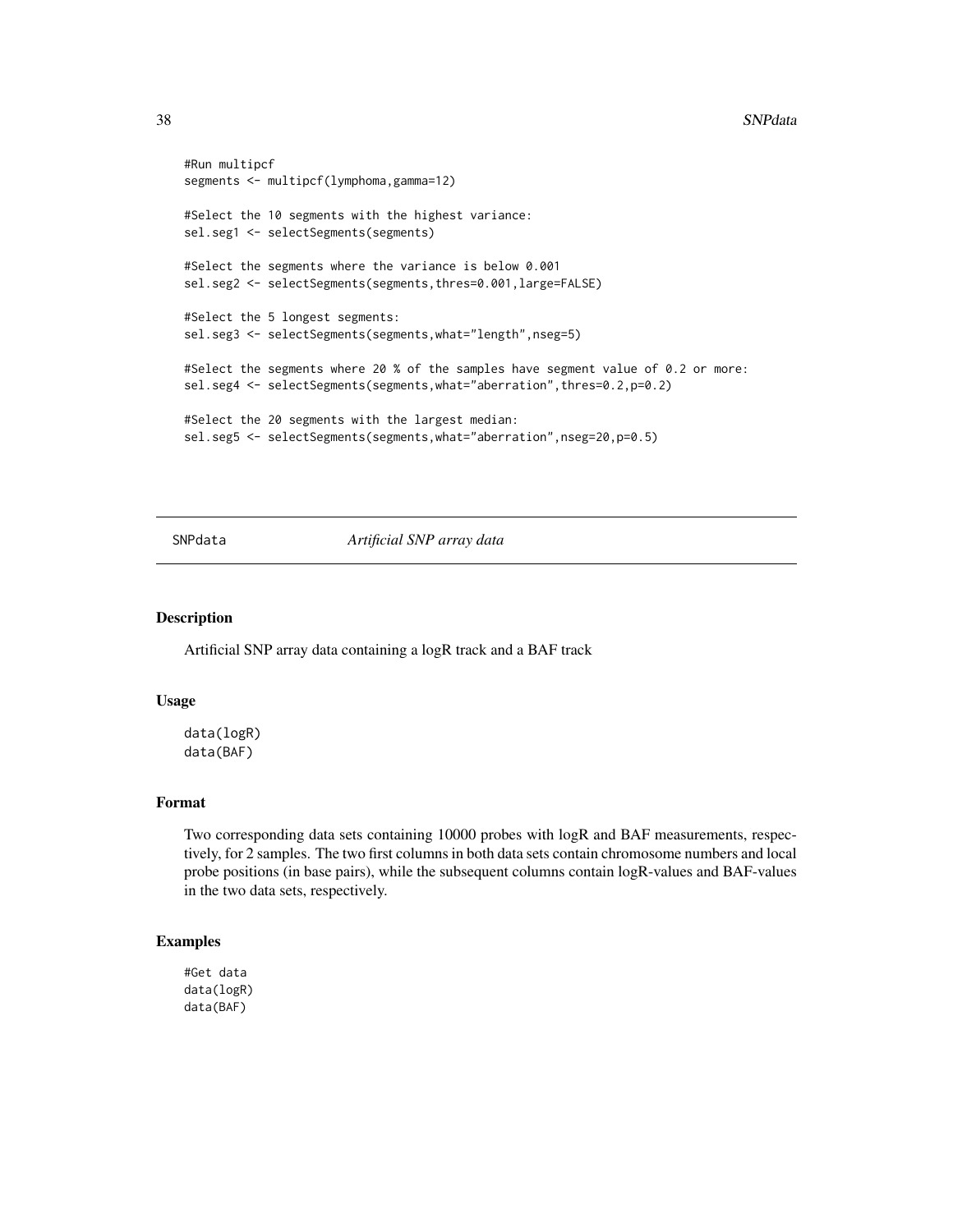<span id="page-38-0"></span>

This function returns a subset of copy number data according to the input and the specified chromosomes and/or samples.

# Usage

```
subsetData(data, chrom = NULL, sample = NULL, sep='\\'t", ...)
```
# Arguments

| data   | either a data frame or the name of a tab-separated file from which copy num-<br>ber data can be read. The rows of the data frame or file should represent the<br>probes. Column 1 must hold numeric or character chromosome numbers, col-<br>umn 2 the numeric local probe positions, and subsequent columns the numeric<br>copy number measurements for one or more samples. |
|--------|-------------------------------------------------------------------------------------------------------------------------------------------------------------------------------------------------------------------------------------------------------------------------------------------------------------------------------------------------------------------------------|
| chrom  | a numeric or character vector with chromosome(s) for which data should be<br>selected. If unspecified, all chromosomes in data will be selected.                                                                                                                                                                                                                              |
| sample | a numeric vector indicating for which sample(s) data should be selected. The<br>number(s) should correspond to the sample's place (in order of appearance) in<br>data.                                                                                                                                                                                                        |
| sep    | the separator of the input files if data. Default is tab.                                                                                                                                                                                                                                                                                                                     |
|        | optional parameters to be passed to read. table in the case where data is to be<br>read from file.                                                                                                                                                                                                                                                                            |

# Value

A data frame containing the desired subset of data.

# Author(s)

Gro Nilsen

```
#Load lymphoma data
data(lymphoma)
```

```
#Select data only for samples 1 and 6 and chromosomes 1:9:
sub.data <- subsetData(data=lymphoma,chrom=c(1:9),sample=c(1,6))
```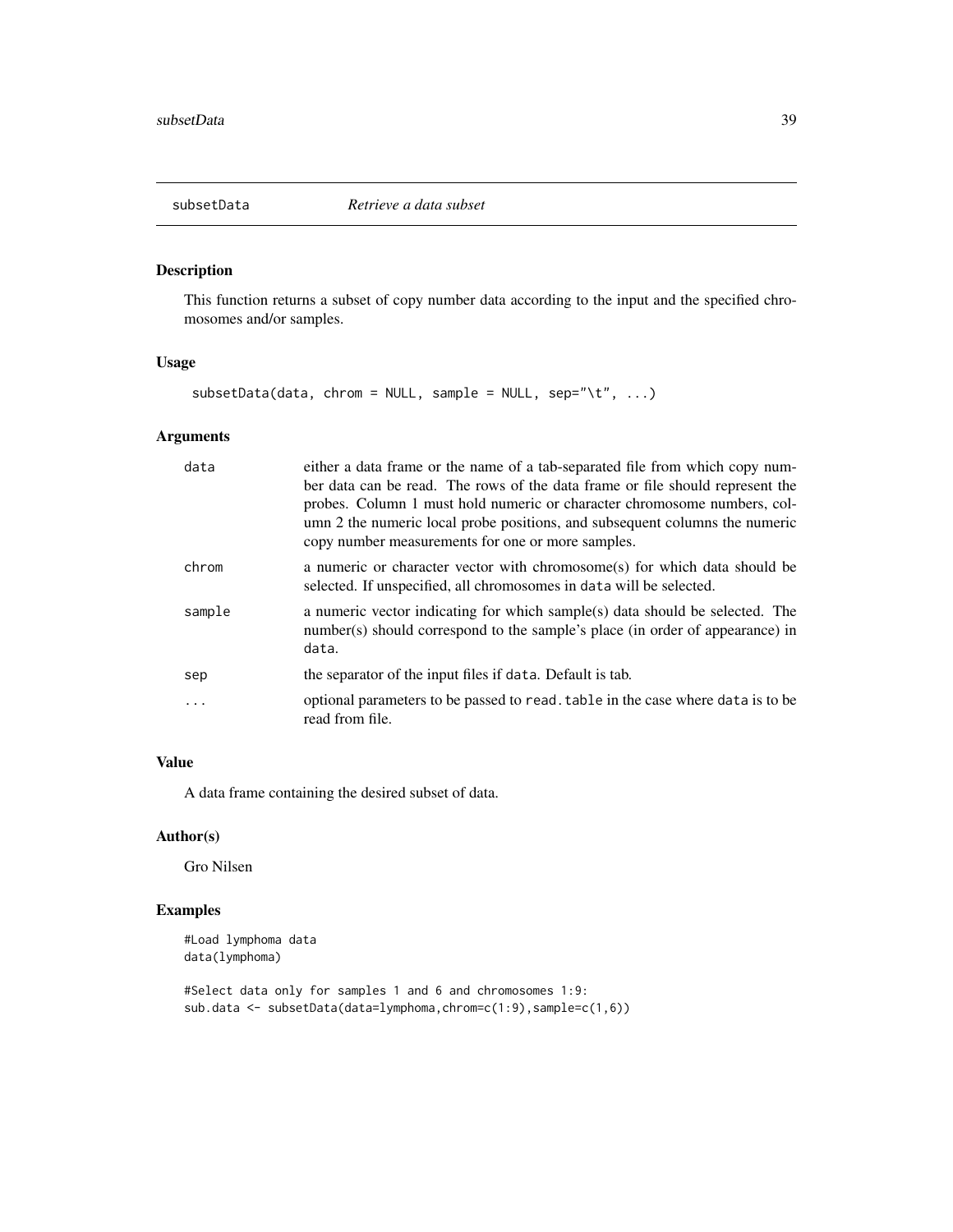<span id="page-39-0"></span>

This function returns a subset of segments according to the input and the specified chromosomes and/or samples.

# Usage

```
subsetSegments(segments, chrom = NULL, sample = NULL, sep="\t", ...)
```
# Arguments

| segments | either a data frame or the name of a tab-separated file from which segmentation<br>results can be read. Segmentation results may come from pcf, multipcf or<br>aspcf.          |
|----------|--------------------------------------------------------------------------------------------------------------------------------------------------------------------------------|
| chrom    | a numeric or character vector with chromosome(s) for which segments should<br>be selected. If unspecified, all chromosomes in segments will be selected.                       |
| sample   | a numeric vector indicating for which sample(s) segments should be selected.<br>The number(s) should correspond to the sample's place (in order of appearance)<br>in segments. |
| sep      | the separator of the input files if segments is a file. Default is tab.                                                                                                        |
| .        | optional parameters to be passed to read. table in the case where segments is<br>to be read from file.                                                                         |

# Value

A data frame containing the desired subset of segments.

# Author(s)

Gro Nilsen

```
#Load lymphoma data
data(lymphoma)
#Select segments only for samples 1 and 6 and chromosomes 1:9:
segments <- pcf(lymphoma,gamma=12)
sub.segments <- subsetSegments(segments=segments,chrom=c(1:9),sample=c(1,6))
```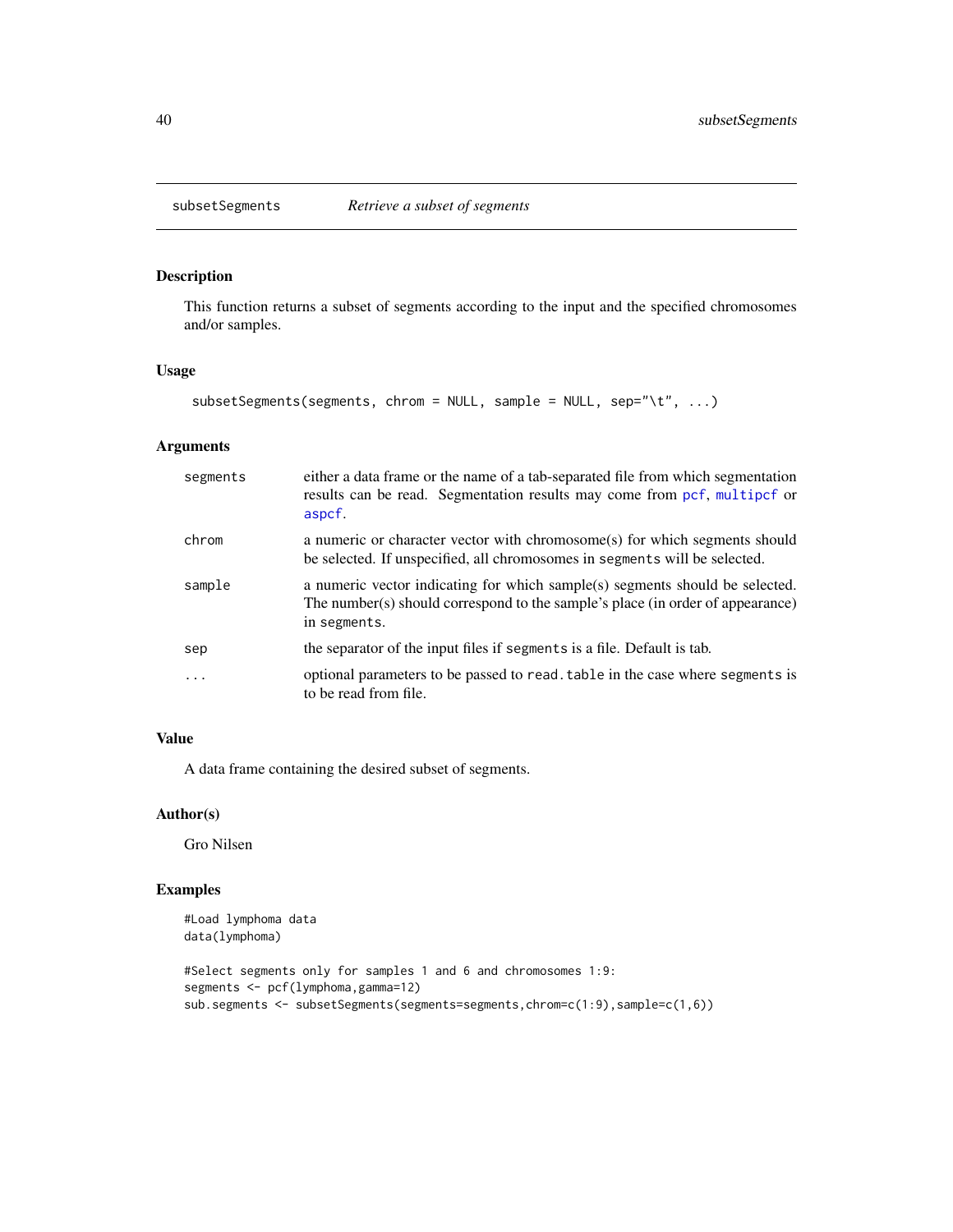<span id="page-40-1"></span><span id="page-40-0"></span>

Outliers in copy number data are detected and modified using MAD or PCF Winsorization.

# Usage

```
winsorize(data, pos.unit = "bp", arms = NULL, method = "mad", tau = 2.5,
         k = 25, gamma = 40, iter = 1, assembly = "hg19", digits = 4,
         return.outliers = FALSE, save.res = FALSE, file.names = NULL,
         verbose = TRUE)
```

| data            | either a data frame or the name of a tab-separated file from which copy num-<br>ber data can be read. The rows of the data frame or file should represent the<br>probes. Column 1 must hold numeric or character chromosome numbers, col-<br>umn 2 the numeric local probe positions, and subsequent column(s) the numeric<br>copy number measurements for one or more samples. The header of copy num-<br>ber columns should give sample IDs. |
|-----------------|------------------------------------------------------------------------------------------------------------------------------------------------------------------------------------------------------------------------------------------------------------------------------------------------------------------------------------------------------------------------------------------------------------------------------------------------|
| pos.unit        | the unit used to represent the probe positions. Allowed options are "mbp" (mega<br>base pairs), "kbp" (kilo base pairs) or "bp" (base pairs). By default assumed to<br>be "bp".                                                                                                                                                                                                                                                                |
| arms            | optional character vector containing chromosome arms (denoted 'p' and 'q')<br>corresponding to the chromosomes and positions found in data. If not spec-<br>ified chromosome arms are found using the built-in genome assembly version<br>determined by assembly.                                                                                                                                                                              |
| method          | the Winsorization method to be applied, must be one of "mad" (default) or "pcf".                                                                                                                                                                                                                                                                                                                                                               |
| tau             | Winsorization threshold, default is 2.5.                                                                                                                                                                                                                                                                                                                                                                                                       |
| k               | the half window size to be applied in median filtering, default is 25.                                                                                                                                                                                                                                                                                                                                                                         |
| gamma           | penalty for each discontinuity in the pcf curve, default is 40. Only applicable<br>when method="pcf".                                                                                                                                                                                                                                                                                                                                          |
| iter            | number of iterations in PCF Winsorization, default is 1.                                                                                                                                                                                                                                                                                                                                                                                       |
| assembly        | a string specifying which genome assembly version should be applied to de-<br>termine chromosome arms. Allowed options are "hg19", "hg18", "hg17" and<br>"hg16" (corresponding to the four latest human genome annotations in the UCSC<br>genome browser).                                                                                                                                                                                     |
| digits          | the number of decimals to be applied when reporting results. Default is 4.                                                                                                                                                                                                                                                                                                                                                                     |
| return.outliers |                                                                                                                                                                                                                                                                                                                                                                                                                                                |
|                 | logical value indicating whether a data frame identifying outliers should be re-<br>turned, default is FALSE.                                                                                                                                                                                                                                                                                                                                  |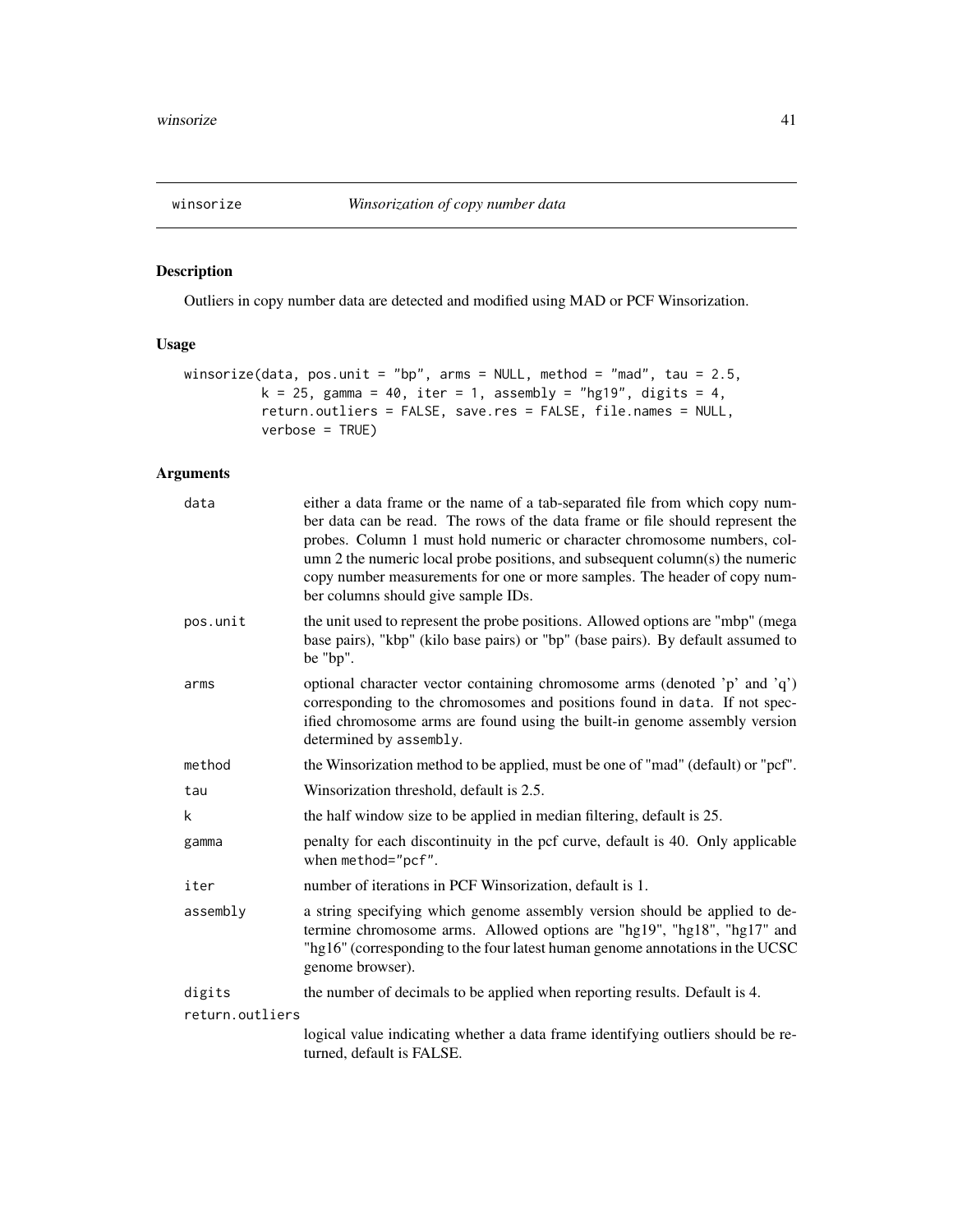42 winsorize

| save.res   | logical value indicating whether results should be saved in text files, default is<br>FALSE.                                                                             |
|------------|--------------------------------------------------------------------------------------------------------------------------------------------------------------------------|
| file.names | optional character vector of length two giving the name of the files where the<br>Winsorized data and outlier statuses, respectively, should be saved if save. res=TRUE. |
| verbose    | logical value indicating whether or not to print a progress message each time<br>Winsorization is finished for a new chromosome arm.                                     |

#### Details

The copy number data are either MAD Winsorized or PCF Winsorized as described in Nilsen and Liestoel et al. (2012). Winsorization is done separately on each chromosome arm in each sample.

#### Value

If return.outliers = TRUE a list with the following components:

- wins.data a data frame with chromosome numbers in the first column, probe positions in the second and the Winsorized copy number values for the sample(s) in subsequent column(s).
- wins.outliers a data frame with chromosome numbers in the first column, probe positions in the second and outlier statuses for each sample in the subsequent column(s). The values  $+/-1$  indicate that the observation is an outlier, whereas the value 0 indicates that it is not.

If return.outliers = FALSE only the data frame containing the winsorized data is returned.

If save.res=TRUE the results are saved in text files with names as specified in file.names. If file.names=NULL, a folder named "Wins\_res" is created in the working directory and Winsorized data and outlier statuses are saved in this directory in tab-separated files named wins.data.txt and wins.outliers.txt, respectively.

#### **Note**

Any missing values in data imply that the Winsorized value and outlier status for this probe will be missing as well. Also, if the number of probes within a chromosome arm is less than  $2*k$ , Winsorization cannot be done and the data values are thus left unchanged.

#### Author(s)

Gro Nilsen, Knut Liestoel, Ole Christian Lingjaerde

#### References

Nilsen and Liestoel et al., "Copynumber: Efficient algorithms for single- and multi-track copy number segmentation", BMC Genomics 13:591 (2012), doi:10.1186/1471-2164-13-59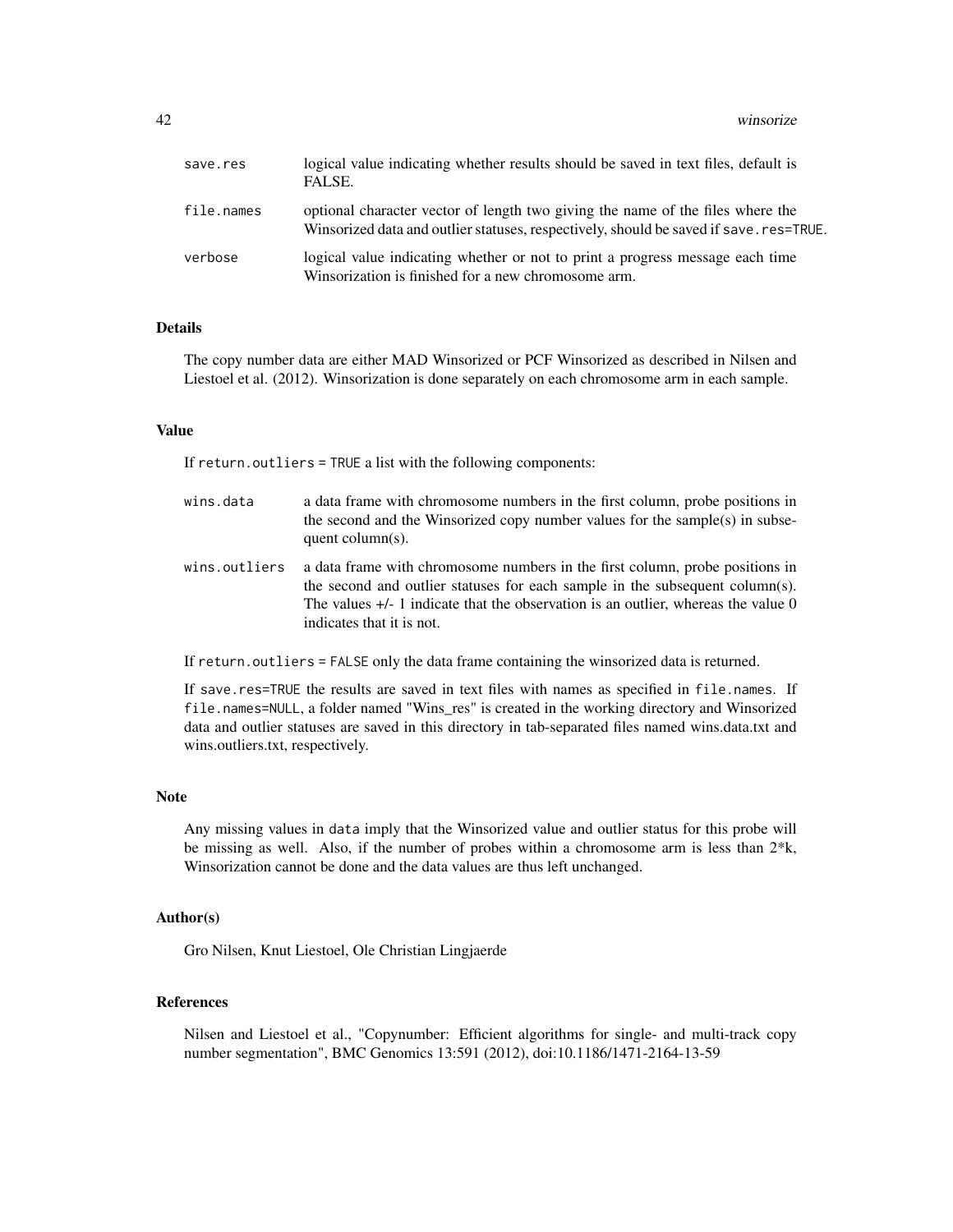#### winsorize 43

# Examples

```
#Lymphoma data
data(lymphoma)
#Take out a smaller subset of 3 samples (using subsetData):
sub.lymphoma <- subsetData(lymphoma,sample=1:3)
```
#Do MAD Winsorization: wins.data <- winsorize(data=sub.lymphoma)